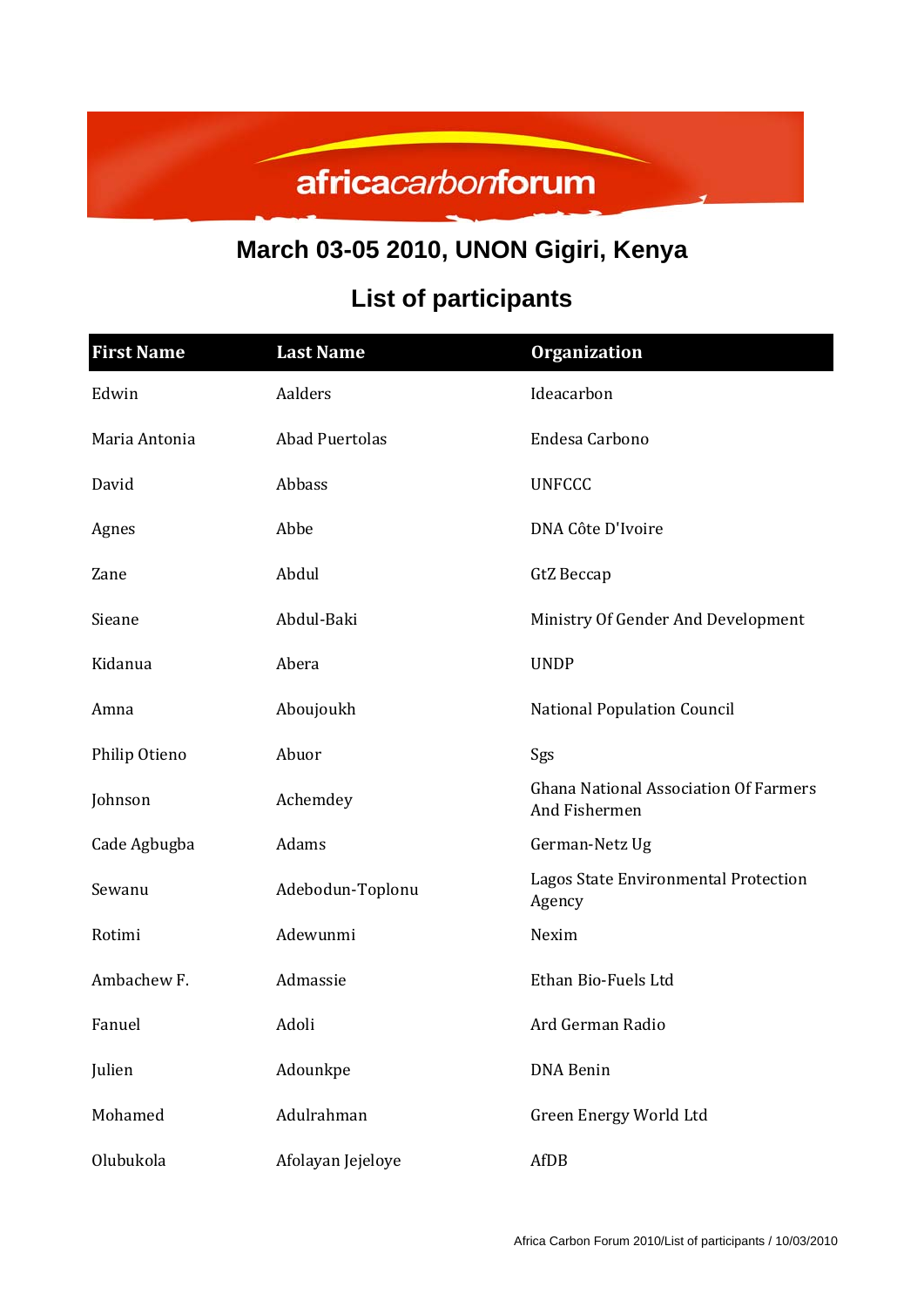| <b>First Name</b>       | <b>Last Name</b> | <b>Organization</b>                           |
|-------------------------|------------------|-----------------------------------------------|
| H K                     | Afrah            | Volunteers International Agency               |
| Yinka                   | Agidee           | The Rock And Partners                         |
| Caroline                | Agoi             | Millenium Management Consultants              |
| Will                    | Agricole         | Nfp Seychelles                                |
| Mohamed Weli            | Ahmed            | Ayicc-Somalia                                 |
| Essam Hassan<br>Mohamed | Ahmed            | <b>DNA Egypt</b>                              |
| Fiacre Codjo            | Ahononga         | DNA Benin                                     |
| Dob-Mello Semin         | Ahoua Jacob      |                                               |
| Kenneth                 | Aidelojie        | Imperial College London                       |
| Ayite-Lo                | Ajavon           | North-South Environment                       |
| Gordon                  | Ajonina          | <b>Cameroon Wildlife Conservation Society</b> |
| Anna                    | Åkerlund         | Swedish Energy Agency                         |
| Meral                   | Akgun            | <b>Bureau Veritas</b>                         |
| Jay                     | Akpovwa          | Next Energy Ltd                               |
| Grace                   | Akumu            | Can                                           |
| Aref                    | Al Farra         | Masdar                                        |
| Mary                    | Aladegbola       | Debose Environmental Management<br>Limited    |
| Joseph                  | Alaro            | Cfc Stanbic Bank                              |
| Nicole                  | Algio            | Cef Carbon                                    |
| Moussa Dogo             | Ali              | Gvdsa                                         |
| Mohameddeq              | Ali Abdi         | Swo                                           |
| Valery                  | Alumasa          | Carbon Africa Ltd                             |
| Alexander               | Alusa            | Office Of The Prime Minister, Kenya.          |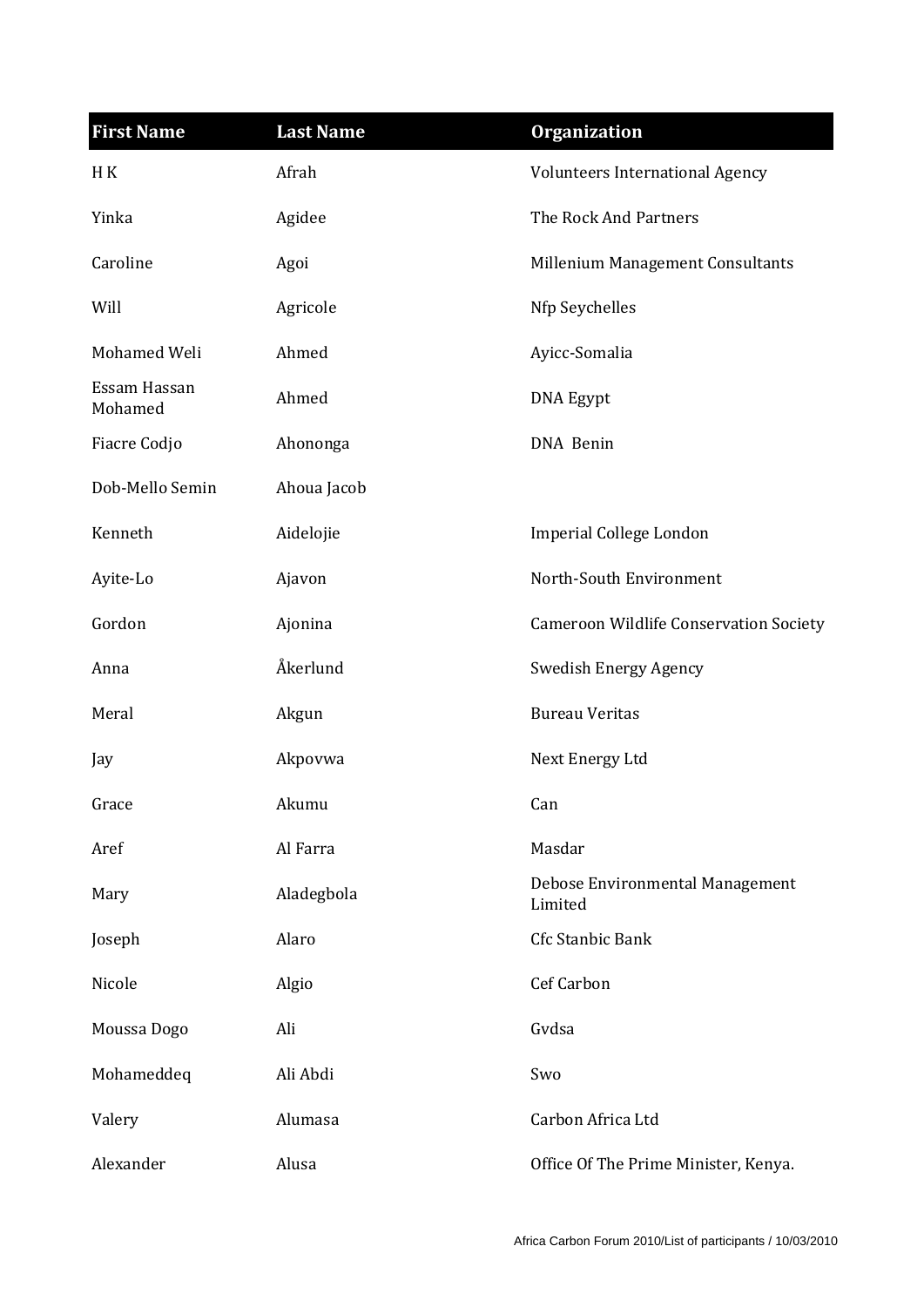| <b>First Name</b> | <b>Last Name</b>  | <b>Organization</b>                           |
|-------------------|-------------------|-----------------------------------------------|
| Madival           | Alva Das Neves    | NFP São Tomé And Príncipe                     |
| Lahja             | Amaambo           | Nampower                                      |
| Franklin K.       | Ambundo           | <b>Spartan Agencies</b>                       |
| Mawuli Komi       | Amegadje (Dr)     | Global Lead                                   |
| Vincent           | Amelie            | NFP Seychelles                                |
| Joseph            | Amiyo             | Memr                                          |
| Fenosoa           | Andriamahenina    | <b>Fondation Tany Meva</b>                    |
| Mamitiana         | Andriamanjato     | Ministère De L'Environnement Et Des<br>Forêts |
| Diane             | Annie G.M.        | Gabon                                         |
| Fenella           | Aouane            | <b>Standard Bank Plc</b>                      |
| Evan              | Ard               | <b>Evolution Markets</b>                      |
| Riccardo          | Arena             | Tüv Italia Srl - Tüv Süd Group                |
| Mary              | Arende            | Mercuria Energy Trading                       |
| Karim             | Arfaou            | Danish Energy Agency                          |
| Dr. Dave          | Armstrong         | Viability                                     |
| David L.          | Armstrong         | Viability Llc                                 |
| Julius            | Arunga            | M.P                                           |
| Henry             | Aryamanya-Mugisha | <b>NEMA</b>                                   |
| Sandra            | Asafo-Adjei       | <b>Hatof Foundation</b>                       |
| Khairunnissa      | Aslam             | Kalisdoscope                                  |
| Martin            | Asoyo             | Aricin Kenya                                  |
| Cham Cham         | Assadeck          | DNA Niger                                     |
| Kumeh Salim       | Assaf             | DNA Liberia                                   |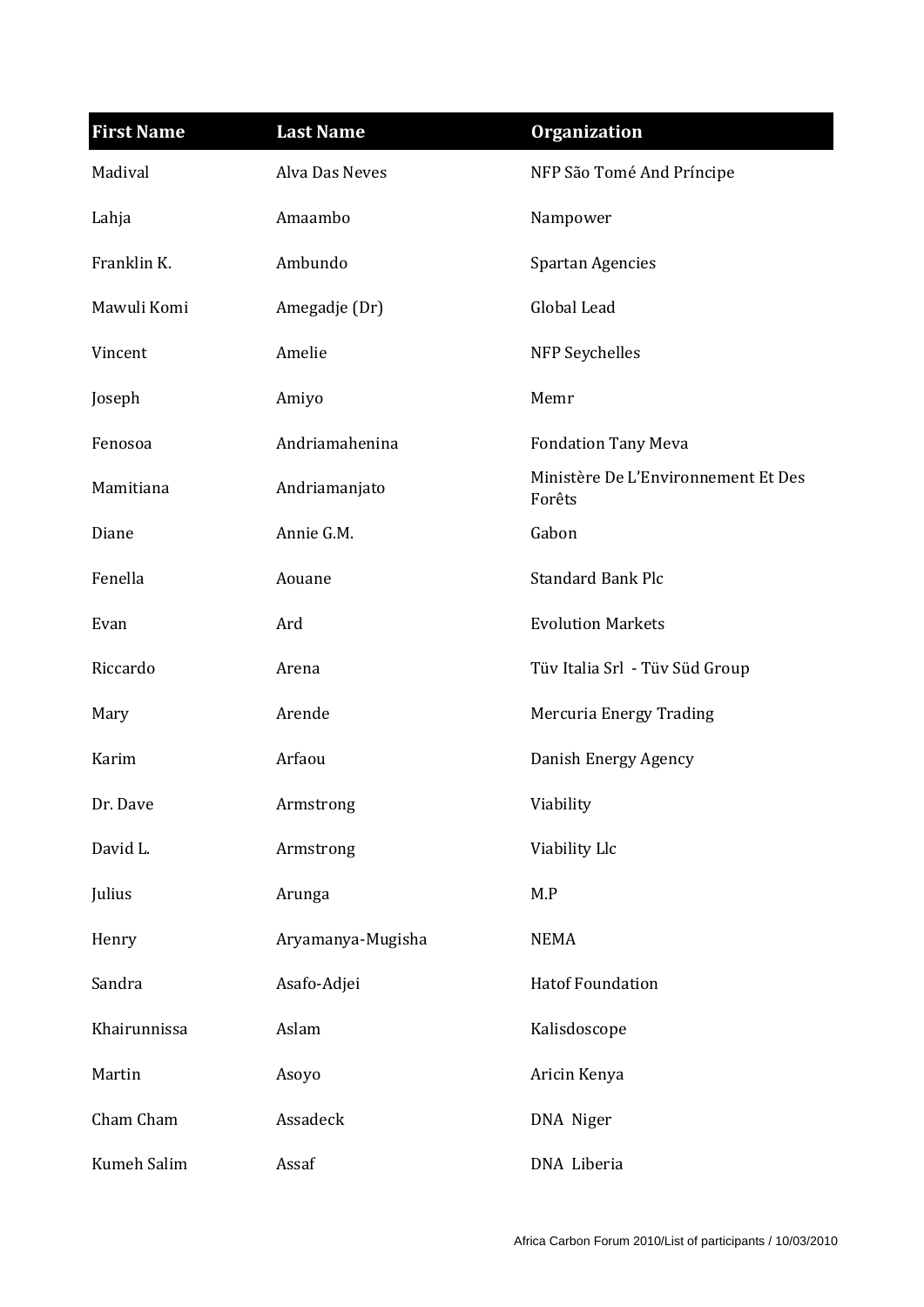| <b>First Name</b> | <b>Last Name</b>    | <b>Organization</b>                                                                      |
|-------------------|---------------------|------------------------------------------------------------------------------------------|
| Christophe        | Assicot             | <b>Caspervandertak Consulting</b>                                                        |
| Lucas             | Assunção            | <b>UNCTAD</b>                                                                            |
| David M           | Ateka               | <b>Biomic Networks</b>                                                                   |
| Wilfred           | Atina               | Anen                                                                                     |
| George            | Auko                | Ayicc-Kenya                                                                              |
| Rajendranath      | Awotar              | Maudesco/Ngo                                                                             |
| Hailu             | Ayele               | <b>World Vision</b>                                                                      |
| Daphne            | Ayiekoh             | <b>Green Resources</b>                                                                   |
| Komla             | Azankpo             | DNA Togo                                                                                 |
| Allassane         | Ba                  | Ministry Of Environment And Sanitation                                                   |
| Abdoulaye Moussa  | Ba                  | DNA Mauritania                                                                           |
| Raoufou Moutairou | Badarou             | Minister Of Energy And Water                                                             |
| Ahmed             | Bahaa Eldin         | Egyptian Environmental Affairs Agency                                                    |
| Ulrich            | <b>Bang</b>         | Care                                                                                     |
| Nadia Mbanzidi    | <b>Banota</b>       | <b>Conseil Pour La Defense</b><br>Environnementale Par La Legalite Et La<br>Tracabilite/ |
| Murefu            | Barasa              | African Development Bank                                                                 |
| Ellysar           | Baroudy             | World Bank                                                                               |
| Elhadj Mamadou    | Barry               | Ministry Of Environment Water And<br>Forests And Substainable Developement               |
| Kodi              | <b>Barth</b>        | Cordisons International (K) Limited                                                      |
| Nyamwoga          | Bayengeha Floribert | Objectif Developpement Communautaire                                                     |
| Meghann           | Beer                | Indiana University                                                                       |
| Christopher       | Beer                | Indiana University                                                                       |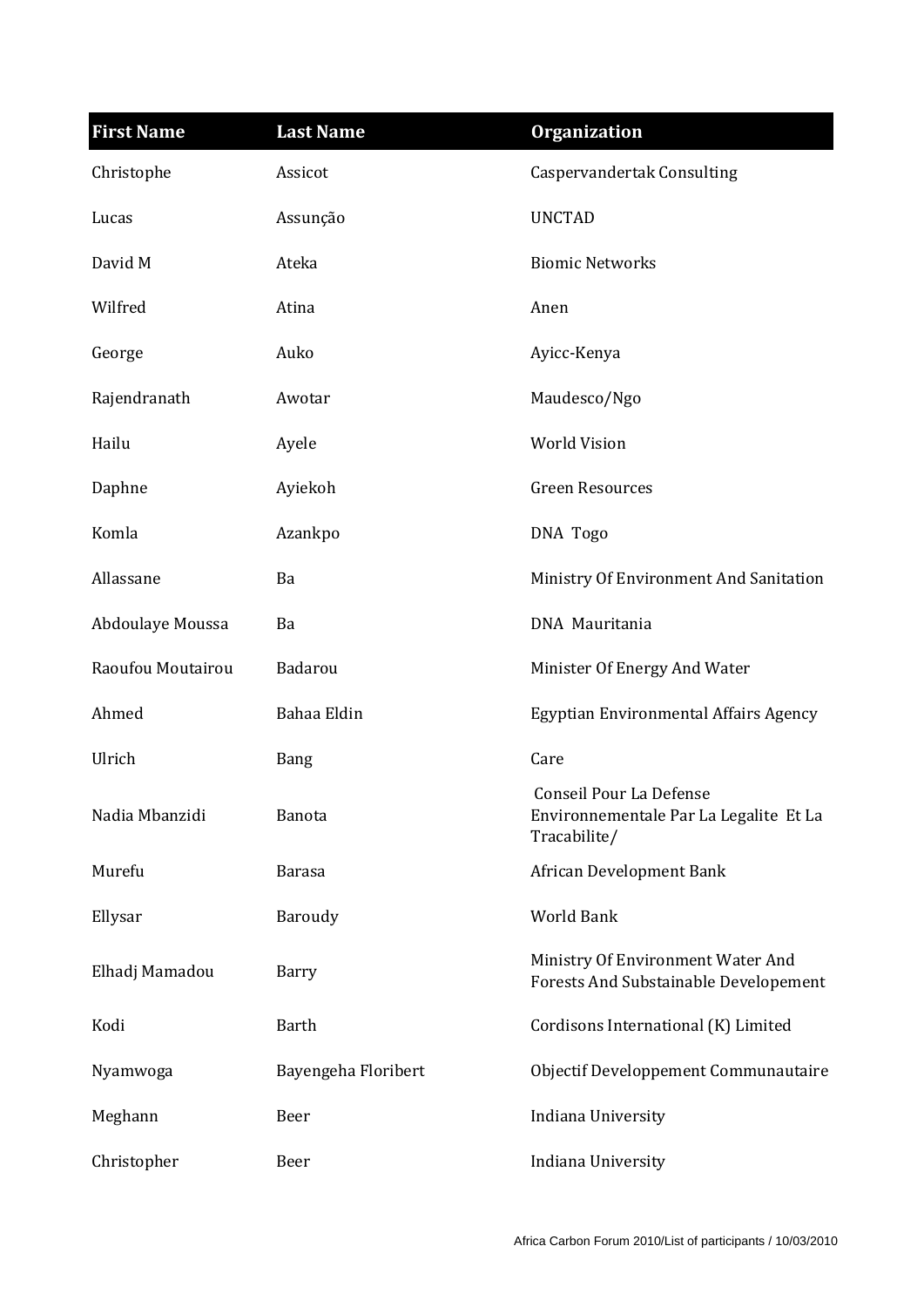| <b>First Name</b> | <b>Last Name</b>    | <b>Organization</b>                                                                                                   |
|-------------------|---------------------|-----------------------------------------------------------------------------------------------------------------------|
| Hilina            | <b>Belete</b>       | DNA Ethiopia                                                                                                          |
| Lotfi             | Belhadj             | <b>Alternative Carbon</b>                                                                                             |
| Satishkumar       | Belliethathan       | <b>Environmental Sciences</b><br>Programme/Horn Of Africa - Regional<br>Environment Centre, Addis Ababa<br>University |
| Tolulope          | Bello               | Environmental Accord Nigeria Limited                                                                                  |
| Frederik          | Benjamin Mac Specht | Private                                                                                                               |
| Michael           | <b>Berends</b>      | <b>Vattenfall Energy Trading</b>                                                                                      |
| Franck            | Bernard             | Mercuria Energy Trading                                                                                               |
| Mike              | <b>Bess</b>         | Camco                                                                                                                 |
| Radhika           | <b>Bharat</b>       | African Development Bank                                                                                              |
| Matteo            | Bigoni              | Sem Fund                                                                                                              |
| James             | <b>Bin Kungu</b>    |                                                                                                                       |
| Yacoubou          | Bio-Sawe            | Ebid                                                                                                                  |
| Byamukama         | Biryahwaho          | <b>Nature Harness Initiatives</b>                                                                                     |
| Ngeny             | Biwott              | Mashariki Environmental Management<br>Consultancy                                                                     |
| Henrik            | Bjornberg           | Myllykoski                                                                                                            |
| Lucas             | <b>Black</b>        | <b>UNDP</b>                                                                                                           |
| Courtney          | Blodgett            | DNA Rwanda                                                                                                            |
| Courtney          | Blodgett            | DNA Rwanda                                                                                                            |
| Juliana           | <b>Boateng</b>      | DNA Ghana                                                                                                             |
| Alpha             | Bockari             | <b>DNA Sierra Leone</b>                                                                                               |
| Jon               | Bohmer              | Kyoto Energy Ltd.                                                                                                     |
| Evrard Armel      | Bondade             | Observatoire Centrafricain Des Droits De<br>L'Homme (Ocdh)                                                            |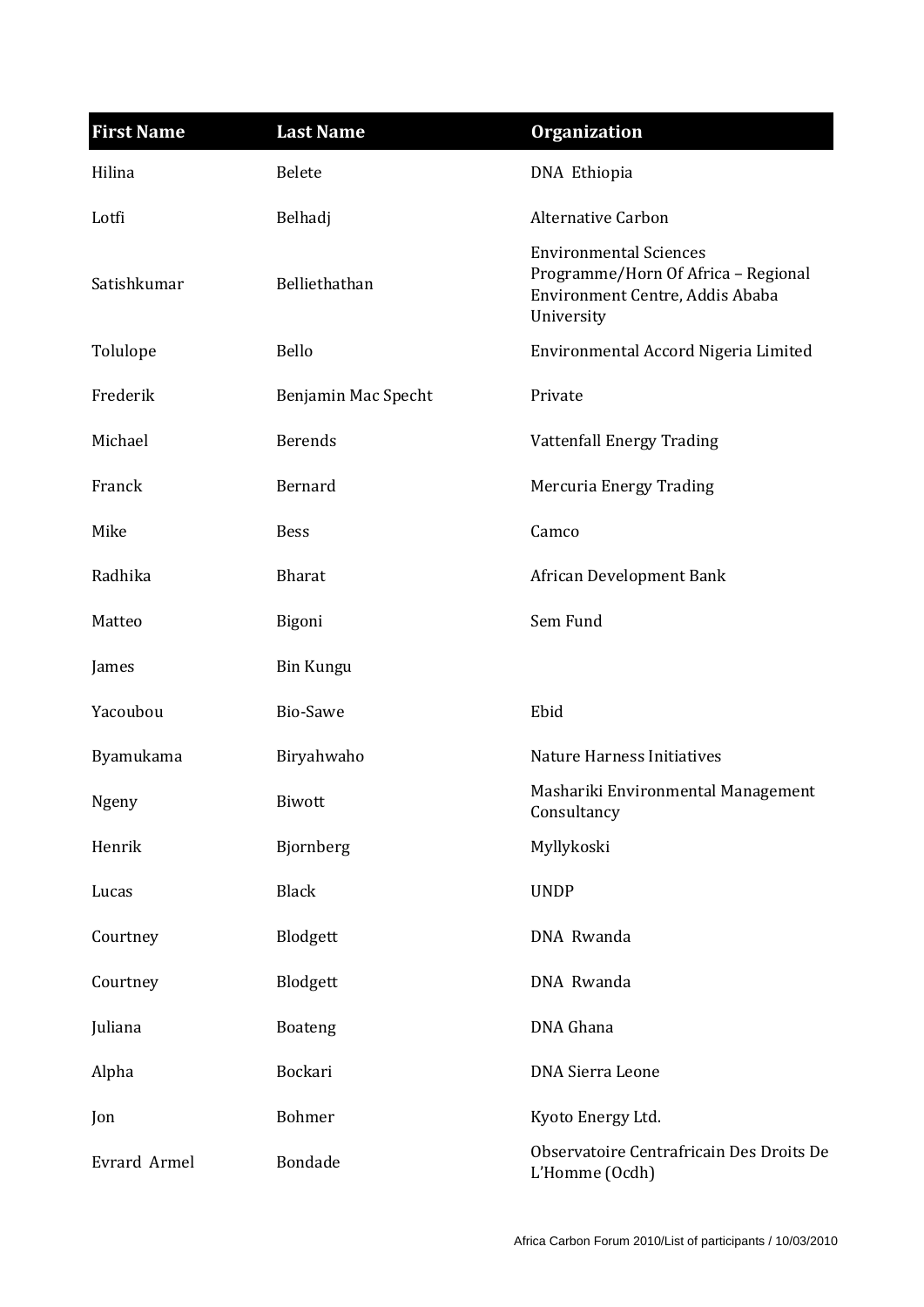| <b>First Name</b> | <b>Last Name</b>     | <b>Organization</b>                                              |
|-------------------|----------------------|------------------------------------------------------------------|
| Zyaad             | Boodoo               | <b>DNA Mauritius</b>                                             |
| Zyaad             | Boodoo               | <b>DNA Mauritius</b>                                             |
| Zalia Yacouba     | Boubacar             | <b>DNA</b> Niger                                                 |
| <b>Ouafae</b>     | Bouchouata           | <b>Environment And Energy</b>                                    |
| Ouafae            | Bouchouata           | <b>DNA</b> Morocco                                               |
| Abderrahim        | Boutaleb             | <b>Bureau Veritas Maroc</b>                                      |
| Tom               | <b>Bouwens</b>       | Uk Climate Change Projects Office                                |
| Jean Claude       | Bozongo              | NFP Congo (Republic Of The)                                      |
| Tommy             | <b>Braima</b>        | <b>DNA Sierra Leone</b>                                          |
| Esben             | <b>Brandi</b>        | The International Woodland Company                               |
| Maria             | <b>Brouost</b>       |                                                                  |
| Willy             | <b>Bruce Michael</b> | South Pole Carbon Asset                                          |
| Henrik            | <b>Brundin</b>       | Scc-Vi Agroforestry                                              |
| Luca              | <b>Brusa</b>         | <b>UNFCCC</b>                                                    |
| Sandra            | <b>Bry</b>           | <b>UNEP Risø Centre</b>                                          |
| Ged               | <b>Buffee</b>        | Organic Agriculture Research And<br>Development Institute (Fibl) |
| Biryahwaho        | Byamukama            | <b>Nature Harness Initiatives</b>                                |
| Alexandre         | Cabral               | NFP Guinea-Bissau                                                |
| Alan              | Carmichael           | Williamson Tea Kenya Ltd                                         |
| Kim               | Carnahan             | <b>IETA</b>                                                      |
| Susan             | Caroline             | Property And Environmental Law, City<br>Of Cape Town             |
| Lorenzo           | Ceccolini            | Eni                                                              |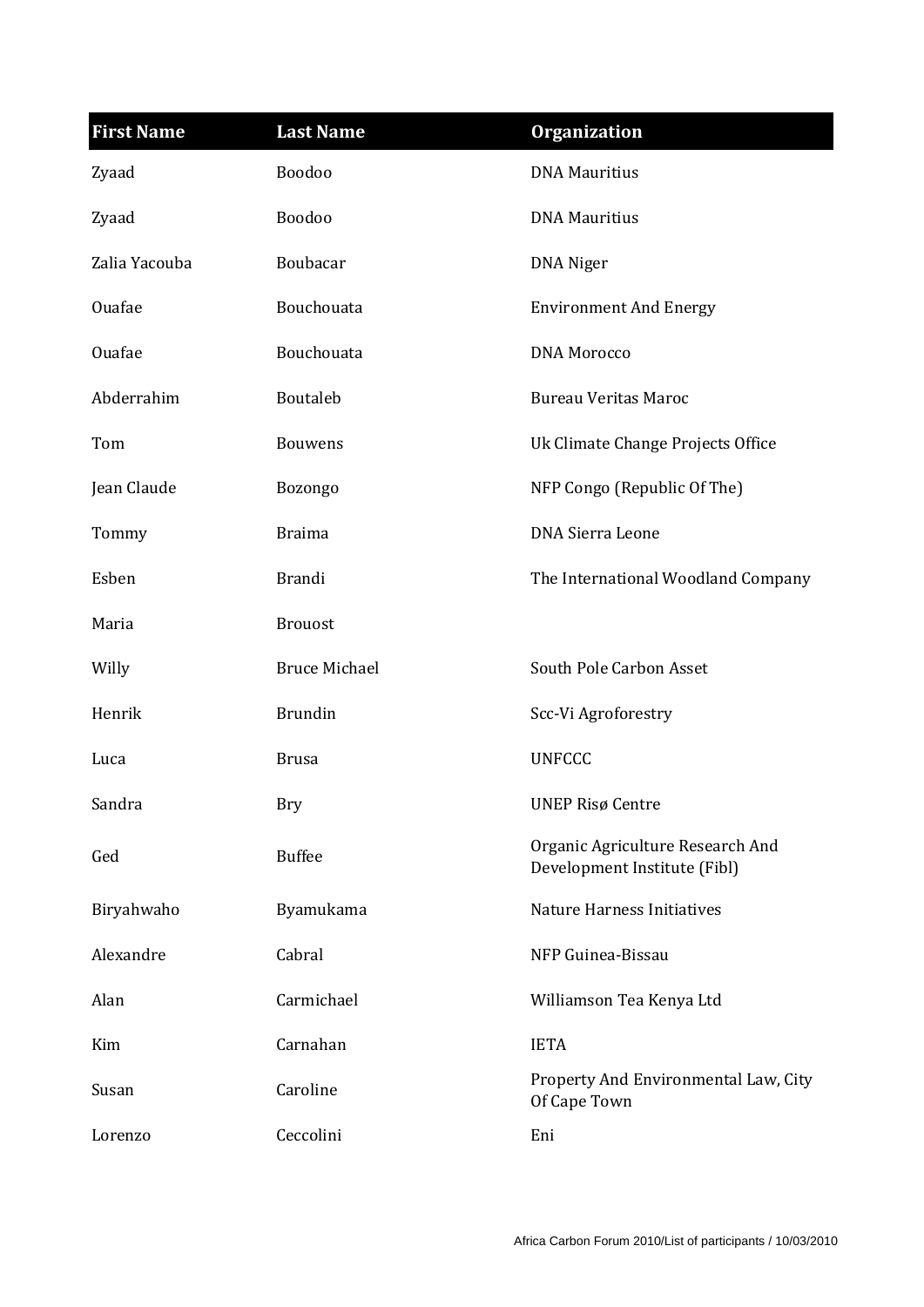| <b>First Name</b> | <b>Last Name</b>  | <b>Organization</b>                                                     |
|-------------------|-------------------|-------------------------------------------------------------------------|
| Julio             | Cezer De Souza    | <b>Brazil</b>                                                           |
| Patrick           | Chabeda           | Office Of The Prime Minister, Kenya.                                    |
| Khemraj           | Chamary           | Rogers & Co Ltd                                                         |
| Muyeye            | Chambwera         | International Institute For Environment<br>And Development              |
| Phool             | Chand             | Ctg Advisory Services India Pvt Ltd.                                    |
| Arnolda           | Chao              | Kam                                                                     |
| Daniel            | Charles           | Consultant                                                              |
| Tsuma             | Charo             | <b>Carbon Asset</b>                                                     |
| Lindiwe           | Chauke            | <b>DNA South Africa</b>                                                 |
| Preetam           | Chaundee          | E&E Management Unit, Ministry Of<br>Renewable Energy & Public Utilities |
| Armindo Joao      | Chauque           | DNA Mozambique                                                          |
| Deborah           | Chebet            | Kenya Counseling Mission                                                |
| Hela              | Cheikhrouhou      | African Development Bank                                                |
| Clément           | Chenost           | Onf International                                                       |
| Patricia          | Cherotich         | Kenyan National Environmental Eye                                       |
| Jonnes            | Cheruiyot         | Kridha Ltd                                                              |
| Ushiwa            | Chikunga          | Climate Management Ltd                                                  |
| Darlington        | Chilokwu          | Nnamdi Azikiwe University, Awka,<br>Nigeria                             |
| Lloyd             | Chingambo         | Africa Carbon Credit Exchange                                           |
| Ivy Mumba         | Chipasha          | Africa Carbon Credit Exchange                                           |
| Dorothy           | Chlystun - Githae | A6 Discoveries                                                          |
| Assefa Tofu       | Chofore           | <b>World Vision</b>                                                     |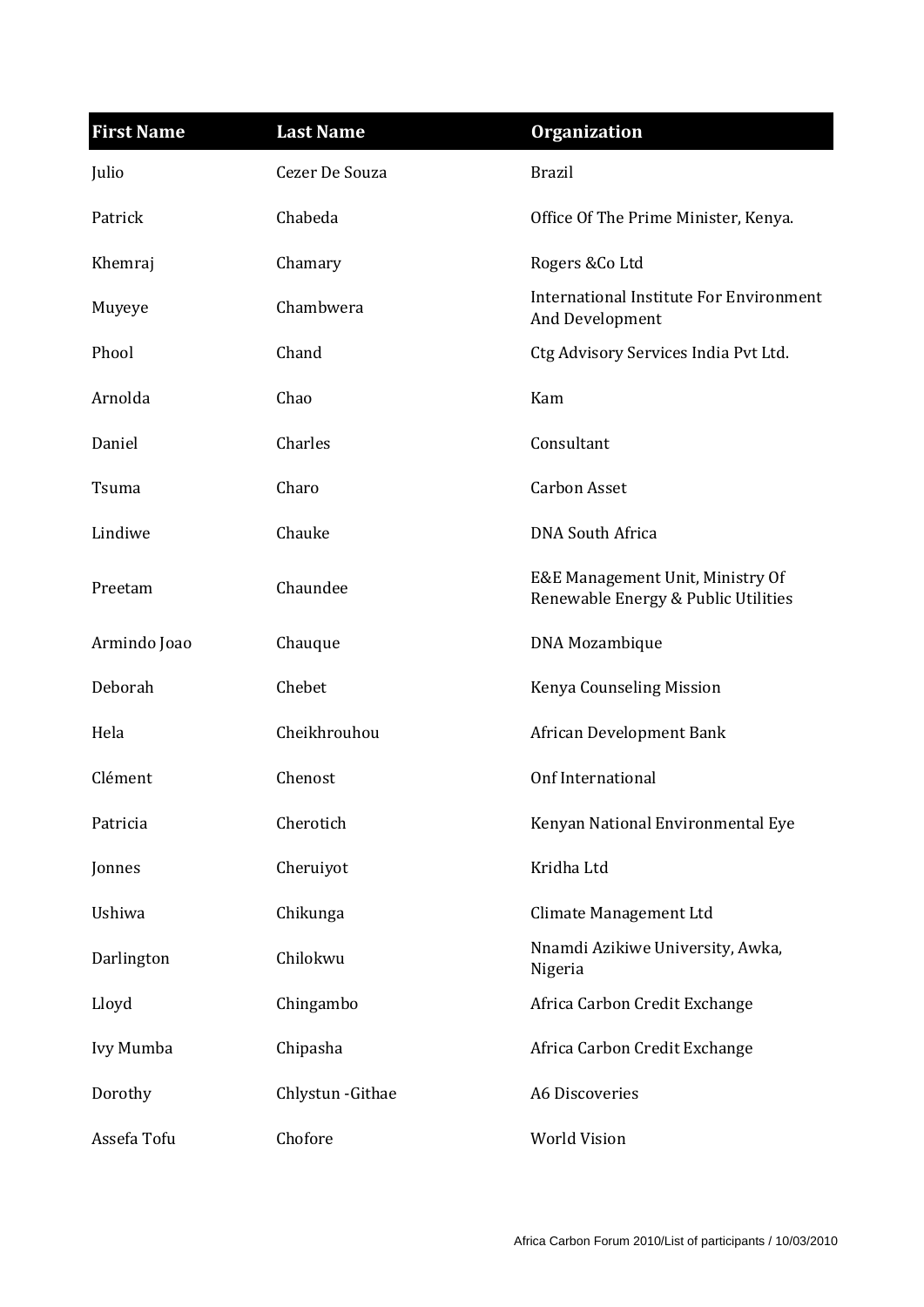| <b>First Name</b> | <b>Last Name</b> | <b>Organization</b>                  |
|-------------------|------------------|--------------------------------------|
| John              | Christensen      | <b>UNEP Risoe</b>                    |
| Lei               | Chu              | <b>Cc Mitigation Action Platform</b> |
| Angela            | Churie Kallhauge | Swedish Energy Agency                |
| Mamadou           | Cisse            | DNA Côte D'Ivoire                    |
| Oparah            | Cleophas         | Vi Agroforestry Kitale               |
| William K. H.     | Codjo            | Waio S.A                             |
| Martin            | Collins          | Natsource                            |
| Deborah           | Cornland         | <b>Cornland International Ab</b>     |
| Alexander         | Cornland         | <b>Cornland International Ab</b>     |
| Patrick           | Couch            | L&J Investment Ab                    |
| G Ken             | Creighton        | <b>WWF</b> International             |
| Antonio           | Cumbane          | University Eduardo Mondlane          |
| Caren             | Cupido           | Carbon Check (Pty) Ltd               |
| Paul              | Curnow           | Baker & Mckenzie                     |
| Kabil             | Dahmani          | Ministry Of Finance                  |
| Ad                | <b>Dankers</b>   | Vattenfall Power Consultant          |
| Josephine         | Danuor           | <b>Green Waterhut</b>                |
| Mulongo           | Davia Mayala     | Worl Bank, Tanzania                  |
| Stewart           | David            | Avs                                  |
| Ogunlade          | Davidson         | Ministry Of Energy & Water Resources |
| Simon             | Dawes            | Carbonflow Corp                      |
| Prof. Felix B.    | Dayo             | Triple "E" Systems Associates Ltd.   |
| Thanakvaro        | De Lopez         | <b>UNEP Risoe Centre</b>             |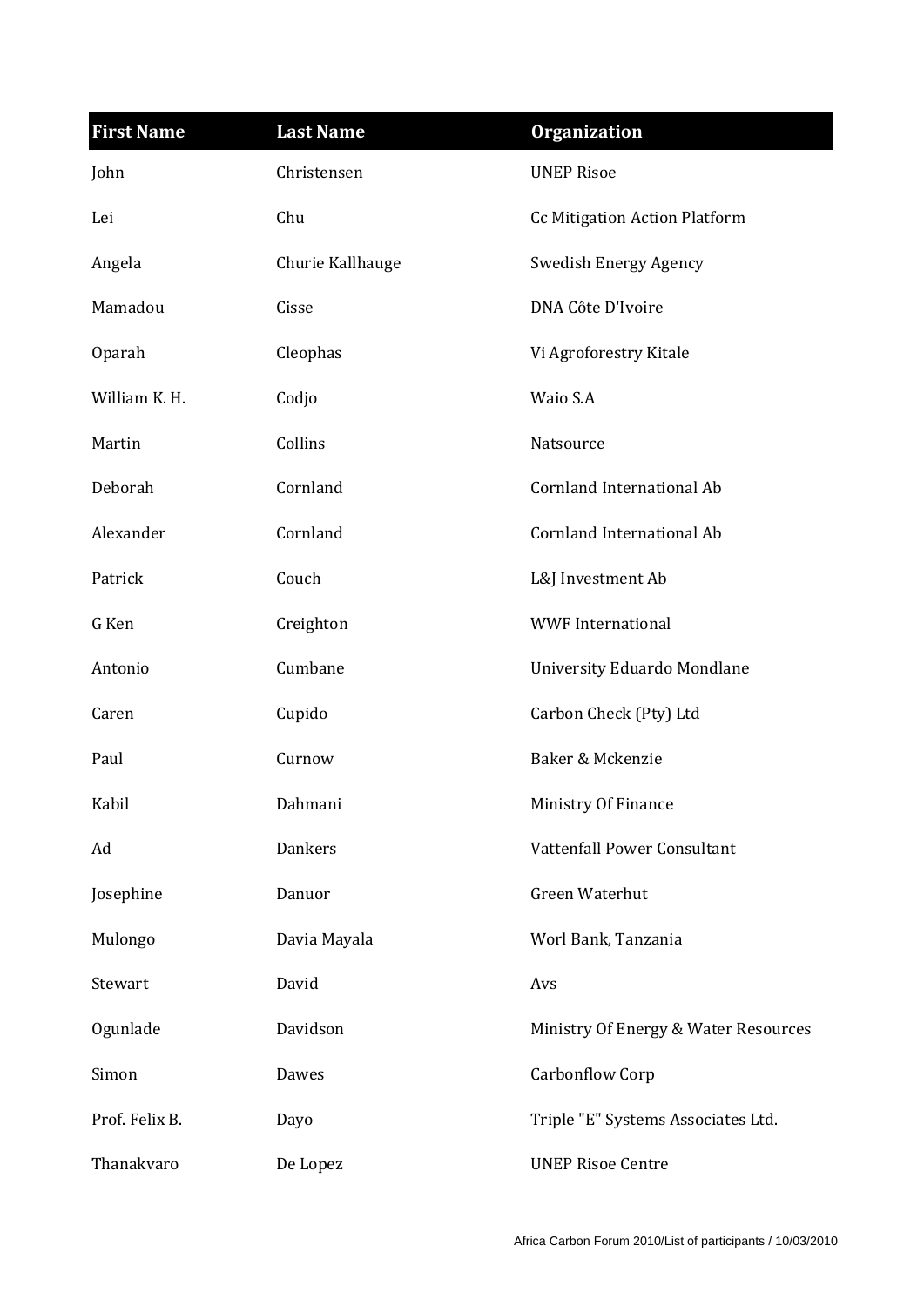| <b>First Name</b>     | <b>Last Name</b> | <b>Organization</b>                                                  |
|-----------------------|------------------|----------------------------------------------------------------------|
| Hugues                | De Meulemeester  | Climact                                                              |
| Julio                 | De Souza         | Nuru Light                                                           |
| Fikadu Tura           | Debele           | Adama City Adminstration , Labor And<br><b>Social Affairs Office</b> |
| Prakash (Sanju)       | Deenapanray      | <b>UNDP</b>                                                          |
| Margaret              | Demba            | African Youth Initiative On Climate<br>Change(Ayicc-K)               |
| Célestin              | Dembele          | Intercooperation                                                     |
| Salima                | Demnati          | <b>DNA</b> Morocco                                                   |
| Kyle                  | Denning          | Viability Llc                                                        |
| Henry                 | Derwent          | <b>IETA</b>                                                          |
| Haimanot              | Desalegne        | <b>Environmental Development Acion</b><br>(Enda) Ethiopia            |
| Francoise             | D'Estais         | <b>United Nations Environment Programme</b>                          |
| Kasaro                | Deuteronomy      | <b>Forestry Department</b>                                           |
| El Hadji Mbaye Madien | Diagne           | Comnacc                                                              |
| Mamadou Saliou        | Diallo           | DNA Guinea                                                           |
| Ossounga              | Diane            | DNA Gabon                                                            |
| Mbana                 | Diane            | <b>DNA</b> Gabon                                                     |
| Antje                 | Diekhans         | Ard German Radio                                                     |
| Johannes              | Dietz            | Icraf Nairobi                                                        |
| Claudia               | Doets            | Do-Inc.                                                              |
| Ahoua                 | Don Mello        | <b>Bnetd</b>                                                         |
| Robert                | Dornau           | Carbonflow                                                           |
| Samuel                | Dotse            | <b>Hatof Foundation</b>                                              |
| Fam                   | Doudou           | Industries Chimiques Du Sénégal                                      |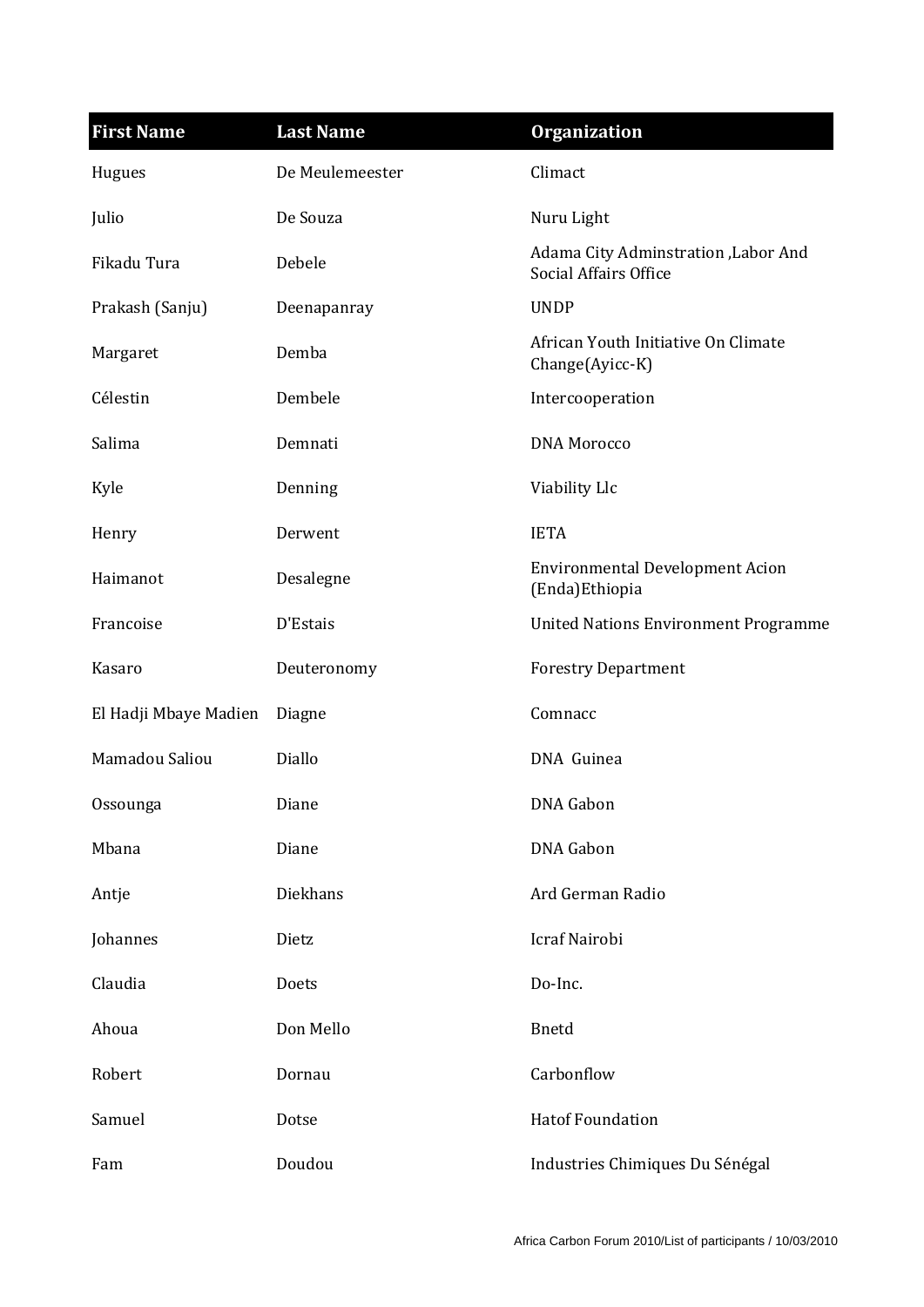| <b>First Name</b>      | <b>Last Name</b> | <b>Organization</b>                                                    |
|------------------------|------------------|------------------------------------------------------------------------|
| Mark                   | <b>Draeck</b>    | It Power Ltd.                                                          |
| Baba                   | Drame            | <b>DNA</b> Senegal                                                     |
| Jon                    | Duncan           | <b>ERM</b>                                                             |
| Alex                   | Dunn             | Afritek                                                                |
| Johannes               | Ebeling          | <b>Independent Consultant</b>                                          |
| Samuel                 | Ebia Ndongo      | Ministere Des Forets Et De La Faune/<br>Cameroun                       |
| Ahmed                  | El Gohary        | Ministry Of Investment                                                 |
| Samira                 | Elkhamlichi      | World Bank                                                             |
| Tania                  | El-Khoury        | <b>Edf Trading</b>                                                     |
| Vicky                  | Elliott          | Uk Climate Change Projects Office                                      |
| Ijeoma                 | Emenanjo         | Harvard University                                                     |
| Marc                   | Engelhardt       | Die Tageszeitung                                                       |
| Joseph                 | Essandoh-Yeddu   | <b>Energy Commission</b>                                               |
| <b>Culbertson Enow</b> | Etta             | Agro-Industry                                                          |
| Enam                   | Eyiah            | Renew Limited                                                          |
| Mimoun                 | Fahim            | Deputy Rep, Unep                                                       |
| Bill                   | Farmer           | Uganda Carbon Bureau                                                   |
| Gian Claudio Paolo     | Faussone         | Inser Spa                                                              |
| John                   | Fay              | Africa Carbon Credit Exchange                                          |
| Hidri                  | Fazaa            | Les Ciments D'Oum El Kelil                                             |
| Anselmo Xavier         | Fernandes        | Nfp São Tomé And Príncipe                                              |
| Mokohloa               | Flora            | Cityt Of Johanesburg, Department Of<br><b>Environmental Management</b> |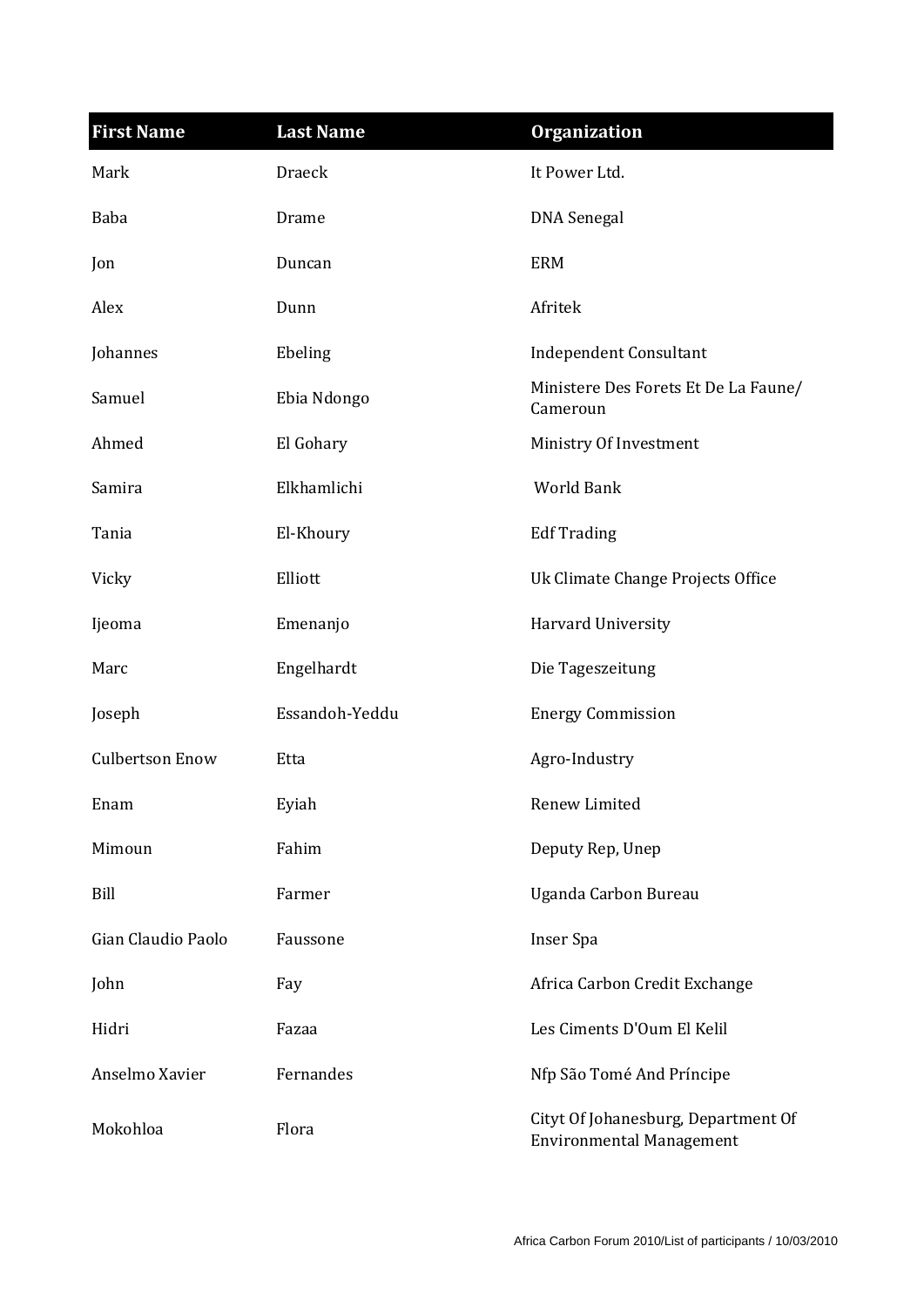| <b>First Name</b>     | <b>Last Name</b> | <b>Organization</b>               |
|-----------------------|------------------|-----------------------------------|
| Alex                  | Forbes           | Lts Africa                        |
| Richard               | Franklin         | Energy & Carbon Gmbh              |
| Phil                  | Franks           | Care International                |
| Michael               | Franz            | Gtz - Reap-Ea                     |
| Marani                | Fred             | Viagroforestry                    |
| Aslam                 | Furniturewala    | Kaliedoscope                      |
| Lucas                 | Gakori<br>Maina  | Ktda                              |
| William               | Garrett          | Camco                             |
| Moses                 | Gatheru          | Child Care                        |
| Simon G.              | Gatuiku          | Aricin Kenya                      |
| Elly                  | Genga            | Memr                              |
| Fatuma                | Ghathesha        | Cfc Stanbic Bank Ltd              |
| Dr. Tseggai           | Gherezghiher     | Vision Eritrea                    |
| Felix                 | Gichaga          | Cfc Stanbic Bank                  |
| Vincent J.            | Gichamba         | Nairobi Y'S Youth                 |
| Alfred                | Gichu            | Kenya Forest Service              |
| Adele                 | Gikonyo          | <b>HSBC</b>                       |
| Marion                | Gilodi           | <b>IETA</b>                       |
| Alex                  | Gitonga          | Afrimat                           |
| Deepali Gohil         | Gohil            | Dolphin                           |
| Deepali               | Gohil            | Private                           |
| Mattias               | Goldmann         | Tricorona Carbon Asset Management |
| <b>Balisi Justice</b> | Gopolang         | DNA Botwsana                      |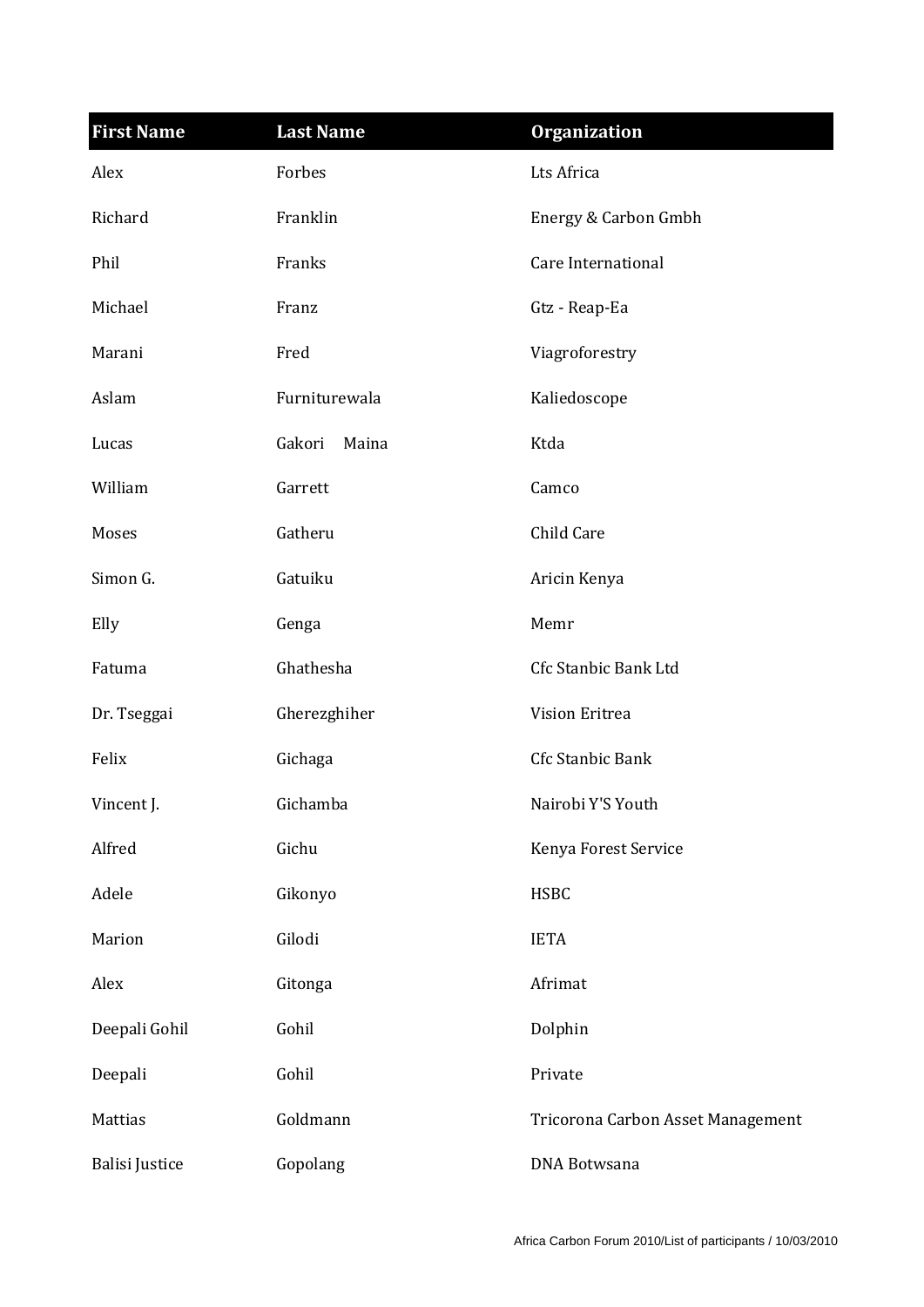| <b>First Name</b> | <b>Last Name</b> | <b>Organization</b>                                                   |
|-------------------|------------------|-----------------------------------------------------------------------|
| Jamal             | Gore             | <b>Carbon Clear Limited</b>                                           |
| Gael              | Gregoire         | <b>World Bank</b>                                                     |
| Charles           | Grime            | Vital Bio-Energy (Kenya) Limited                                      |
| <b>Bruno</b>      | Guay             | Onf-International                                                     |
| Cristel           | Guillain         | Natixis Environnement & Infrastructures                               |
| Jean-Francois     | Guillon          | Vitol                                                                 |
| Nicolas           | Gumbo            | Kenya National Assembly                                               |
| Maria             | Gutierrez        | <b>UNFCCC</b>                                                         |
| Marhus A.         | Habib            | <b>Green Energy</b>                                                   |
| Isabel            | Hagbrink         | World Bank                                                            |
| Berhanu           | Haileselassie    | Bager Safe Environment For Health<br>Services Plc                     |
| Amal              | Halawi           | Vitol Dubai Ltd.                                                      |
| Neil              | Halliday         | Vital Bio-Energy (Kenya) Limited                                      |
| Jarno             | Hämäläinen       | Arbonaut Ltd.                                                         |
| Michael           | Hamilton         | <b>Gunvor International</b>                                           |
| Justine           | Hamuli Furaha    | Envidev                                                               |
| Raphael           | Hanmbock         | Ancc West And Central Africa                                          |
| Peter Augusto     | Hansen           | <b>UNDP</b>                                                           |
| Adam              | Harvey           | Jpmorganclimatecare                                                   |
| Rassina           | Hassan           | <b>Volunteers International Agency</b>                                |
| Wardi             | Hassan           | <b>UNDP</b>                                                           |
| Michael           | Hayford          | Graduate School Of Nuclear And Allied<br>Sciences-University Of Ghana |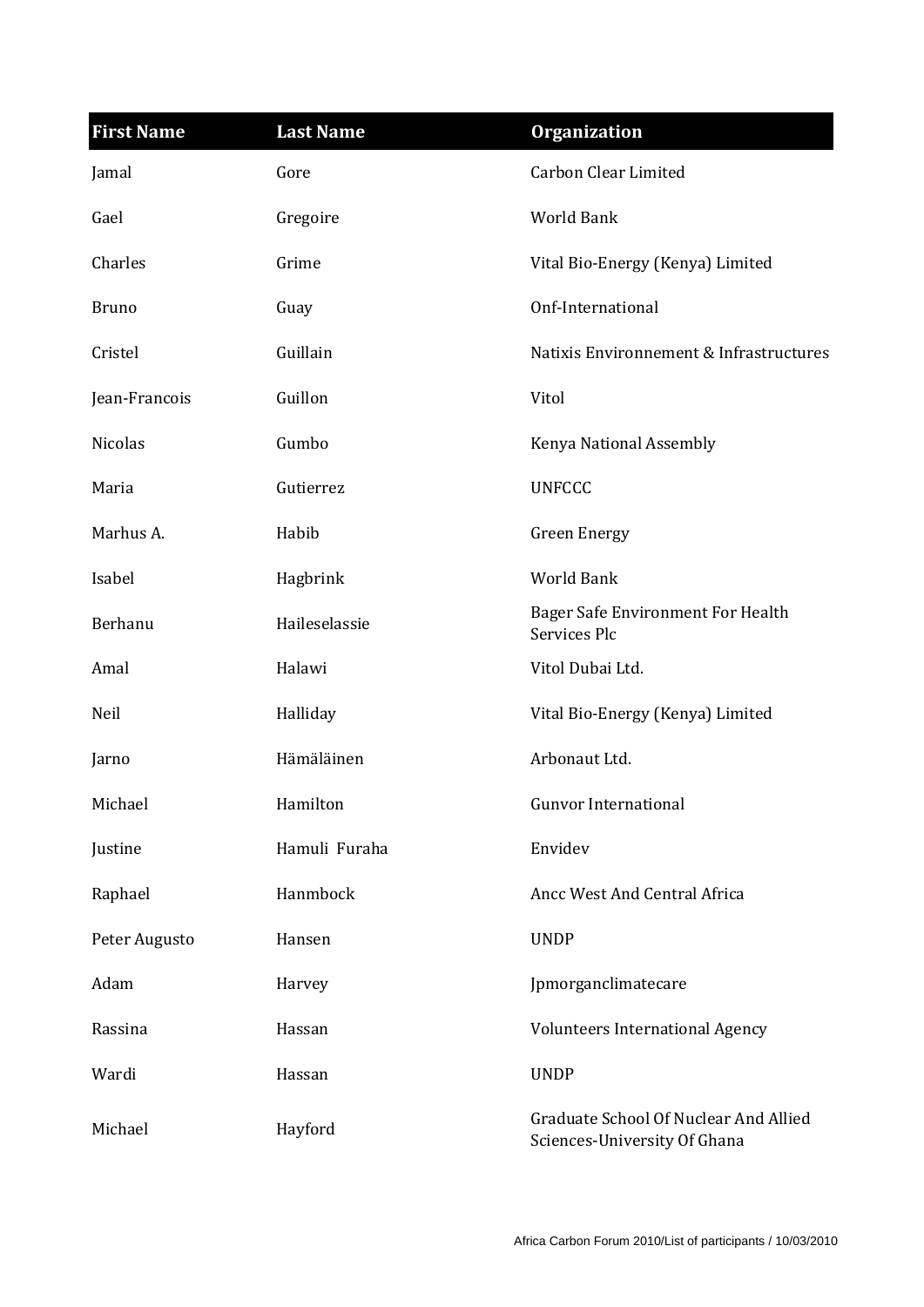| <b>First Name</b> | <b>Last Name</b>       | <b>Organization</b>                                                                                                        |
|-------------------|------------------------|----------------------------------------------------------------------------------------------------------------------------|
| Josefin           | Hedbrandh              | <b>Swedish Energy Agency</b>                                                                                               |
| Katrin            | Heeren                 | Gtz / Bmu                                                                                                                  |
| <b>Bart</b>       | Hellings               | Diligent Energy Systems Bv                                                                                                 |
| Gerard            | Hendriksen             | Ministry Of Energy                                                                                                         |
| Camilla           | Herd                   | Africa Eco Solutions Ltd                                                                                                   |
| Wahome            | Hezron Gikang'A        | Heinrich Boll Stiftung, Regional Office,<br>East & Horn Of Africa                                                          |
| Miriam            | Hinostroza             | <b>UNEP Risoe Centre</b>                                                                                                   |
| Sikhousana        | Hlobsile               |                                                                                                                            |
| Glenn             | Hodes                  | <b>UNEP Risoe Center</b>                                                                                                   |
| Tabuna            | Honore                 | Communauté Economique Des Etats De<br>L'Afrique Centrale (Ceeac)                                                           |
| Alexander         | Horst                  | Österreichische Bundesforste Ag                                                                                            |
| Aubrey            | Hruby                  | The Whitaker Group                                                                                                         |
| Paul-Emmanuel     | Huet                   | Rougier                                                                                                                    |
| Ian               | Humphery-Smith         | African Renewable Energies Limited                                                                                         |
| Zahid             | Hussain                | Al Aili Carbon Trading Llc                                                                                                 |
| Mohammed          | Hussein                | Ministry Of Investment, Environmental<br>Assesment Unit                                                                    |
| Razafindrakotoson | Ifaliantsoa Hobinirina | Verama                                                                                                                     |
| Nzamio            | Ikaka                  | <b>Convention Cadre Des Nations Unies Sur</b><br>Le Changement Climatique Ministere De<br>L'Environnement Et De L'Ecologie |
| Deogracias        | Ikaka Mzamio           |                                                                                                                            |
| Thierry           | Imbert                 | <b>Alternative Carbon</b>                                                                                                  |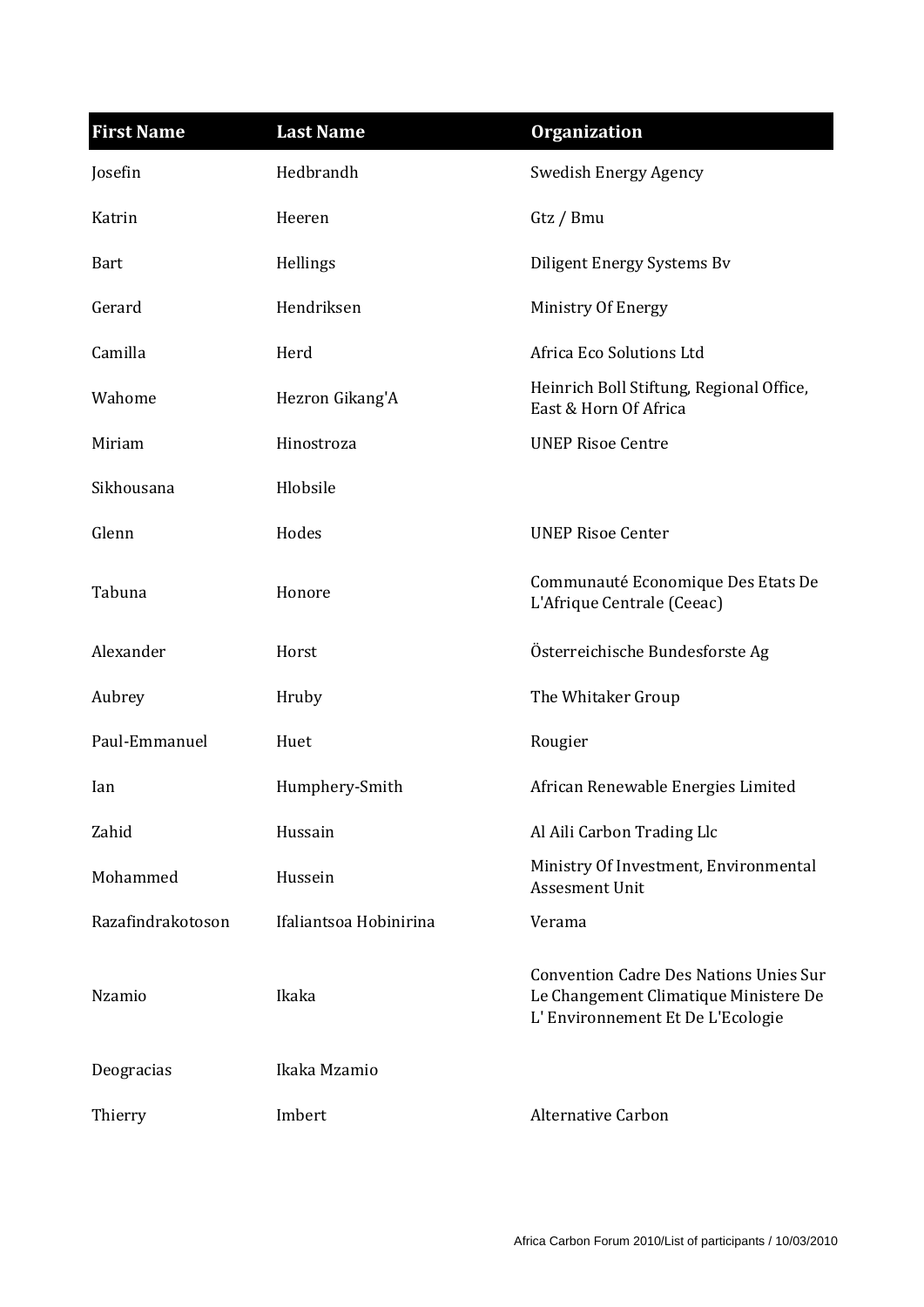| <b>First Name</b> | <b>Last Name</b> | <b>Organization</b>                                                 |
|-------------------|------------------|---------------------------------------------------------------------|
| Nicky Kingunia    | Ineet            | Ministère De L'Environnement, Direction<br>De Developpement Durable |
| Paul              | Isabirye         | DNA Uganda                                                          |
| Bashir            | Ishaq Bashir     | Leda Greenpower Nigeria Limited                                     |
| Abdifatah         | Ismail           | Swo                                                                 |
| Paul              | Isolo-Mukwaya    | Department Of Geography Makerere<br>University                      |
| Hancox            | Jaoko            | <b>Us Embassy</b>                                                   |
| Anne              | Jaseme           | Kogelo Community Development<br>Foundation                          |
| Fraatz            | Jasmin           | Gtz-Reap-Ea                                                         |
| Ouedraogo         | Jean             | <b>Burkina Faso</b>                                                 |
| Ntazinda          | Jean             | DNA Rwanda                                                          |
| Malehloa          | Jeanett          | <b>DNA Lesotho</b>                                                  |
| John Chang-Yong   | Jeh              | DNA Liberia                                                         |
| Myriam            | Jenayah Soussi   | Anged                                                               |
| Hoslo             | Jiwa             | Greenlife Csr                                                       |
| Malehloa          | Jockey           | <b>DNA Lesotho</b>                                                  |
| <b>Ojera</b>      | John             | Migotiyo Plantations Ltd.                                           |
| <b>Brett</b>      | Jordaan          | <b>Evolution Markets Ltd</b>                                        |
| Randimbisoa       | Julia            | <b>Intercooperation Madagascar</b>                                  |
| Simon             | K Nzuki          | <b>NEMA</b>                                                         |
| <b>Betty</b>      | Kabaara          | Rockefeller Foundation                                              |
| Ghazi             | Kablouti         | <b>Alstom Power</b>                                                 |
| Simon             | Kage             | <b>Green Belt Movement</b>                                          |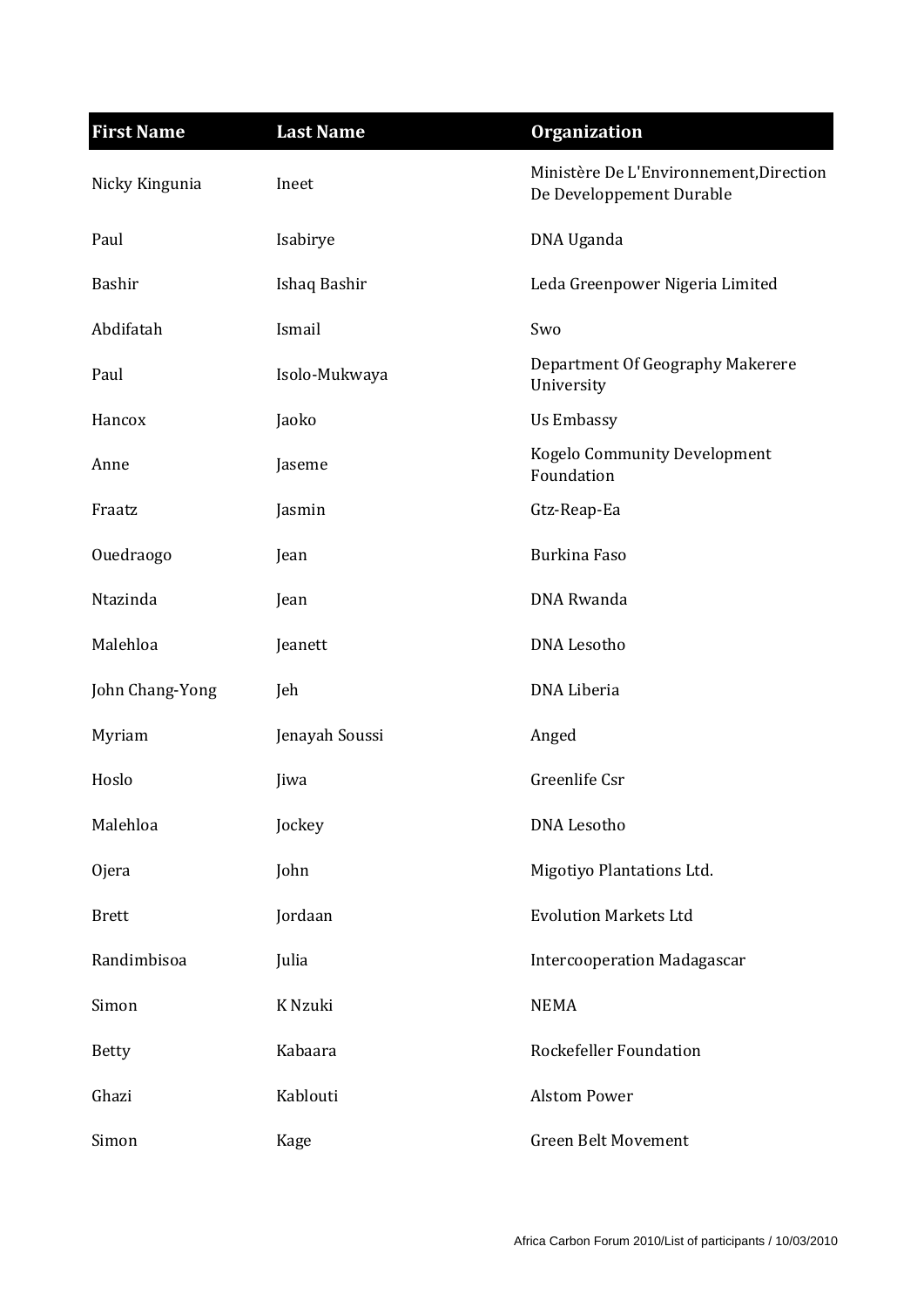| <b>First Name</b> | <b>Last Name</b> | <b>Organization</b>                                              |
|-------------------|------------------|------------------------------------------------------------------|
| Timothée          | Kagonbe          | Ministere De L'Environnement Et De La<br>Protection De La Nature |
| Jesca Wanjiku     | Kahura           | Kenyatta University                                              |
| Patrick           | Kailikia         | Pta Bank                                                         |
| Gerald            | Kairu            | <b>Environmental Conservation Trust Of</b><br>Uganda (Ecotrust)  |
| Anthony           | Kalulu           | <b>Organic Perspectives</b>                                      |
| Barry             | Kantor           | Southsouthnorth                                                  |
| John D.           | Kantor           | Liberia'S Forestry Development<br>Authority                      |
| Isaac             | Kapalaga         | <b>Green Resources As</b>                                        |
| Capoor            | Karan            | <b>United Nations</b>                                            |
| Patrick           | Karani           | Bea International                                                |
| Njoki             | Karanja          | National Oil Corporation                                         |
| Maryna            | Karavai          | <b>UNEP Risoe Centre</b>                                         |
| Stephen           | Karekezi         | Afrepren/Fwd                                                     |
| Kevin             | Kariuki          | Industrial Promotion Services (K) Ltd.                           |
| Mercy             | Karunditu        | <b>Green Belt Movement</b>                                       |
| Satish            | Kashyap          | General Carbon                                                   |
| Alexander         | Kasterine        | <b>International Trade Centre</b><br>(Unctad/Wto)                |
| Joyce             | Kasyoki          | Icraf                                                            |
| Ian               | Kasyoki          | Icraf Nairobi                                                    |
| William           | Katende          | Pamoja Biogas Innitiatives Uganda                                |
| Donna             | Kathure          | Gras                                                             |
| Clara             | Kathurima        | Gateway Clean Energy (Africa) Ltd.                               |
| Uazamo            | Kaura            | Dna Namibia                                                      |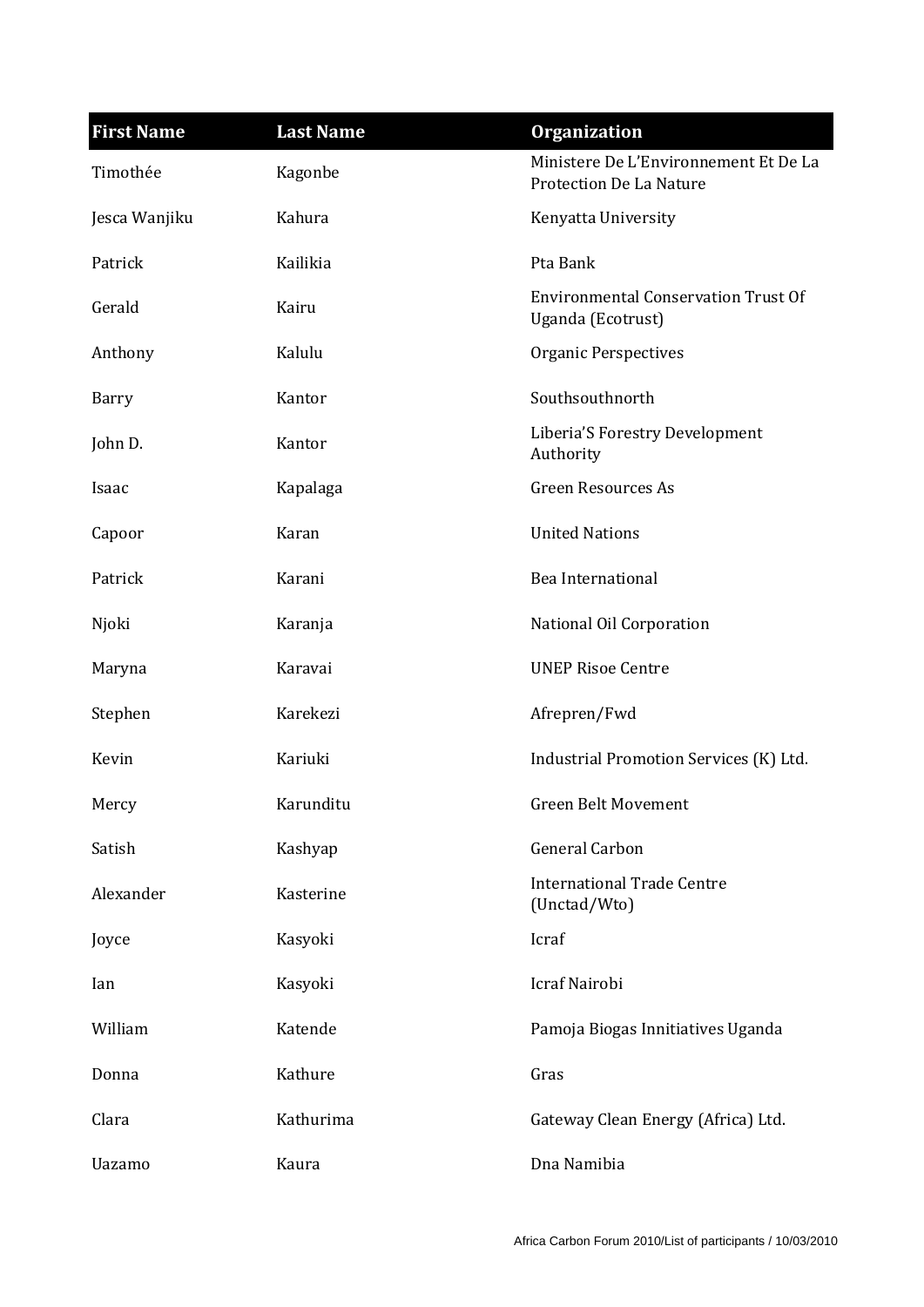| <b>First Name</b> | <b>Last Name</b> | <b>Organization</b>                          |
|-------------------|------------------|----------------------------------------------|
| Muyi              | Kazim            | <b>Standard Bank</b>                         |
| Allan             | Kaziputa         | Dna Malawi                                   |
| Robert            | Kehew            | Un-Habitat                                   |
| Caroline          | Keitany          | <b>Australian Trade Commission</b>           |
| Chris             | Kemper           | <b>Palmetto Ventures</b>                     |
| Chris             | Kemper           | <b>Pallmeto Ventures</b>                     |
| Diana             | Kemunto          | <b>Carewell Society</b>                      |
| Raj               | Kent             | Bio-Diesel East Africa Ltd                   |
| Kinar             | Kent             | Bio-Diesel East Africa Ltd                   |
| Esther            | Kerubo O.        | Komag                                        |
| Yann              | Kervinio         | Danone                                       |
| Blanchard         | Kevin            | <b>Independant Consultant</b>                |
| Winnie            | Khaemba          | Africa Youth Initiative On Climate<br>Change |
| Adnan             | Khalid           | Ips Kenya                                    |
| Ahmed             | Khalil           | Eeaa/Unido                                   |
| Sabera            | Khan             | Africa Carbon Credit Exchange                |
| Abungana K.       | Khasiani         | Gtiea                                        |
| Abungana K.       | Khasiani         | Gtiea                                        |
| Abungana          | Khasiani         | Greeining The Tea Industry In East<br>Africa |
| Ramzi             | Khaznadar        | Ministery Of Transport                       |
| Kelvin            | Khisa            | Kncpc                                        |
| Khetsiwe          | Khumalo          | <b>DNA</b> Swaziland                         |
| Peter Mwangi      | Kiarie           | Ministry Of Industrialization                |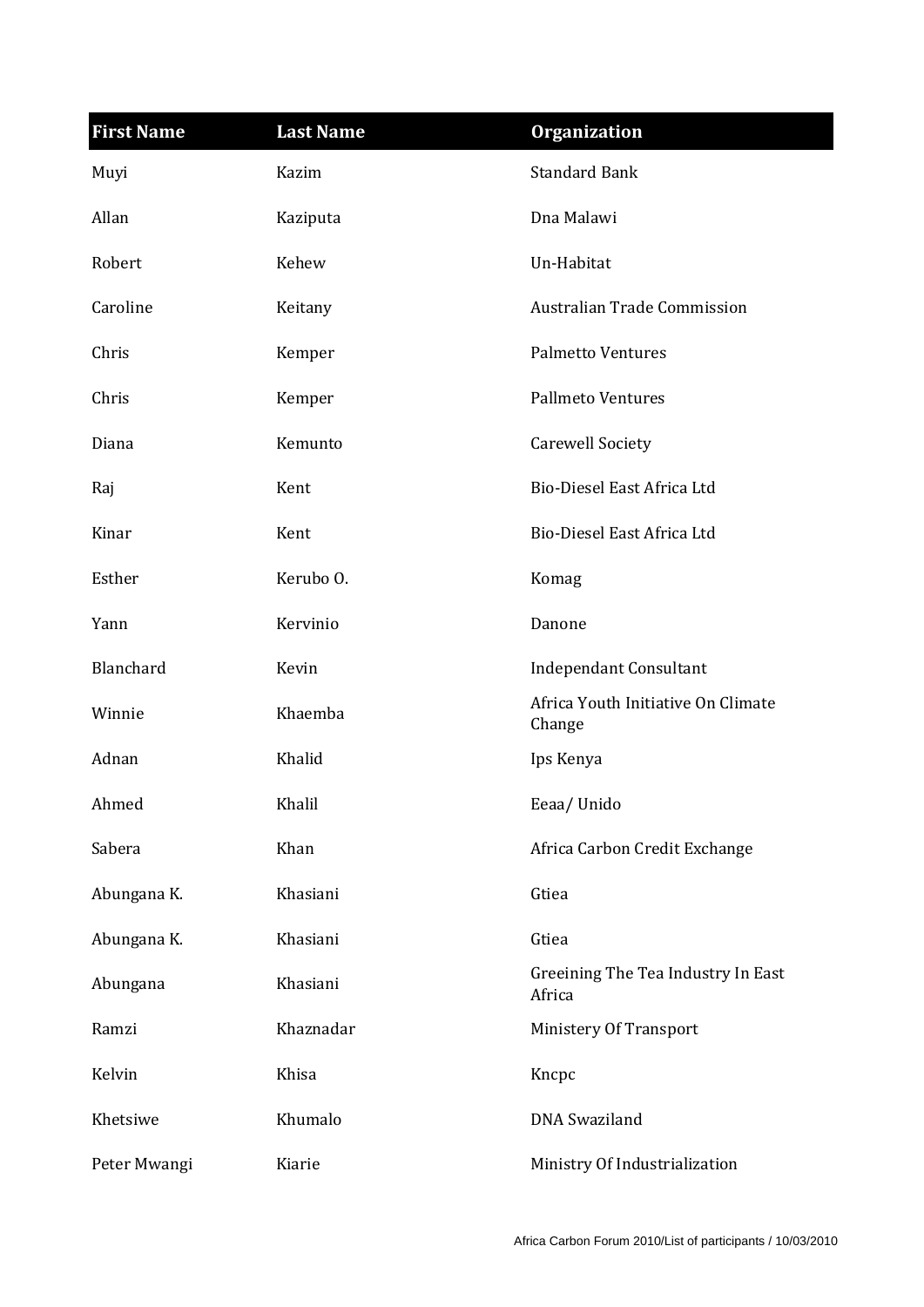| <b>First Name</b>  | <b>Last Name</b> | <b>Organization</b>                                                              |
|--------------------|------------------|----------------------------------------------------------------------------------|
| Frederick          | Kibodya          | Panafrican Energy (T) Ltd                                                        |
| Mary Gathoni Mugwe | Kiema            | Kenya Association Of Manufacturers                                               |
| Mary Gathoni Mugwe | Kiema            | Kenya Association Of Manufacturers                                               |
| Jacob              | Kigen            | Memr                                                                             |
| John               | Kilani           | <b>UNFCCC</b>                                                                    |
| Nicholas           | Kimani           | Sustainable Development Initiatives<br>Center                                    |
| Joan               | Kimani           | United States International University                                           |
| Philip             | Kimeu            | Carbon Credit Ltd                                                                |
| Gerald             | Kimeu            | Rural Villages Development Centre                                                |
| Damaris            | Kimondo          | North Imenti Dev Networks                                                        |
| <b>Boniface</b>    | Kinaynjui        | Kenya Power & Lighting Co. Ltd                                                   |
| Dr. John           | Kinuthia         | University Of Glamorgan                                                          |
| George M.          | Kinyanjui        | Destiny Africa                                                                   |
| Andrew             | Kinyanjui        | <b>Bureau Veritas</b>                                                            |
| Timothy            | Kinyua           | Isiolo W Management                                                              |
| Wilson             | Kipkore          | Research                                                                         |
| Kigen              | Kipkorir         | East African Portland Cement Co. Ltd                                             |
| Sahondra           | Kiplagat         | Tegemeo Institute Of Agricultural Policy<br>And Development - Egerton University |
| Job                | Kiprotich        | National Water Conservation & Pipeline<br>Corporation                            |
| Jackson            | Kiptanui         | Memr                                                                             |
| Paul               | Kirai            | World Bank                                                                       |
| Geoffrey           | Kiringa          | Carbon Manna Africa Ltd                                                          |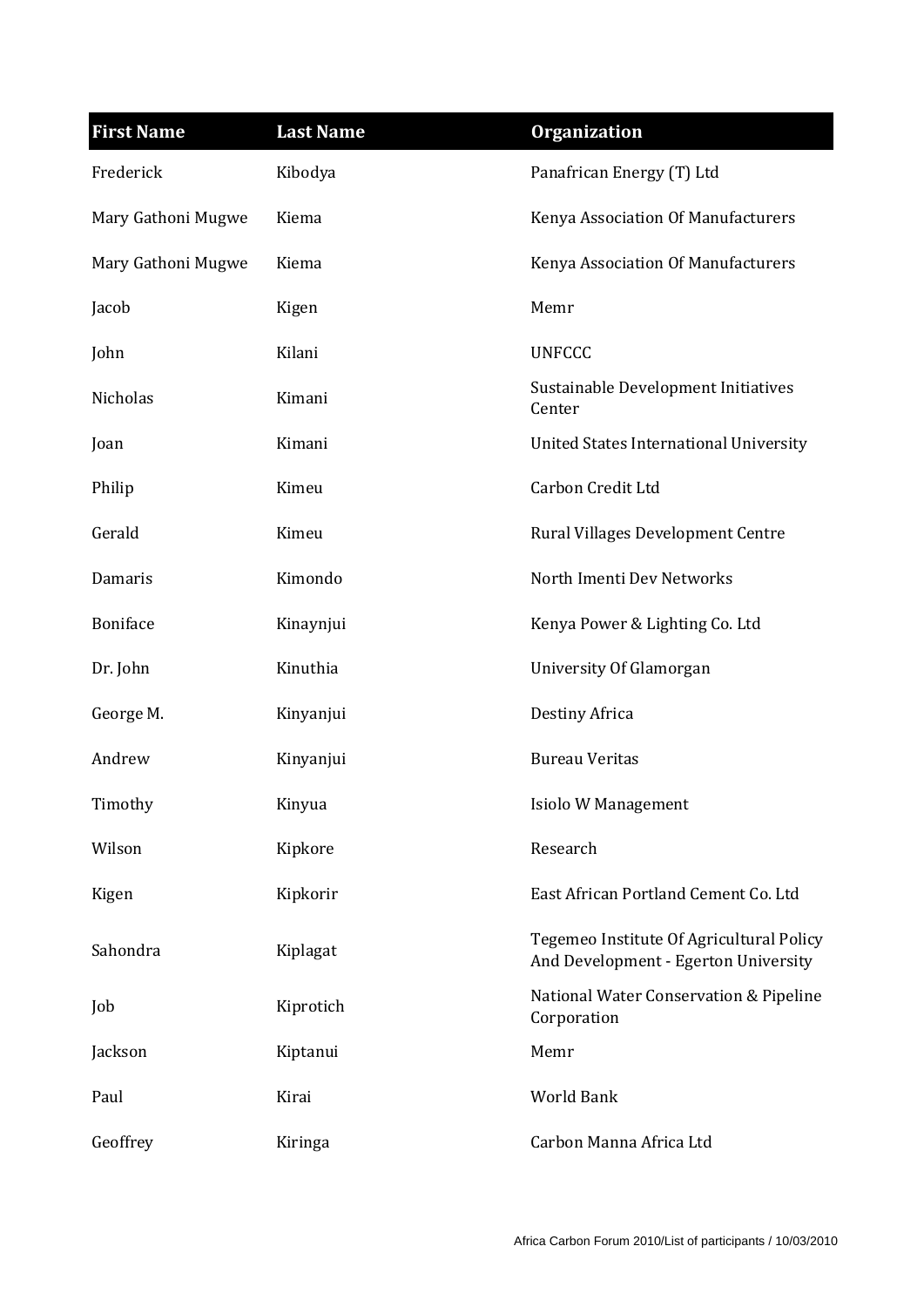| <b>First Name</b>    | <b>Last Name</b> | <b>Organization</b>                                                  |
|----------------------|------------------|----------------------------------------------------------------------|
| Steven               | Kiruswa          | African Wildlife Foundation (Awf)                                    |
| Patricia             | Kitazi           | <b>African Forestry Centre</b>                                       |
| Abbas Salum          | Kitogo           | The Foundation For Energy, Climate, And<br><b>Environment</b> (Fece) |
| David                | Kitur            | Turkana Energy Ltd                                                   |
| Markus               | Knoddlsender     | Pure Carbon                                                          |
| Alexander            | Koch             | <b>UNEP</b>                                                          |
| Crispin              | Kodi             | Cordisons International (K) Limited                                  |
| Pius                 | Kollikoh         | Kengen                                                               |
| Bozhil               | Kondev           | Gtz - Reap - Ea                                                      |
| Bakayoko Alimata     | Kone             | National Investment Bank                                             |
| Michael              | Korchinsky       | Wildlife Works Carbon Llc                                            |
| Peter Nah            | Korvah           | Ministry Of Agriculture                                              |
| Sandeep              | Kota             | <b>Core Carbonx Solutions Pvt Ltd</b>                                |
| <b>Peter Charles</b> | Kotut            | <b>Kares Flowers</b>                                                 |
| Arkadius             | Koumoin          | <b>B</b> netd                                                        |
| Simplice             | Kozo             | Maison De L'Enfant Et De La Femme<br>Pygmées (Mefp)                  |
| Rudolf               | Kriese           | <b>Farmsecure Technologies</b>                                       |
| Martin               | Kruska           | First Climate                                                        |
| Kiran Kumar          | Kudaravalli      | Skg Sangha                                                           |
| Charlse              | Kuhoria          | Kirac                                                                |
| Dan                  | Kuipers          | Viability                                                            |
| $\mathbf K$          | Kumar            | Kda/Bioart                                                           |
| Natarajan            | Kumaresan        | Balanceco2 Ltd                                                       |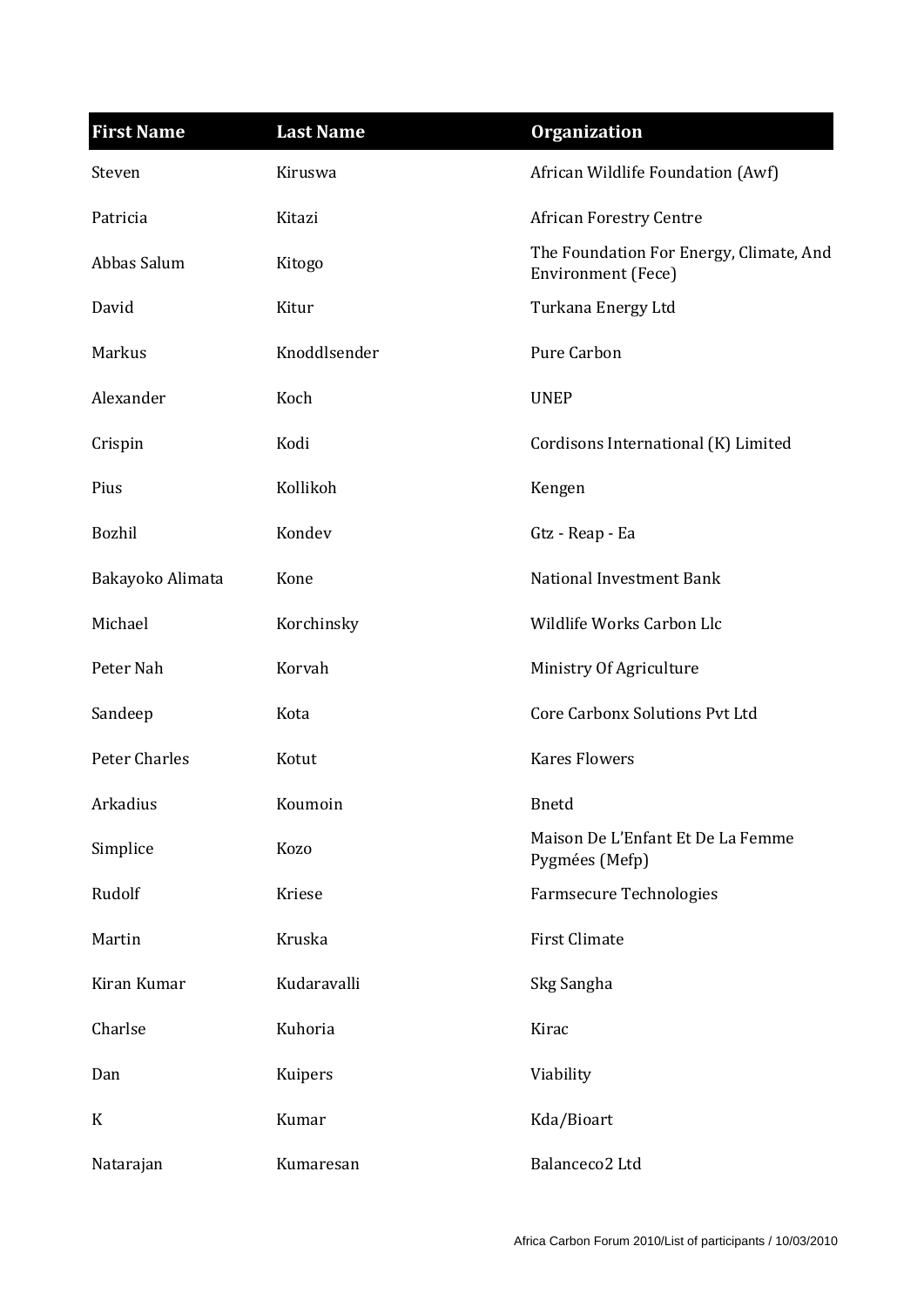| <b>First Name</b>      | <b>Last Name</b>       | <b>Organization</b>                                               |
|------------------------|------------------------|-------------------------------------------------------------------|
| Bhajan                 | Kumaresan              | Balanceco <sub>2</sub> Ltd                                        |
| James                  | Kungu                  | Kenyatta University                                               |
| Sizwe                  | Kuzwayo                | <b>Cef Carbon</b>                                                 |
| Alphonce               | Kyariga                | <b>Rural Energy Agency</b>                                        |
| Tara                   | Lacey                  | Frankfurt School                                                  |
| <b>Bo</b>              | Lager                  | Scc-Vi Agroforestry                                               |
| Laura                  | Lahti                  | Carbonstream Africa                                               |
| Michel Omer            | Laivao                 | DNA Madagascar                                                    |
| Mouhamadou             | Lamine                 | Communauté Des Agglomérations De<br>Rufisque                      |
| Nina                   | Lande                  | Green Resources Ltd                                               |
| Crisney                | Lane                   | Consultant                                                        |
| <b>Bjarne</b>          | Laustsen               | Kiwia & Laustsen Limited                                          |
| Alexandra              | Le Courtois            | <b>World Bank</b>                                                 |
| Fabrice                | Le Saché               | Ecosur Afrique                                                    |
| Dula Shanko            | Lebeta                 | National Meteorological Agency Of<br>Ethiopia                     |
| <b>Armstrong David</b> | Lee                    | Viability                                                         |
| Owenroe                | Lemass                 | Rexco Global                                                      |
| Tenagne                | Lemma                  | <b>World Vision</b>                                               |
| Odambo Adone           | <b>Leonard Fabrice</b> | Mouvement Des Minorités Autochtones<br>Pygmées Du Gabon-Minapyga- |
| Aurélie                | Lepage                 | Ecosur                                                            |
| Embendjokoua           | Libreville             | <b>DNA</b> Gabon                                                  |
| Grant                  | Little                 | Masdar - Abu Dhabi Future Energy<br>Company                       |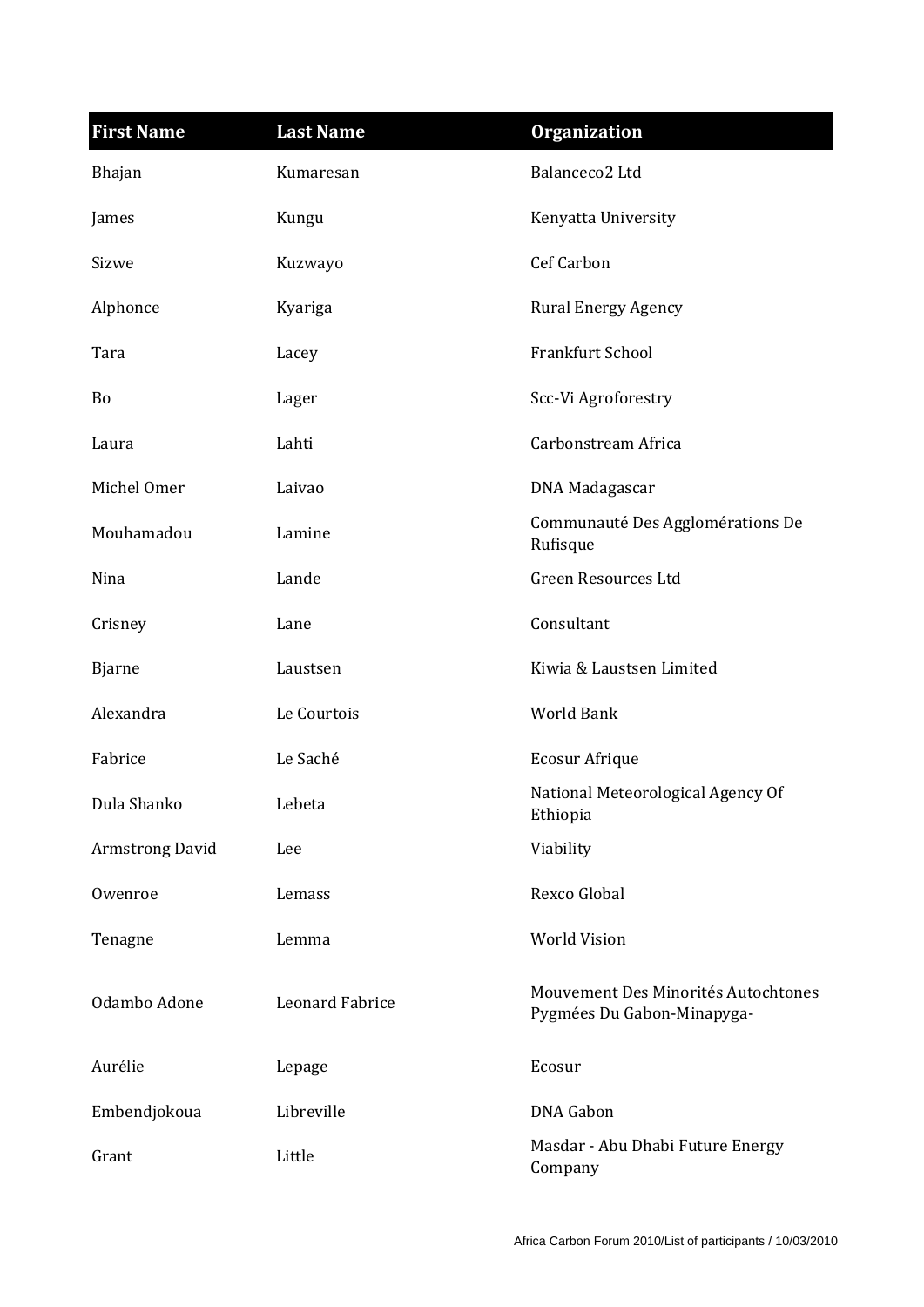| <b>First Name</b> | <b>Last Name</b> | <b>Organization</b>                                                      |
|-------------------|------------------|--------------------------------------------------------------------------|
| Robert J.         | Loggah           | National Forestry Forum Of Ghana /<br>Suntaa-Nuntaa Agroforestry Project |
| Achille Orphée    | Lokossou         | Direction Générale Des Forêts Et Des<br><b>Ressources Naturelles</b>     |
| Dosteus           | Lopa             | <b>Care International</b>                                                |
| Paulo             | Lopes            | Carbon Clear                                                             |
| Martin Roy        | Lukwago          | Stanbic Bank Uganda                                                      |
| Isabella          | Lunani           | Kenya Bureau Of Standards                                                |
| Monique           | Lussier          | Irbaris Llp                                                              |
| Soren E.          | Lutken           | Nordjysk Elhandel                                                        |
| Lucy              | M Waweru         | <b>NEMA</b>                                                              |
| Venan             | Mabiala          | <b>DNA Congo</b>                                                         |
| Venan             | Mabiala          | DNA Congo (Democratic Republic Of<br>The)                                |
| Ricardo           | Machado          | Ministry Of Environment - Angola                                         |
| Wairimu           | Macharia         | Scgis                                                                    |
| Simon G.          | Macharia         | Mkokoteni Dev. Aid                                                       |
| Simon G           | Macharia         |                                                                          |
| Jacqueline        | Macharia         | <b>Bioenergy Africa</b>                                                  |
| Chandapiwa        | Macheke          | <b>Meteorological Services</b>                                           |
| Mercy             | Machona          | <b>DNA Zimbabwe</b>                                                      |
| Uwe               | Mades            | Rwe Power Ag                                                             |
| Balarabe          | Magaji Jahun     | Ahmadu Bello University, Zaria                                           |
| Josphat           | Maigua           | Pceg-Kenya                                                               |
| Wallace           | Maina            | Max Safety And Protection Consultancy                                    |
| Ruo               | Maina            | Green Earth                                                              |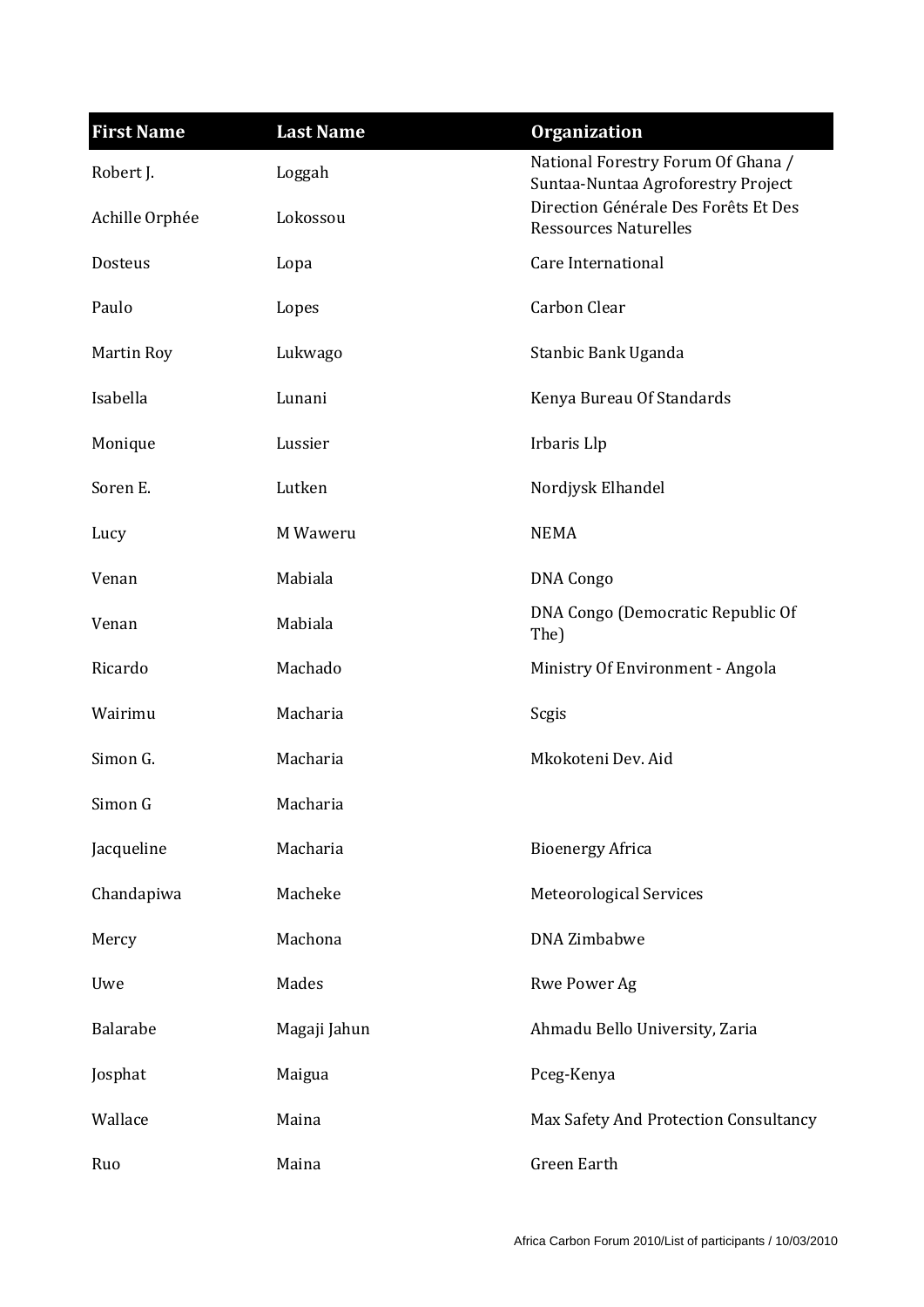| <b>First Name</b> | <b>Last Name</b> | <b>Organization</b>                                                      |
|-------------------|------------------|--------------------------------------------------------------------------|
| Nancy             | Maina            | Ayicc                                                                    |
| Lucas             | Maina            | Ktda                                                                     |
| David             | Maina            | <b>Carewell Society</b>                                                  |
| Anne              | Maina            | Ngo                                                                      |
| John              | Major            | Green Alliance Pty Ltd                                                   |
| Nene              | Makela Kidia     | Antenne A                                                                |
| Gaylene           | Makena           | Institution.                                                             |
| Rudolf            | Makhanu          | Kenya Forests Working Group                                              |
| Meena             | Malde            | Altec                                                                    |
| Samson            | Malesi           | Caritas Kenya                                                            |
| Dr. John          | Malii            | Afrimat                                                                  |
| Torsten           | Malmdorf         | Danish Energy Agency                                                     |
| Charles           | Malone           | Excel                                                                    |
| Eunice M.         | Maranya          | Red Anchor Ltd                                                           |
| Andrei            | Marcu            | Mercuria                                                                 |
| Allan J.          | Marega           | Mareko Ltd                                                               |
| Francis           | Marekia          | <b>Industrial Promotion Services (Kenya)</b><br>Ltd                      |
| <b>Silas</b>      | Marete           | North Imenti Dev. Networks                                               |
| Roselyne          | Mariki           | <b>Green Resources As</b>                                                |
| Marc André        | Marr             | Perspectives Gmbh                                                        |
| Gareth            | Martin           | Department For International<br>Development                              |
| <b>Biyong</b>     | Martin           | Cedla                                                                    |
| Alexander Hy      | Martin           | International Consultancy Europe Bv &<br><b>Prime Energy Investments</b> |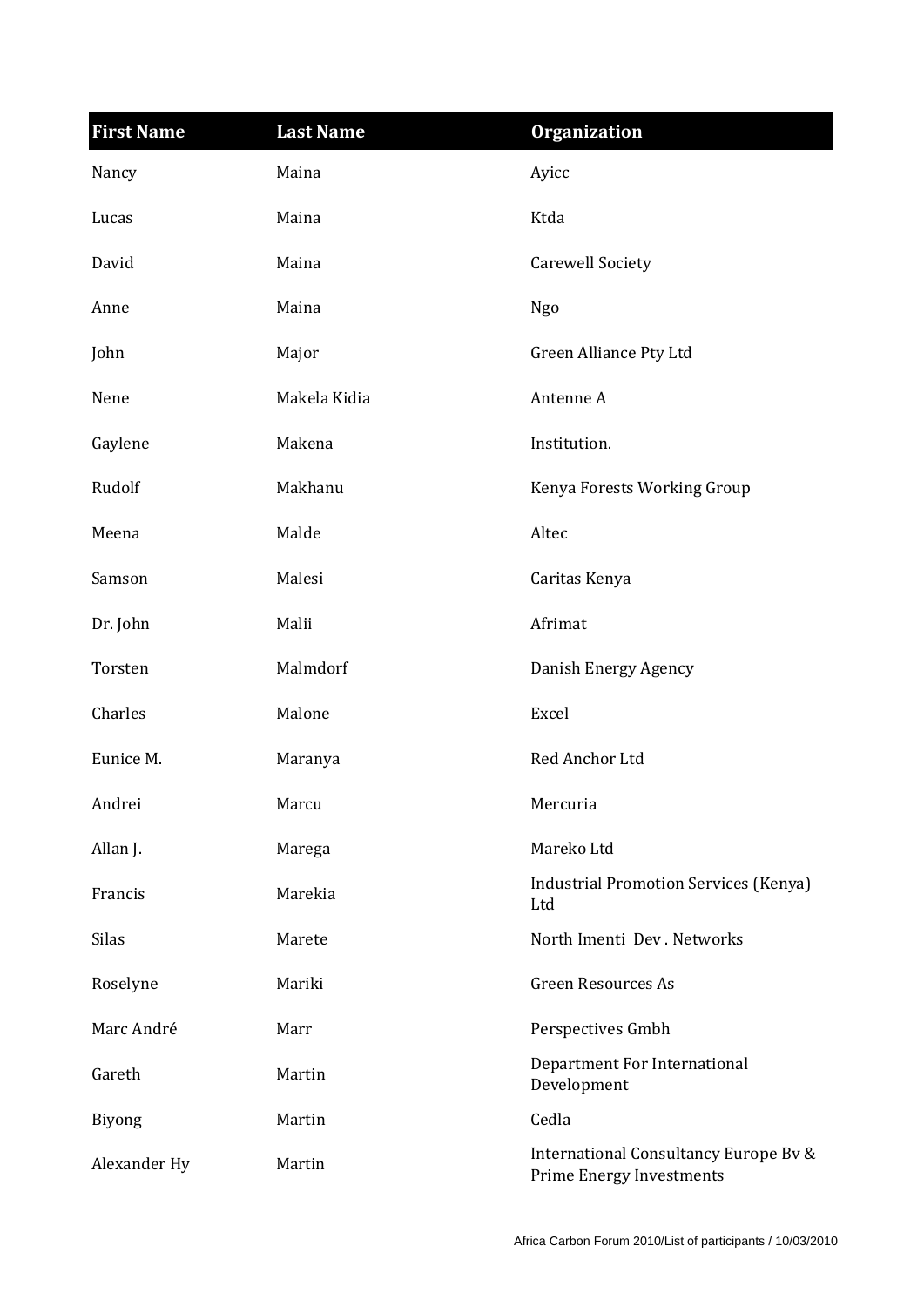| <b>First Name</b> | <b>Last Name</b> | <b>Organization</b>                           |
|-------------------|------------------|-----------------------------------------------|
| Pedro             | Martins Barata   | <b>Climate Change Commission Portugal</b>     |
| Joalane Rethabile | Marunye          | <b>DNA Lesotho</b>                            |
| John              | Mason            | Ncrc                                          |
| Mary              | Mateli           | Kinango Ecological , Environmental<br>Network |
| Charles           | Mathaiya         | Millenium Management Consultants              |
| Peter             | Mathenge         | Cfc Stanbic Bank Limited                      |
| Abraham Z Matiza  | Matiza           | Dna Zimbabwe                                  |
| Salim             | Mayeki Shaban    | African Christians Organizationn<br>Network   |
| Noel              | Mbaru            | Iven                                          |
| Malick            | Mbath            | <b>Cdc Climat</b>                             |
| Pascal            | Mbela            | Renewable Energy Trust                        |
| Thomas            | Mbeyela          | Ldc/Leg Help-Africa                           |
| Ellias            | Mbugi            | <b>Community Agenda</b>                       |
| Eric              | Mbula Mosi Mpoy  | Journaliste                                   |
| Peter             | Mburu            | Kirac                                         |
| Christopher       | Mclean           | Homegrown Kenya Limited                       |
| Vanessa           | Meadu            | Icraf Nairobi                                 |
| Hubert            | Meena            | Ceest                                         |
| Kay               | Merce            | <b>UNFCCC</b>                                 |
| Andrei            | Mercu            | Mercuria                                      |
| Dimitri           | Mertens          | Climact                                       |
| James             | Metto            | <b>Bureau Veritas</b>                         |
| John              | Metzler          | Rbs Semrpa                                    |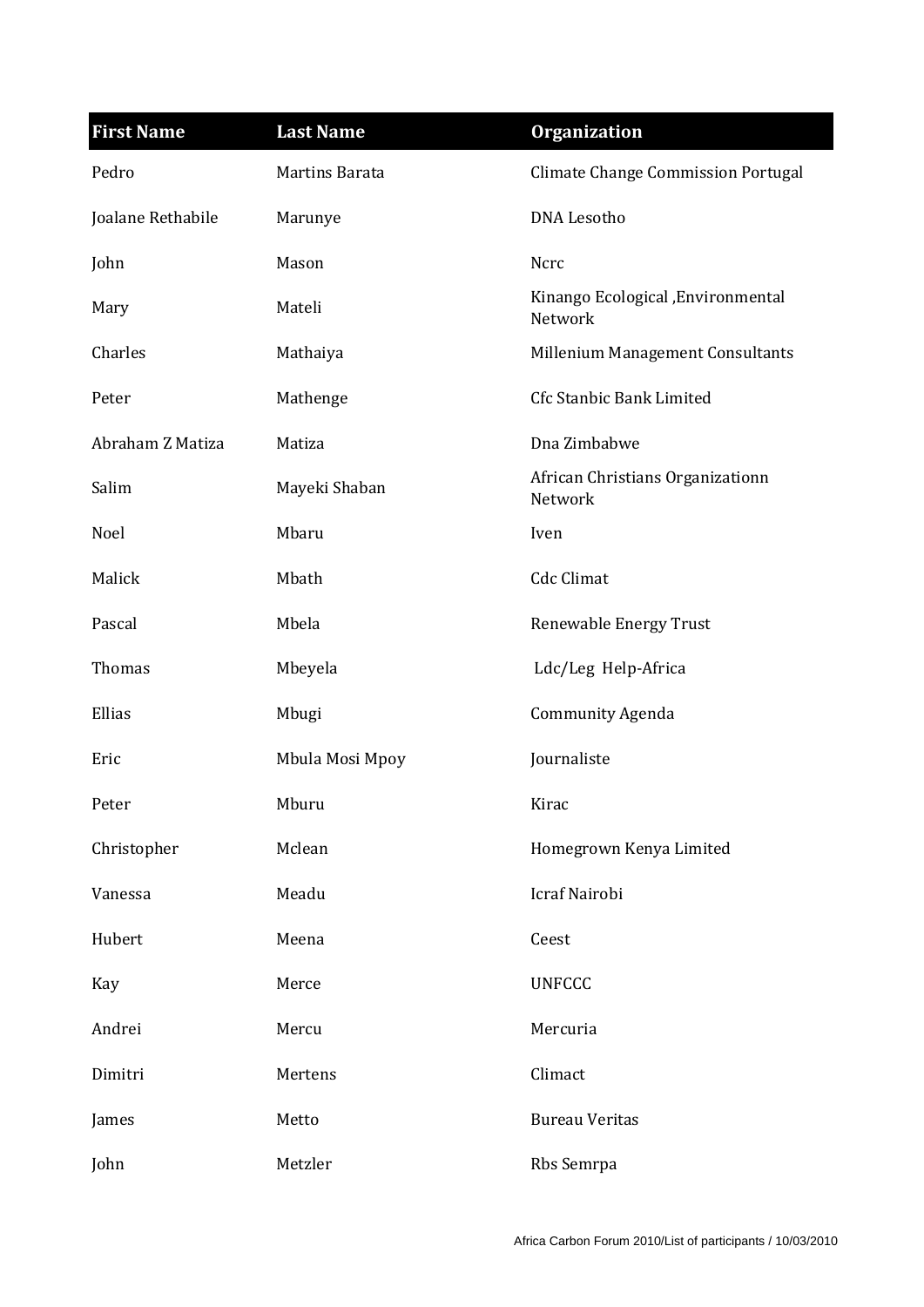| <b>First Name</b>    | <b>Last Name</b> | <b>Organization</b>                                                                                  |
|----------------------|------------------|------------------------------------------------------------------------------------------------------|
| Mark                 | Meyrick          | Eneco Energy Trade B.V.                                                                              |
| Chokri               | Mezghani         | <b>DNA</b> Tunisia                                                                                   |
| Kisa                 | Mfalil           | African Development Bank                                                                             |
| Ludovic              | Miaro Iii        | Banque De Développement Des Etats De<br>L'Afrique Centrale                                           |
| Jordan G.            | Michael          | <b>Industrial Applications Ltd</b>                                                                   |
| Emmanuel             | Michael          | Camco - Tanzania                                                                                     |
| Ratounda             | Michelle         | <b>DNA</b> Gabon                                                                                     |
| Hans-Jürgen          | Mielisch         | Enbw Ag                                                                                              |
| David                | Millin           | <b>Earth Systems</b>                                                                                 |
| Joshua               | Minai            | Kenyatta University                                                                                  |
| Peter A              | Minang           | Asb Partnership                                                                                      |
| Peter A              | Minang           | Icraf Nairobi                                                                                        |
| Lucas Marcolino      | Miranda          | National Focal Point Angola                                                                          |
| Rajendra             | Mishra           | Najran Cement Company, Najran                                                                        |
| Present              | Mlay             | Tatedo                                                                                               |
| Linus                | Mofor            | Centre For Engineering Research And<br><b>Environmental Applications, University</b><br>Of Glamorgan |
| Ouedraogo            | Mohamed Amani M. | Sud Conseil/Carbonium                                                                                |
| Niroj                | Mohanty          | <b>Core Carbonx Solutions Pvt Ltd</b>                                                                |
| Gilbert              | Mokaya           | Icesps                                                                                               |
| <b>Herve Francis</b> | Mokossesse       | National Focal Point Central African<br>Republic                                                     |
| Kenneth              | Möllersten       | <b>Swedish Energy Agency</b>                                                                         |
| Angel                | Mondoloka        | World Bank                                                                                           |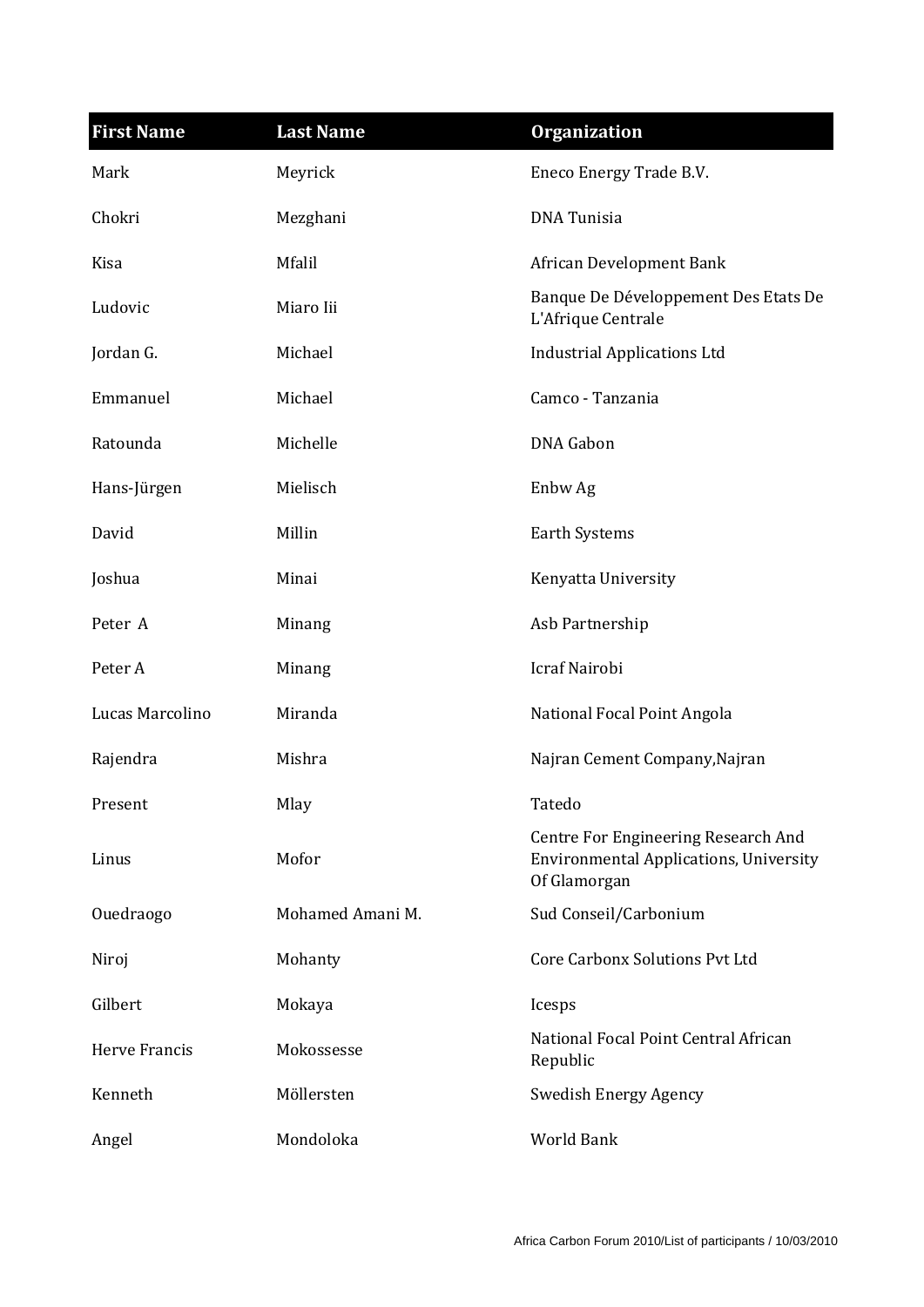| <b>First Name</b>       | <b>Last Name</b>       | <b>Organization</b>                                                              |
|-------------------------|------------------------|----------------------------------------------------------------------------------|
| Lydia                   | Moore                  | Rexco                                                                            |
| Igwe                    | Morris Ifeanyi         | Project Green Nigeria                                                            |
| Jimmy                   | Moshi                  | Institute Of Finance Management                                                  |
| Allan                   | Mosoba                 | Africa Youth Innitiative On Climate<br>Change - Kenya                            |
| <b>Flemming Monberg</b> | Mouritsen              | Memr, Kenya                                                                      |
| Tosi                    | Mpanu Mpanu            | Dna Congo (Democratic Republic Of The)                                           |
| Allan                   | Mubiru                 | Uganda Carbon Bureau                                                             |
| Esther                  | Muchiri                | <b>E-Mentoring Africa</b>                                                        |
| Ken                     | Mugambi                | National Oil Corporation Of Kenya                                                |
| Claire                  | Mugambi                | Ghetto Fm                                                                        |
| Mumtaz                  | Mughal                 | Leatherlife Company                                                              |
| Viator                  | Mugiraneza Ngirumpatse | Reco                                                                             |
| Xavier                  | Mugumya                | National Forestry Authority, Uganda                                              |
| Juliana                 | Mugure                 | <b>Green Belt Movement</b>                                                       |
| Geoffery                | Muiruri                | Kilgoris Environmental Network                                                   |
| Humphrey                | Mulindi                | Carbon Manna Unlimited                                                           |
| Ina                     | Müller Engelbrektson   | Swedish Energy Agency                                                            |
| Maina                   | Muniafu                | Sustainable Initiatives Centre, United<br><b>States International University</b> |
| Paul                    | Munyao                 | <b>NEMA</b>                                                                      |
| Ronal M.                | Munyendo               | Orion East Africa                                                                |
| Loise                   | Munyika                | Kinango Ecological Environment<br>Network                                        |
| Gharib                  | Murbe                  | Private Individual                                                               |
| Michael                 | Murithi                | <b>Rural Villages Dev .Centre</b>                                                |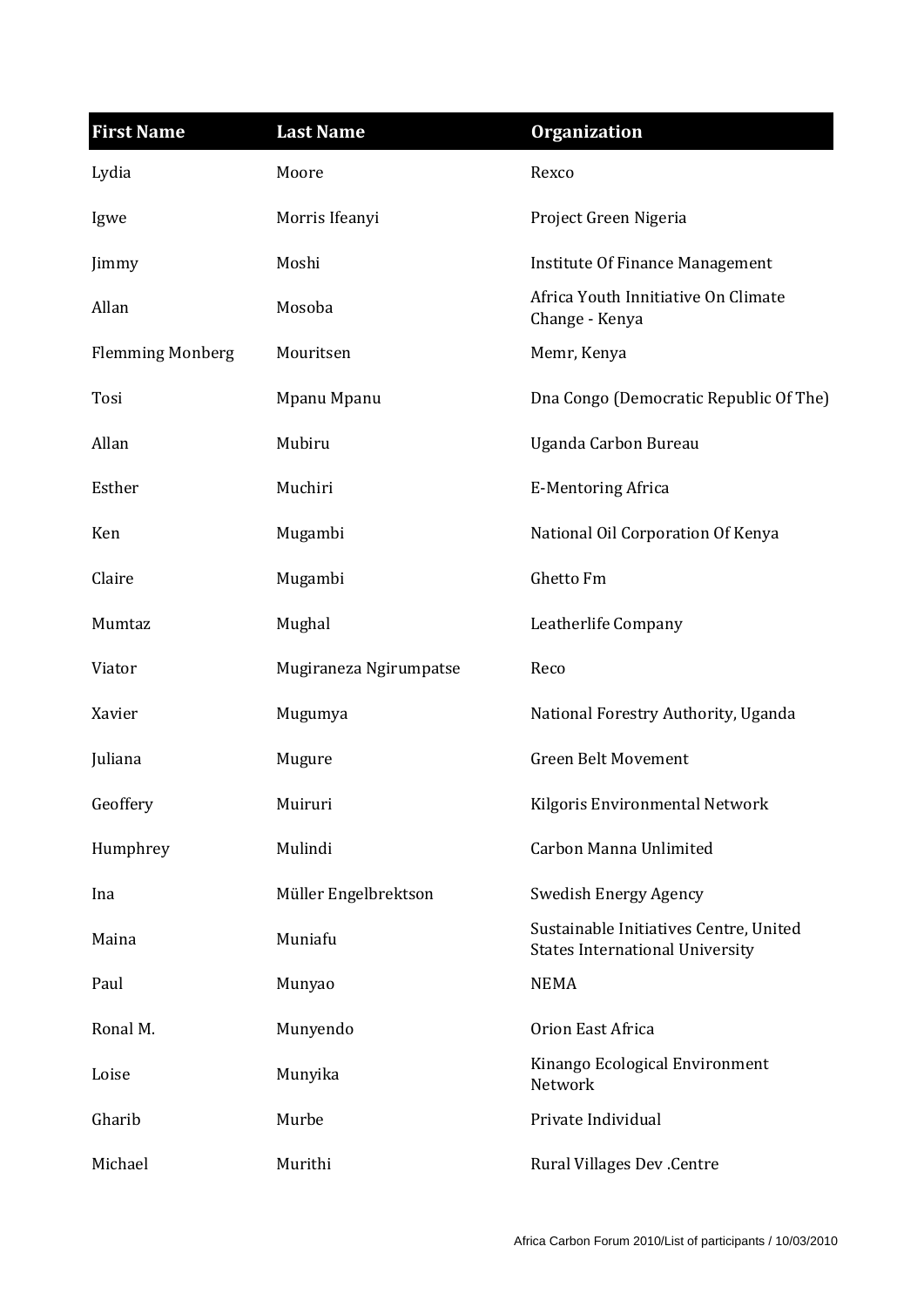| <b>First Name</b> | <b>Last Name</b> | <b>Organization</b>                   |
|-------------------|------------------|---------------------------------------|
| Anthony           | Murithi Mbarine  | Marine Power Generation, Kenya        |
| Eva               | Muro             | Endesa Carbono                        |
| Pauline           | Muruiki          | Memr                                  |
| Natty             | Musa Bally       | Dareesalam City Council               |
| Caroline          | Musee            | Vi Agroforestry Project               |
| Sophie            | Musembi          | Sophie Musembi Foundation             |
| Mwende            | Musembi          | Sophie Musembi Foundation             |
| Dr. Nick          | Musembi          | Afrimat                               |
| Robert Wanyala    | Musikoyo         | Scc-Vi Eastern Africa                 |
| Haruna            | Mustapha         | Yelsida Ghana Ltd                     |
| Alphonse          | Mutabazi         | DNA Rwanda                            |
| Michael           | Mutevu           | Green Assignment Consultancy Ltd      |
| Petrus            | Muteyauli        | DNA Namibia                           |
| Olive             | Muthoni          | Camco Advisory Services(K)Ltd.        |
| Wangu             | Mutua            | Vi Agroforestry                       |
| Victor            | Mutua            | <b>Carewell Society International</b> |
| Judith            | Muturi           | Auroes                                |
| <b>Bulala</b>     | Muvundika        | DNA Zambia                            |
| Stanford          | Mwakasonda       | Engen/Petronas                        |
| Stephen           | Mwakesi          | Kenya Young Greens                    |
| Isaac             | Mwamanga         | Mhpcl                                 |
| Diana K.          | Mwandoe          | Williamson Tea                        |
| Diana K.          | Mwandoe          | Williamson Tea                        |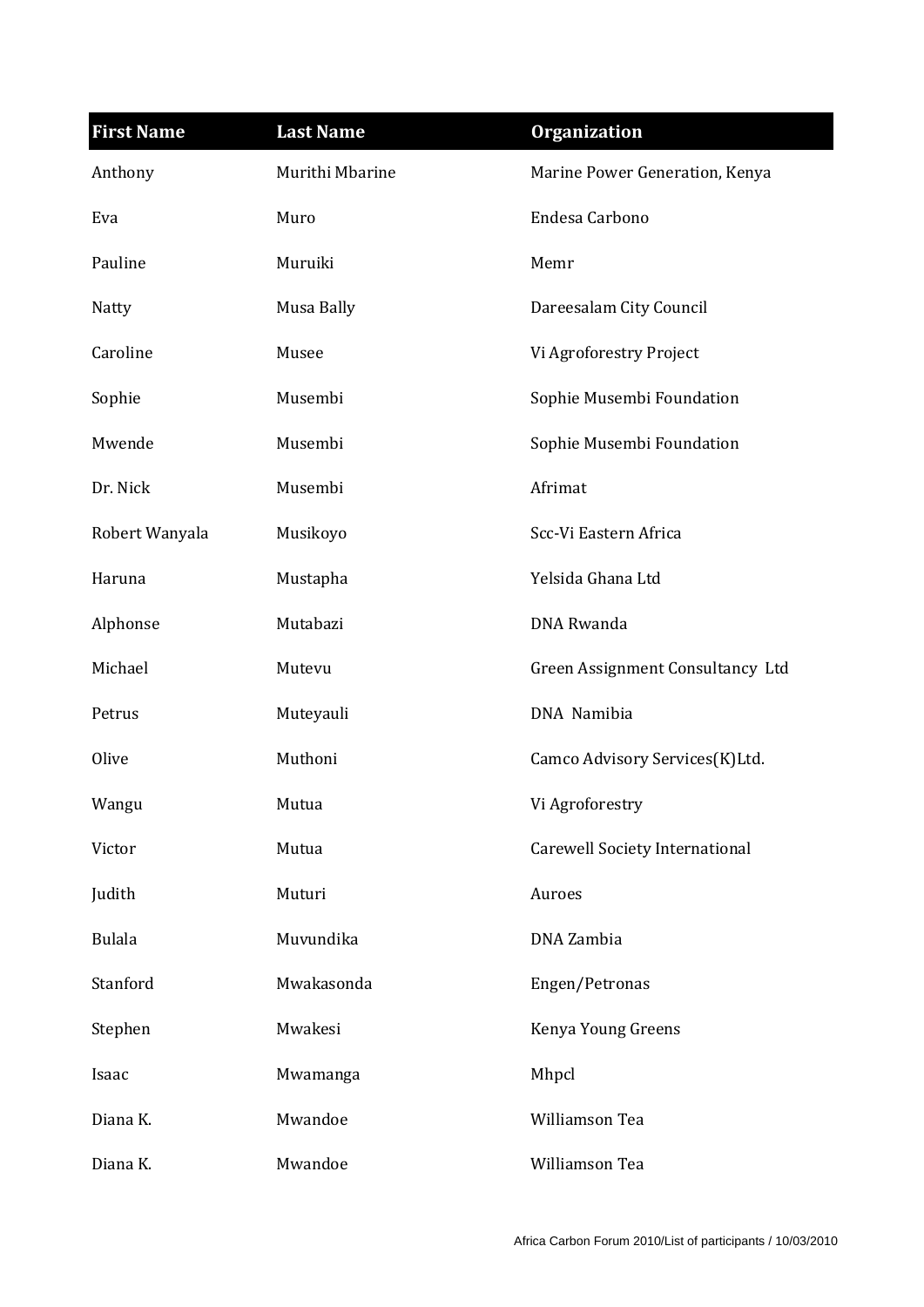| <b>First Name</b> | <b>Last Name</b> | <b>Organization</b>                                            |
|-------------------|------------------|----------------------------------------------------------------|
| Queen             | Mwangangi        | <b>Community Development Centre</b>                            |
| John              | Mwangi           | Aberdare Tree Planting Co.                                     |
| James             | Mwangi           | Wwf-Eastern And Southern Africa<br>Regional Programme Office   |
| Hellen            | Mwangi           | <b>African Conservancy</b>                                     |
| Wairimu           | Mwangi           | <b>African Technology Policy Studies</b><br>Network (Atps)     |
| Robert            | Mwaniki          | Rad Enterprises Ltd                                            |
| Deo               | Mwanyika         | Njombe Diocese                                                 |
| Carol             | Mwape            | DNA Zambia                                                     |
| Rose              | Mwebaza          | <b>Institute For Security Studies</b>                          |
| Range             | Mwita            | <b>E-Mentoring Africa</b>                                      |
| Chola             | Mwitwa           | Zambia Development Agency                                      |
| Ravi              | Mysore           | <b>Bureau Veritas</b>                                          |
| Rosalina          | Naife            | DNA Mozambique                                                 |
| Shamiso Nandi     | Najira           | <b>DNA</b>                                                     |
| Bernard           | Namanya          | Climate Change Concern Or Twesigye,<br>Namanya & Co Advocates  |
| Lemmy             | Namayanga        | Ministry Of Tourism, Environment &<br><b>Natural Resources</b> |
| Dhanya            | Nambiar          | <b>Centre For Environment Education And</b><br>Development     |
| Sara              | Namirembe        | Incubator East & Southern Africa                               |
| Joey              | Nana-Asare       | <b>Africa Carbon Traders</b>                                   |
| Hamida            | Nanda            | Kenya Petroleum Refineries Ltd.                                |
| Evans             | Nangulu          | Kncpc                                                          |
| <b>Bettie</b>     | Nanyonjo         | Tanzania Forest Conservation Group<br>/Mjumita                 |
| Talib             | Nathani          | <b>Carbon Technologies</b>                                     |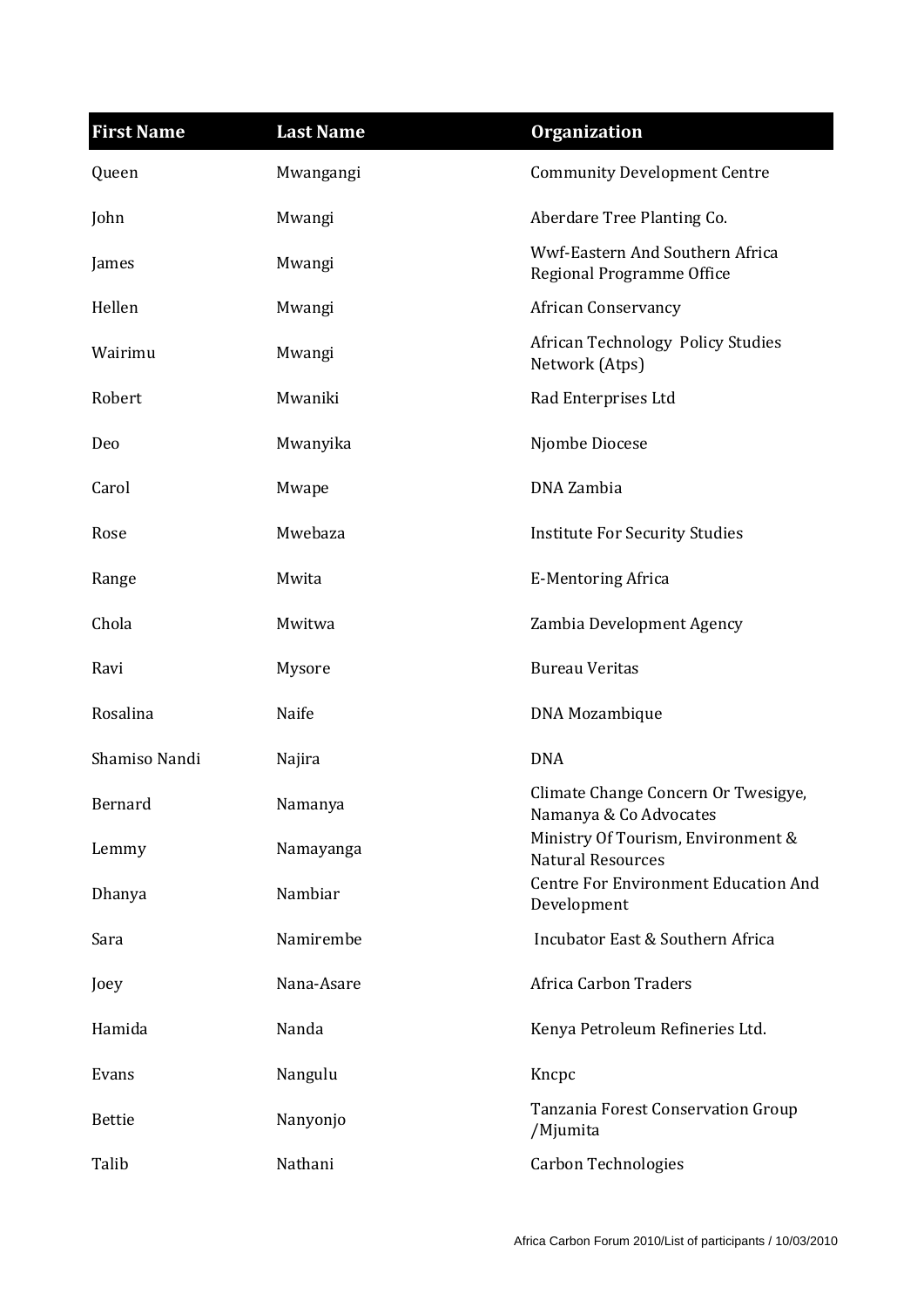| <b>First Name</b>  | <b>Last Name</b> | <b>Organization</b>                                               |
|--------------------|------------------|-------------------------------------------------------------------|
| Nashina            | Nathani          | <b>Carbon Technologies</b>                                        |
| N'Guessan Pacome   | N'Cho            | Ministry Of Mines And Energy                                      |
| Kouassi            | N'Da             | <b>Bnetd</b>                                                      |
| Augustin           | Ndala            | Dna Congo (Democratic Republic Of The)                            |
| Musa Usman         | Ndamba           | Mbororo Social And Cultural<br>Development Association (Mboscuda) |
| Renilde            | Ndayishimiye     | National Focal Point Burundi                                      |
| Dionisio           | Ndegwa           | <b>Green Belt Movement</b>                                        |
| Rose               | Nderitu          | Afrimat                                                           |
| Mamadou            | Ndiaye           | Asiyla Gum Company (Entreprise Privée)                            |
| Durando            | Ndongsok         | <b>First Climate</b>                                              |
| Cyrus Gachanja     | Ndoro            | <b>Green Warriors Movement</b>                                    |
| Teddy Mwendwa      | Ndoto            | American Telnet                                                   |
| Naftali            | Ndugire          | <b>NEMA</b>                                                       |
| Kenneth            | Ndumba           | Kirac                                                             |
| Peter              | Ndunda           | Green Belt Movement                                               |
| Rufas              | Ndungu           | Kirac                                                             |
| Rufas              | Ndungu           | Arsin, Kenya                                                      |
| George             | Negota           | Carbon Check (Pty) Ltd                                            |
| Frans Nghifilemona | Nekuma           | Ministry Of Trade And Industry -Namibia                           |
| Henry              | Neondo           | Africa Science News Service                                       |
| Henry              | Neufeldt         | Icraf Nairobi                                                     |
| Sin Lan            | Ng Yun Wing      | <b>DNA Mauritius</b>                                              |
| Phyllis            | Nganga           | <b>New Bridge Consultants</b>                                     |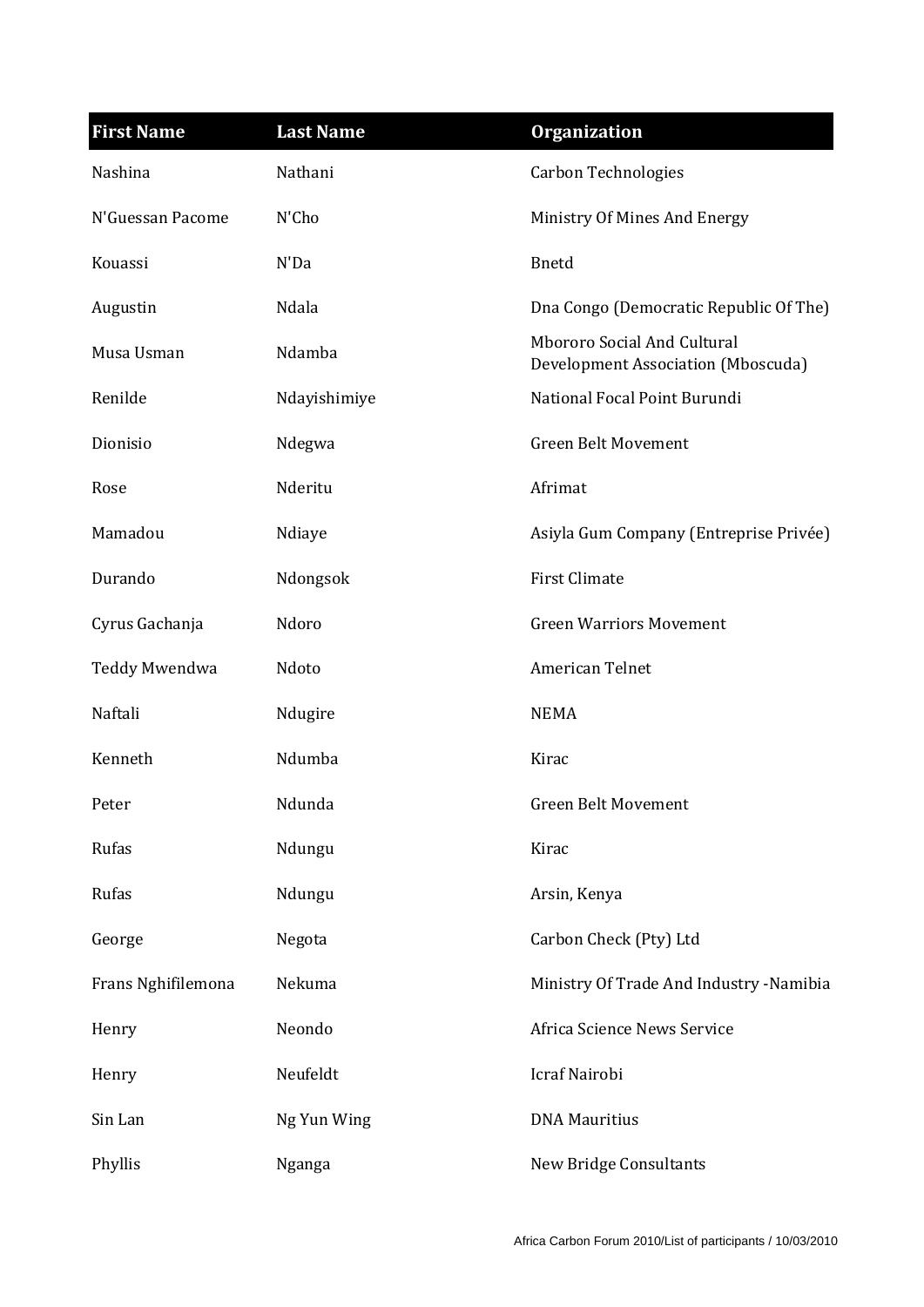| <b>First Name</b> | <b>Last Name</b> | <b>Organization</b>                                                               |
|-------------------|------------------|-----------------------------------------------------------------------------------|
| Joseph            | Nganga           | Renewable Energy Ventures (K) Ltd.                                                |
| Jean              | Nganga           | Association De Defense Et De Promotion<br>Des Peuples Autochtones                 |
| Stanley           | Ngaruiya         | A.B.C Capital                                                                     |
| Moses             | Ngegba           | Green Resources Ltd                                                               |
| Stephen           | Ngoha            | <b>Ruralnet Communications</b>                                                    |
| Peter M.          | Ngotho           | Kdwa                                                                              |
| Peter M.          | Ngotho           | Kiamuturi Dev.& Welfare Association                                               |
| Rhema             | <b>Ngoy</b>      | Taicom Congo                                                                      |
| Gabriel           | Ngua             | Ong, Amigos De La Naturaleza Y Del<br>Desarrollo De Guinea Ecuatorial<br>(Andege) |
| James             | Ngugi            | Arsin, Kenya                                                                      |
| Simon             | <b>Ngure</b>     | Kengen                                                                            |
| Richard           | Nicholls         | <b>Cf Partners</b>                                                                |
| Hiroomi           | Nishikawa        | Marubeni Corporation                                                              |
| Fredrick          | Njau             | <b>Green Belt Movement</b>                                                        |
| Gwen              | Njiru            | Makaya Foundation                                                                 |
| Ronald            | Njoroge          | Renewable Energy Trust                                                            |
| Partrick G.       | Njoroge          | Casd                                                                              |
| Timothy           | Njuguna          | <b>Organization For Participatory</b><br>Development                              |
| Simon             | Njuguna          | Mescop                                                                            |
| John              | Njuguna          | Kandara Waste Management Networks                                                 |
| Joseph            | Nkinzo           | Hope In Action                                                                    |
| Francis           | Nkuba            | Katani Ltd                                                                        |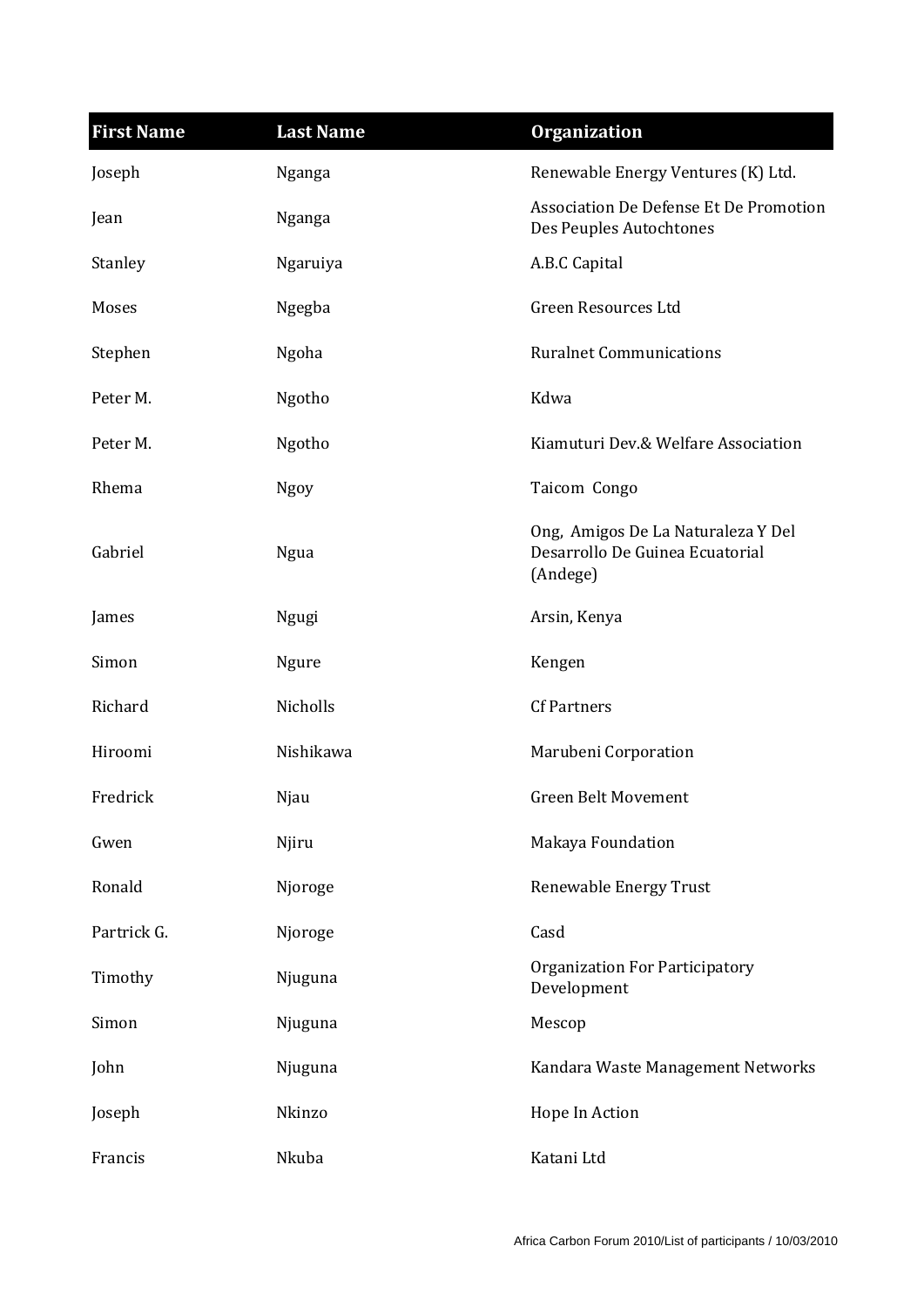| <b>First Name</b> | <b>Last Name</b>   | <b>Organization</b>                                                                    |
|-------------------|--------------------|----------------------------------------------------------------------------------------|
| Stephen           | Norbert'S          | Pricewaterhousecoopers                                                                 |
| Morten            | Nordskag           | Deputy Permanent Representative To<br>Unep And Un Habitat And Environment<br>Counselor |
| Arlette Laure     | Noumedem Tchapoya  | Hysacam                                                                                |
| Junior            | Nsumbu Mayila Sive | Antenne A                                                                              |
| Richard           | Ntaka              | <b>Congolese Agency For Forest</b><br>Development                                      |
| Jean              | Ntazinda           | <b>DNA</b> Rwanda                                                                      |
| James             | Nwafor             | Edpca                                                                                  |
| John              | Nwagwu             | National Space Research And<br><b>Development Agency</b>                               |
| Uzoamaka          | Nwamarah           | African Development Bank                                                               |
| Lamin             | Nyabally           | DNA Gambia                                                                             |
| Nathan G.         | Nyaga              | <b>Adventure Education Kenya</b>                                                       |
| Nathan            | Nyaga              | A.E.K                                                                                  |
| Simon             | Nyagah             | Harambeeheritage                                                                       |
| Jane B.           | Nyakang'O          | Kncpc                                                                                  |
| Maurice           | Nyaligu            | Leatherlife Company                                                                    |
| Placid            | Nyamutale          | Kampala City Council                                                                   |
| Alieu Samba       | <b>Nyang</b>       | DNA Gambia                                                                             |
| Jeremiah          | Nyanganyi          | Acrn                                                                                   |
| Mabvuto C         | Nyirenda           | Ashfield Resources (Z) Limited                                                         |
| Lucy              | Nyokabi            | Child Care                                                                             |
| Margaret          | Nyutho             | <b>E-Mentoring Africa</b>                                                              |
| Joash             | Obare              | J.P. Morgan Climatecare                                                                |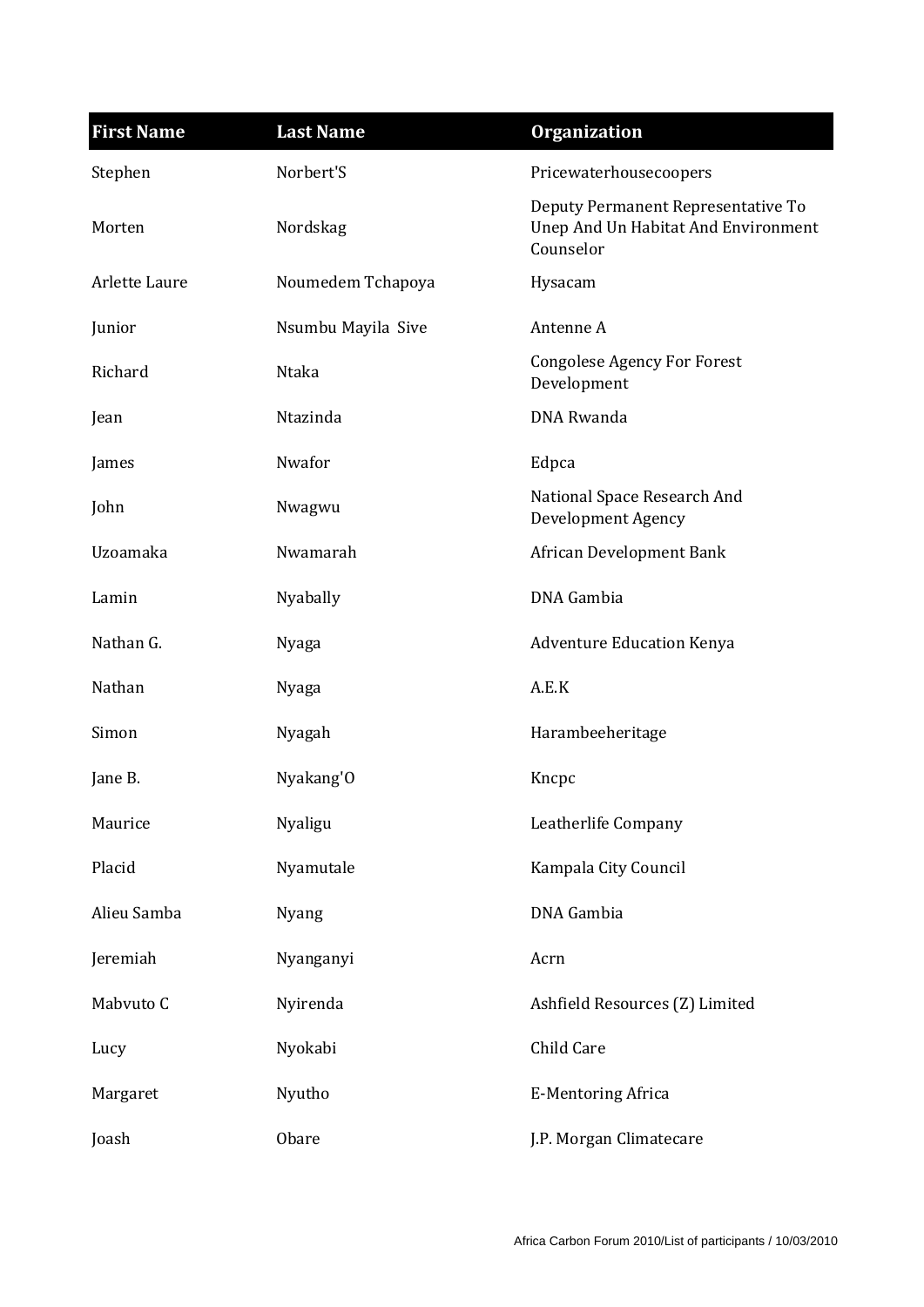| <b>First Name</b>   | <b>Last Name</b> | <b>Organization</b>                                                                   |
|---------------------|------------------|---------------------------------------------------------------------------------------|
| Joseph              | Obuon            | Marubeni Corporation                                                                  |
| Charles             | Ochieng          | <b>Bureau Veritas</b>                                                                 |
| Herine Adhiambo     | <b>Ochola</b>    | <b>Environment Liaison Centre</b><br>International                                    |
| George              | <b>Ocholla</b>   | Scc-Vi Eastern Africa                                                                 |
| Léonard Fabrice     | Odambo Adone     | Minapyga - Movement Of Associations<br>For Sustainable Development Of Pygmy<br>People |
| Yetunde             | Odedokun         | <b>Calag Capital Limited</b>                                                          |
| Martin              | <b>Odera</b>     | Cordisons International (K) Limited                                                   |
| Abimbola            | Odeyinde         | <b>Calag Capital Limited</b>                                                          |
| Philip              | Odongo           | <b>Yiaku Peoples Association</b>                                                      |
| <b>Okezi</b>        | Odugala          | Niger Delta Environmental Surveillance<br>Agency                                      |
| Tenioye             | Odujinrin        | Ecoxchange Ltd                                                                        |
| Teni                | Odujinrin        | <b>Ecoxchange Limited</b>                                                             |
| George G.           | <b>Oduor</b>     | Memr                                                                                  |
| Ochieng'            | Ogodo            | <b>Science And Development Network</b>                                                |
| Simon               | Ogutu            | <b>Solar Cookers International</b>                                                    |
| Benard              | Ogutu            | Kony Nginani Self-Help Group                                                          |
| Caleb               | Oguya            | Agro-Chemical &Food Company                                                           |
| Stanley             | <b>Okanga</b>    | Kenyatta University                                                                   |
| <b>Samuel Riose</b> | Okemwa           |                                                                                       |
| Owumi Kenneth       | <b>Okoro</b>     | <b>Ydp Network</b>                                                                    |
| Erick               | <b>Okumu</b>     | Kridha Limited                                                                        |
| Geoffrey            | Okwany           | Kenyatta University                                                                   |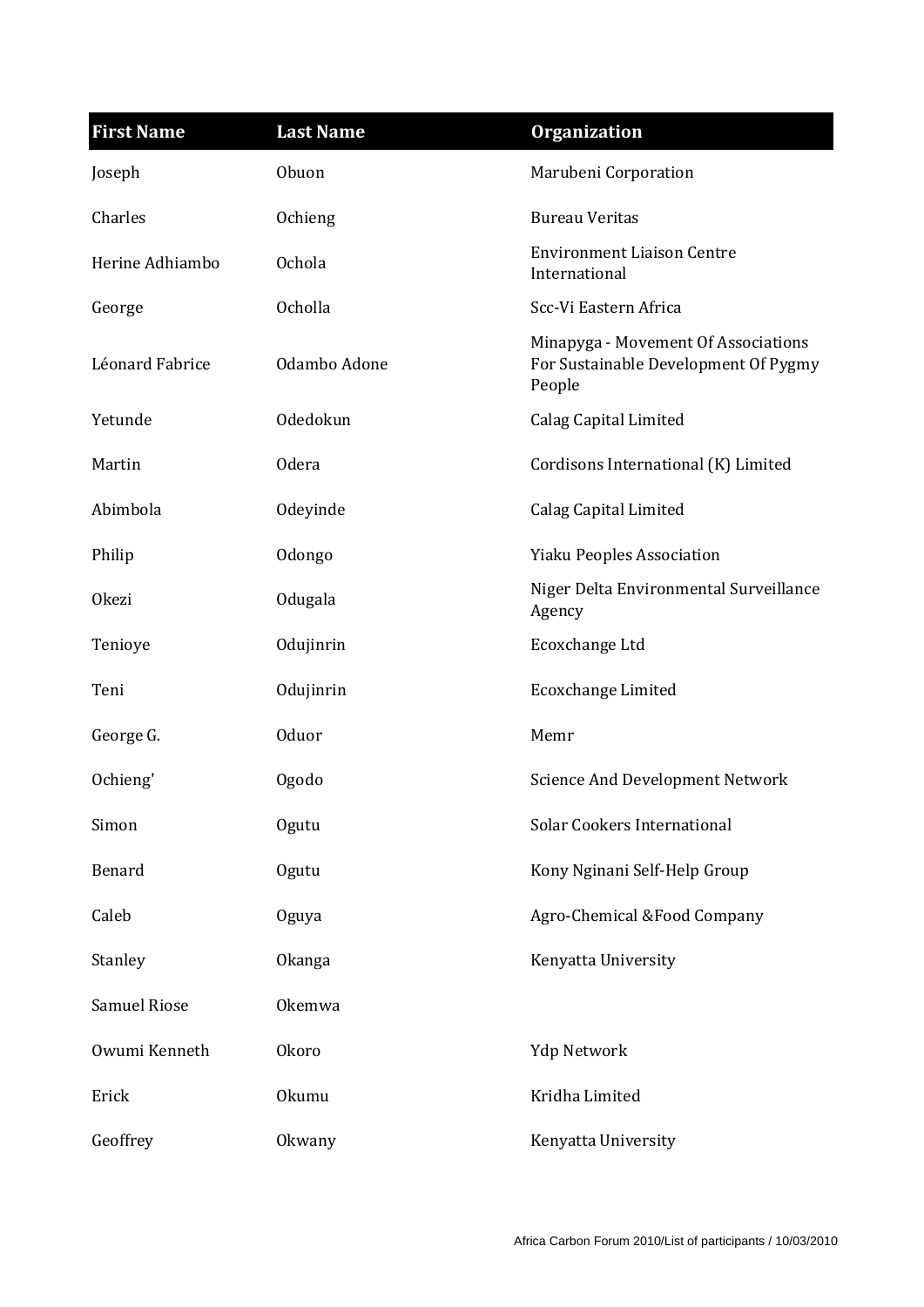| <b>First Name</b>         | <b>Last Name</b> | <b>Organization</b>                                                            |
|---------------------------|------------------|--------------------------------------------------------------------------------|
| Nahum                     | Okwiya           | <b>Climate Change Trust</b>                                                    |
| Salankat                  | Ole Sonkoi       | Loita Development Foundation                                                   |
| Joseph                    | Olita            | <b>Kogelo Community Development</b><br>Foundation                              |
| Ashley                    | Olson            | Nuru Light                                                                     |
| Peterson                  | Olum             | <b>Camco Advisory Services</b>                                                 |
| Julius                    | Olwero           | Civil Society                                                                  |
| Wilkister                 | Ombagi           | Kenya Counseling Mission                                                       |
| Daniel                    | Omodo Mcmondo    | Undp Co - Uganda                                                               |
| Frankline                 | Omondi           | Kridha Ltd                                                                     |
| Benedict                  | Omondi           | Kenya Forest Service                                                           |
| Arese Lucia               | Onaghise         | Daeltaafrik Engr. Nigeria                                                      |
| Agharese Lucia            | Onaghise         | Deltaafrik Engineering Limited/<br>Worleyparsons                               |
| Richard                   | Ondiek           | Climate Xl-Africa                                                              |
| Kennedy                   | Onyango          | <b>Community Initiatives And Social</b><br><b>Support Organization (Cisso)</b> |
| Kyekyeku Yaw              | Oppong-Boadi     | DNA Ghana                                                                      |
| Emmanuel                  | Opuni-Frimpong   | "Forestry Research Institute Of Ghana"                                         |
| Roberts U.                | Orya             | Nexim                                                                          |
| Sharon                    | <b>Oseku</b>     | <b>UNITAR</b>                                                                  |
| Charles                   | <b>Osoro</b>     | South South Networks                                                           |
| Josephine                 | Ossiya           | Eskom Uganda Ltd                                                               |
| Philip                    | Otieno           | Kenya Young Greens                                                             |
| Rodrigue Abourou<br>Otogo | Otogo            | Moe Gabon                                                                      |
| Fredrick A. Otieno        | <b>Ouma</b>      | <b>Timbuktu Consulting Partners</b>                                            |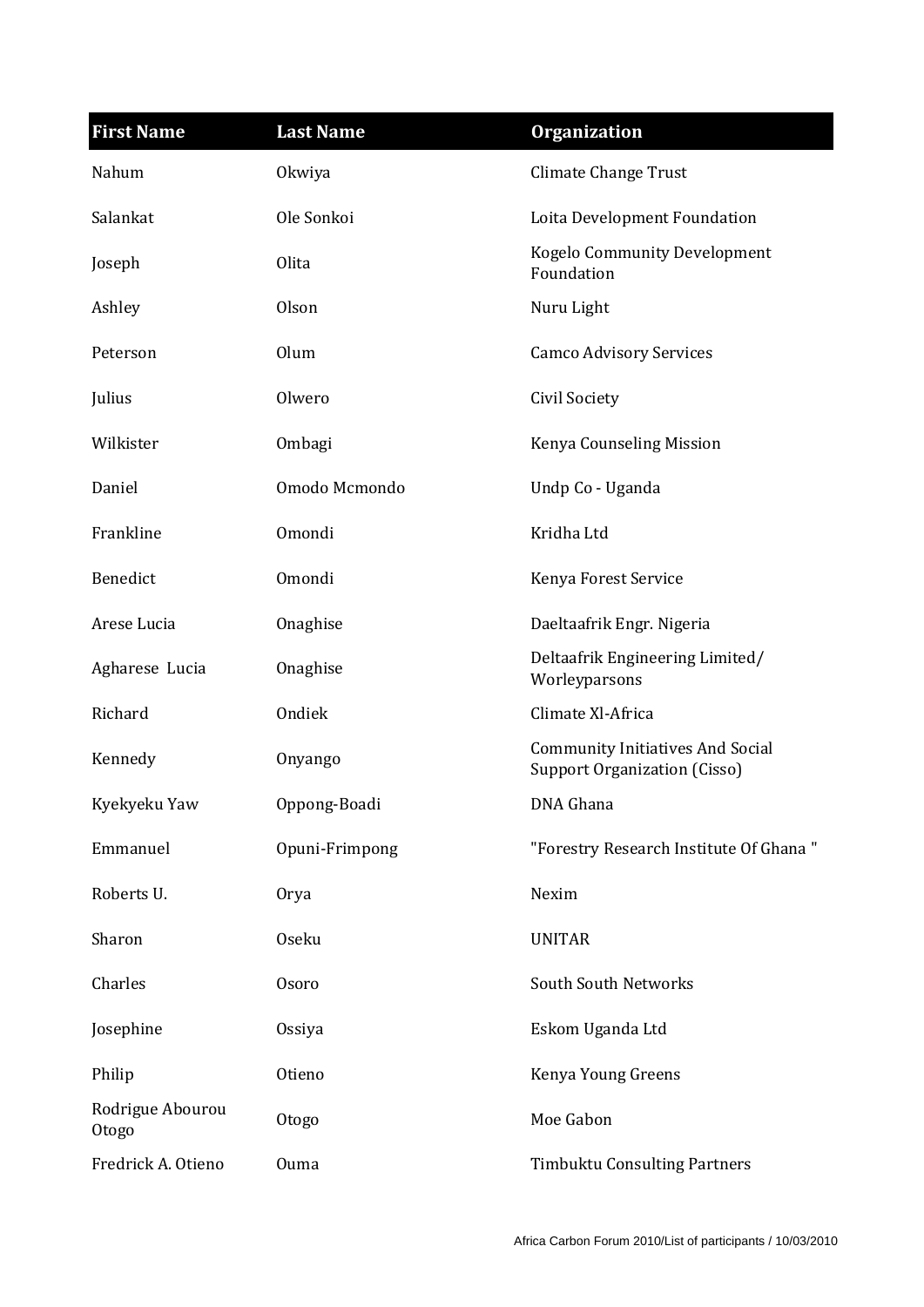| <b>First Name</b>  | <b>Last Name</b>    | <b>Organization</b>                                                      |
|--------------------|---------------------|--------------------------------------------------------------------------|
| Beryl              | <b>Ouma</b>         | Manta Ray Services Ltd                                                   |
| Samassekou         | <b>Ousmane Sory</b> |                                                                          |
| Tom                | Owino               | J.P. Morgan Climatecare                                                  |
| Margaret           | Owino               | <b>Solar Cookers International</b>                                       |
| Patrick            | Owiti Ongonga       | East African Heritage Foundation                                         |
| James Oluwagbemiga | Oyesola             | Ministry Of Agriculture                                                  |
| Pierre             | 0y <sub>0</sub>     | National Focal Point Congo (Republic Of<br>The)                          |
| Amit               | 0za                 | <b>Palmetto Ventures</b>                                                 |
| Nitin              | Pagare              | Goodplanet Foundatioin                                                   |
| Jon Kristian       | Pareliussen         | Ministry Of Finance                                                      |
| Paul               | Parks               | Carbon-Limits Nigeria                                                    |
| Tchiwanou          | Pascal              | Ceped                                                                    |
| Suresh             | Patel               | Kenya Association Of<br>Manufacturers/Kridha Limited                     |
| Pradeep            | Pathak              | Cement                                                                   |
| Alexander          | Peal*               | Environmental Coalition Of Liberia,<br><b>Conservation International</b> |
| Peter              | Pembleton           | Cbnet                                                                    |
| Julia              | Pertynska           | <b>Camco International Limited</b>                                       |
| Elijah             | Phiri               | University Of Zambia                                                     |
| Rakotoniaina       | Pierrot             | <b>Conservation International</b>                                        |
| Deven              | Pillay              | Cef Carbon                                                               |
| Sylvia Joy         | Pires               | <b>Standard Bank Of South Africa</b>                                     |
| Clemens            | Plöchl              | <b>Energy Changes</b>                                                    |
| Michael            | Pollan              | Natixis Environnement & Infrastructures                                  |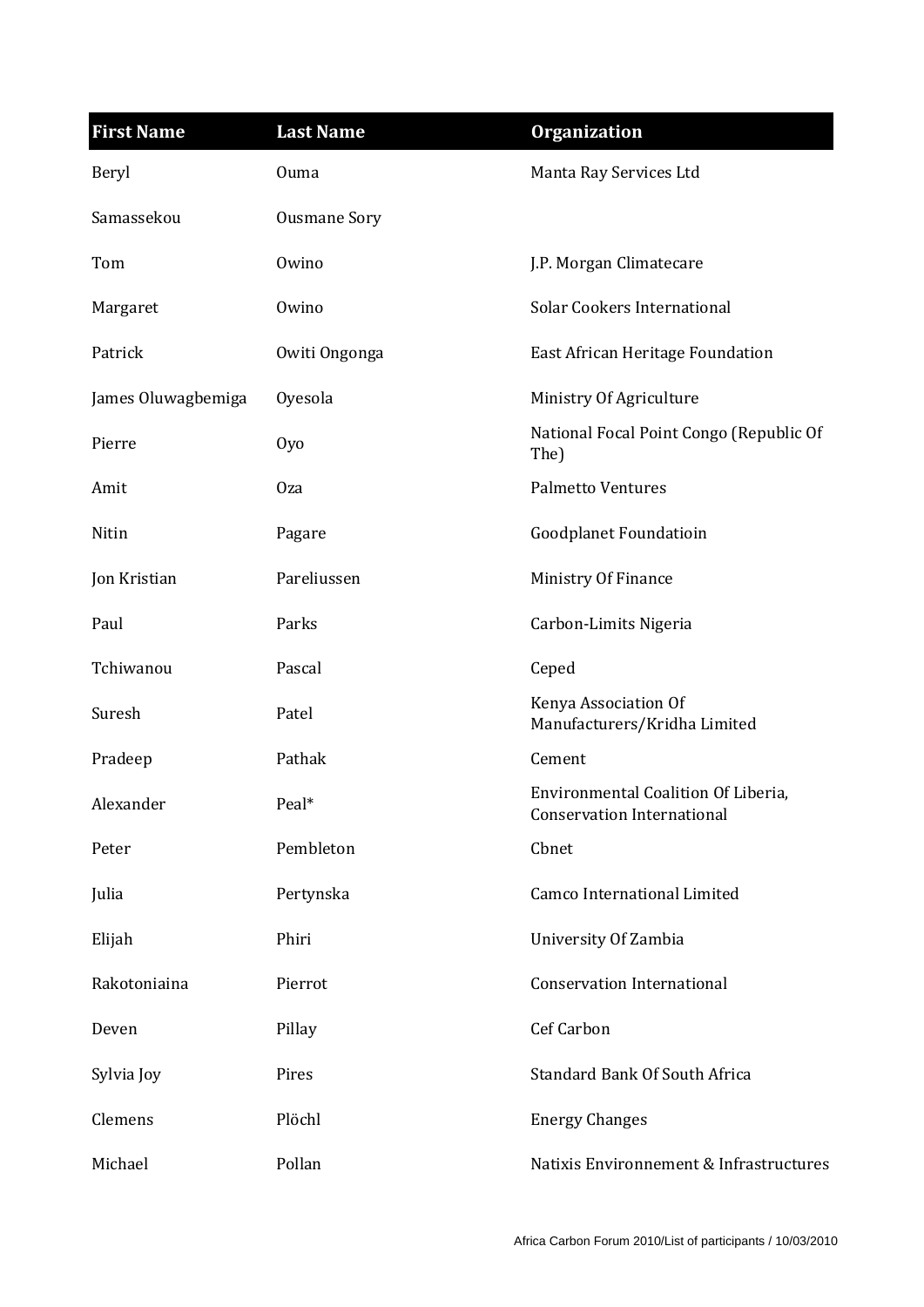| <b>First Name</b>    | <b>Last Name</b>  | <b>Organization</b>                                                                      |
|----------------------|-------------------|------------------------------------------------------------------------------------------|
| Mienkouono           | Pubieley          | Directeur National De L'Enseigement<br>Primair Assainissement Environnement<br>Scolaires |
| Nilza                | Puna              | Green Resources Mocambique                                                               |
| <b>Brice</b>         | Quesnel           | The World Bank                                                                           |
| Heba                 | Rabie             | The Gold Standard Foundation                                                             |
| Rudzani              | Radebe            | Carbonstream Africa                                                                      |
| Aini                 | Rafik             | Ministry Of Agriculture, Water<br><b>Resources And Fisheries</b>                         |
| Mavish               | Ragnath           | <b>University Of Mauritius</b>                                                           |
| Kavita               | Rai               | Gvep International (Global Village<br>Energy Partnership)                                |
| J. Roger             | Rakotoarijaona    | Office National Pour L'Environnement                                                     |
| Letlhogononolo       | Ralefala          | University Of Botswana                                                                   |
| Pierrette            | Ramasiarisoa      | Centre National De Recherches Sur<br>L'Environnement                                     |
| Monika               | Rammelt           | Gtz                                                                                      |
| Monali               | Ranade            | The World Bank                                                                           |
| Julia                | Randimbisoa*      | <b>Intercooperation Madagascar</b>                                                       |
| Haniela Nambinintsoa | Randrianjafison   | Tany Meva Foundation                                                                     |
| Germain              | Randriasandratana | DNA Madagascar                                                                           |
| Maminiaina           | Rasamoelina       | <b>WWF</b>                                                                               |
| Jutta                | Rating            | <b>UNFCCCC</b>                                                                           |
| <b>Bryan</b>         | Rauch             | Viridor                                                                                  |
| Takalani             | Raumbau           | <b>DNA South Africa</b>                                                                  |
| Maddie               | Reicher           | <b>Evolution Markets</b>                                                                 |
| Joalane              | Rethabile         | <b>DNA</b> Lesotho                                                                       |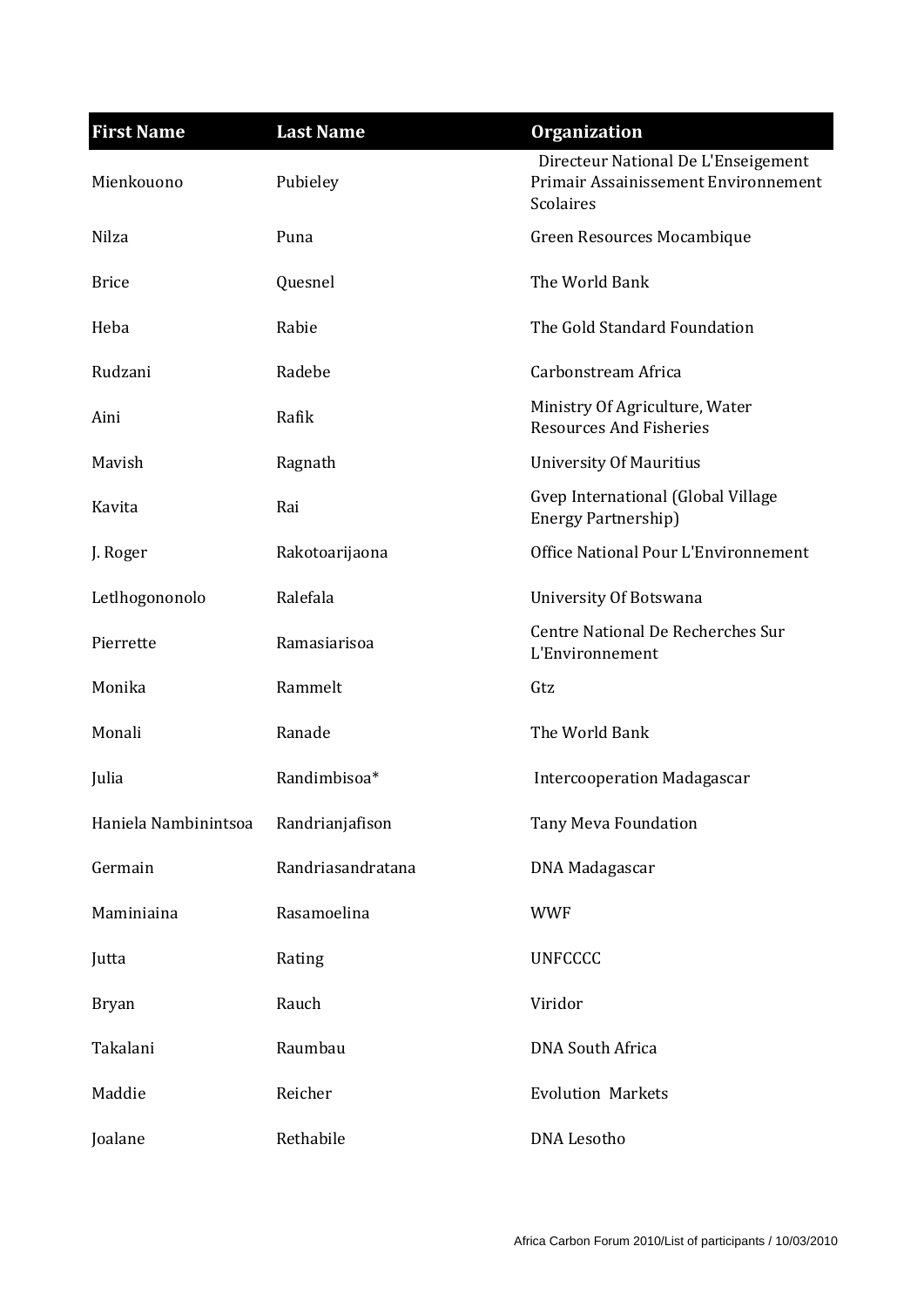| <b>First Name</b>   | <b>Last Name</b> | <b>Organization</b>                                                        |
|---------------------|------------------|----------------------------------------------------------------------------|
| Waithaka            | Reuel            | Ayicc-Kenya                                                                |
| Sankarshan          | Revuru           | <b>Bhugole Corporation</b>                                                 |
| Octavian Mghanga    | Rewona           | Coastal Aid Kenya                                                          |
| Daniella            | Richter          | <b>Frankfort School Of Finance</b><br>Manadement, Deutsch                  |
| Marcelo             | Rocha            | Fabrica Ethica Brasil                                                      |
| Erick               | Rotich           | Kirac                                                                      |
| Martin              | Roy Lukwago      | Stanbic Bank, Uganda                                                       |
| Ndungi              | Rugiri           | Mark Meridian Network                                                      |
| Tom Ndamira         | Rukundo          | <b>National Forestry Authority</b>                                         |
| Nahla               | Sabet            | The Gold Standard Foundation                                               |
| Hassan              | Sachedina        |                                                                            |
| Diallo              | Safiatou         | Ministry Of Environment Water And<br>Forests And Substainable Developement |
| Shima               | Sago             | Tatedo                                                                     |
| Jane B.             | Sago             | Tatedo                                                                     |
| Rym                 | Sahli            | National Agency For Energy<br>Conservation                                 |
| Aaron               | Sakala           | Ministry Of Agriculture                                                    |
| Konare Fatoumata    | Sakande          | <b>National Investment Bank</b>                                            |
| James               | Sakuda           | World Concern                                                              |
| Musa                | Salah            | <b>Ecobank Transnational Incorporation</b>                                 |
| Ibrahim             | Salau            | Environmental Accord Nigeria Limited                                       |
| Luis <sup>[2]</sup> | Salgado          | Ecoressources                                                              |
| Seid Abdu           | Salih            | D.N.A Eritrea                                                              |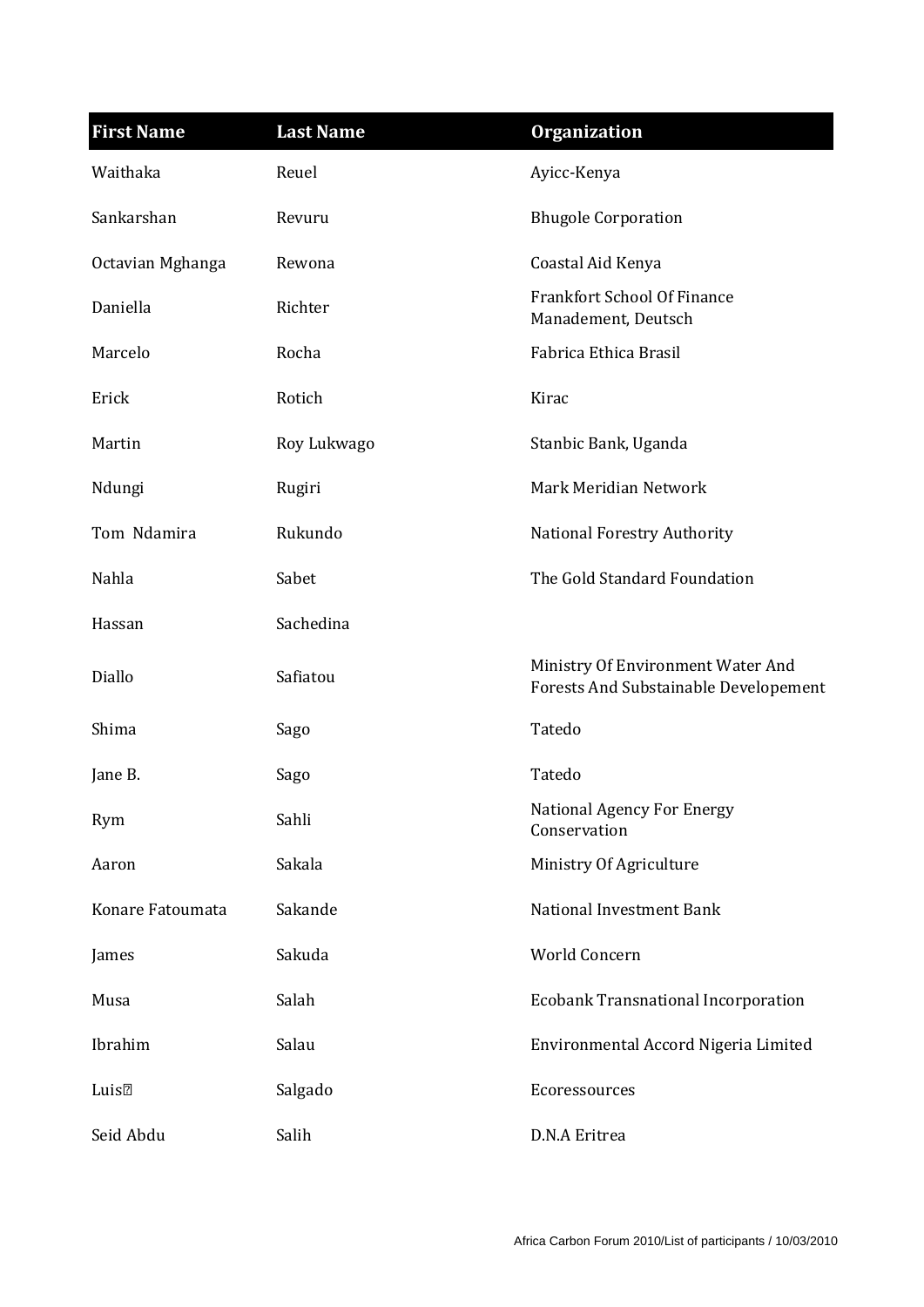| <b>First Name</b>          | <b>Last Name</b> | <b>Organization</b>                                                                                                   |
|----------------------------|------------------|-----------------------------------------------------------------------------------------------------------------------|
| Zamzam                     | Salim            | <b>Community Agenda</b>                                                                                               |
| Barney A.                  | Salim            | <b>Green Energy</b>                                                                                                   |
| Adu-Asare                  | Samuel           | <b>Global Sustainable Energy Solutions</b>                                                                            |
| John                       | Sanganyi         | <b>Carewell Society</b>                                                                                               |
| Muyionko                   | Saoli            | Kridha Limited                                                                                                        |
| Justin                     | Sapula           | Njombe Diocese                                                                                                        |
| Joseph                     | Sarara           |                                                                                                                       |
| G                          | Saravanan        | Kenafric Industries Limited                                                                                           |
| Agus <sup>[2]</sup>        | Sari             | Ecosecurities                                                                                                         |
| Belliethathan              | Satishkumar      | <b>Environmental Sciences</b><br>Programme/Horn Of Africa - Regional<br>Environment Centre, Addis Ababa<br>University |
| Honorat Onesime<br>Flavien | Satoguina        | University Of Abomey- Calavi                                                                                          |
| Renaud                     | Scardina         | <b>Cdc Climat</b>                                                                                                     |
| Kai-Uwe Barani             | Schmidt          | Worldbank Institute                                                                                                   |
| Guido                      | Schmidt-Traub    | South Pole Carbon Asset Management<br>Ltd.                                                                            |
| Erika                      | Schutze          | Gtz-Probec                                                                                                            |
| Louis-Philippe             | Seguin           | Carbon2Green Developments                                                                                             |
| Mohamed Abdellahi          | Selme            | <b>DNA Mauritania</b>                                                                                                 |
| Maryapan                   | Selvakumar       | Balance Co2, Usa                                                                                                      |
| Faouzi                     | Senhaji          | <b>UNEP Risoe Centre</b>                                                                                              |
| Nicholas                   | Senyonjo         | <b>Uganda Environmental Education</b><br>Foundation(Ueef)                                                             |
| Adebodun T.                | Sewanu           | Lasepa                                                                                                                |
| Mbongiseni                 | Shabangu         | Shiselweni Region Concervation Groups                                                                                 |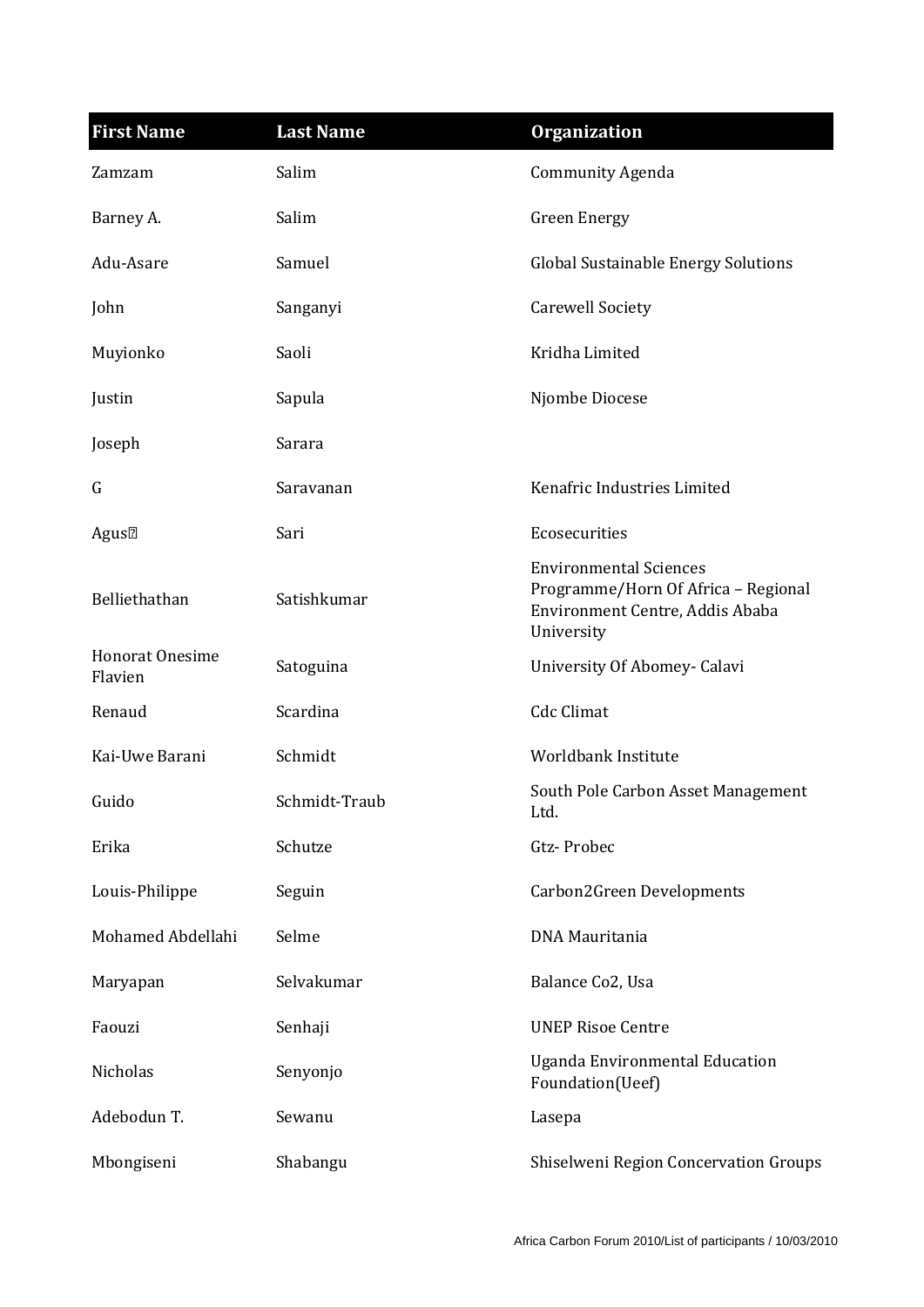| <b>First Name</b>   | <b>Last Name</b> | <b>Organization</b>                                              |
|---------------------|------------------|------------------------------------------------------------------|
| Adebola             | Shabi            | Lagos State Environmental Protection<br>Agency                   |
| Wahida <sup>?</sup> | Shah             | Un-Redd <sup>[2]</sup>                                           |
| Raj                 | Shah             | <b>Blowplast Ltd</b>                                             |
| Chehar              | Shah             | Kenafric Industries Limited                                      |
| Bina                | Shah             | Galsheet                                                         |
| Yurfee              | Shaikalee        | <b>Action Against Climate Change</b>                             |
| Seth                | <b>Shames</b>    | <b>Ecoagriculture Partners</b>                                   |
| Juma                | Shamte           | Katani Ltd                                                       |
| Karun               | Sharma           | Federation Of Indian Chambers Of<br><b>Commerce And Industry</b> |
| Ash                 | Sharma           | Nordic Environment Finance<br>Corporation                        |
| Andrew              | Sharp            | Carbon Check (Pty) Ltd                                           |
| Hafidh              | Shihabuddin      | Cfc Stanbic Bank                                                 |
| <b>Bhola</b>        | Shrestha         | Greening The Tea Industry In East Africa                         |
| Coullbally          | Sia              |                                                                  |
| Jules               | Siedenburg       | Cascade                                                          |
| Wondimu Tekle       | Sigo             | Addis Ababa Water Sewerage Authority                             |
| Hlobsile            | Sikhosana        | <b>DNA</b> Swaziland                                             |
| Adam                | Simcock          | Carbon Check (Pty) Ltd                                           |
| Michael             | Simiyu           | Kengen                                                           |
| Evariste            | Sinarinzi        | National Focal Point Burundi                                     |
| Geoff               | Sinclair         | <b>Standard Bank</b>                                             |
| Norbert             | Siteyi           | <b>Carbon Asset</b>                                              |
| Heidi               | Smith            | Carbonflow, Corp.                                                |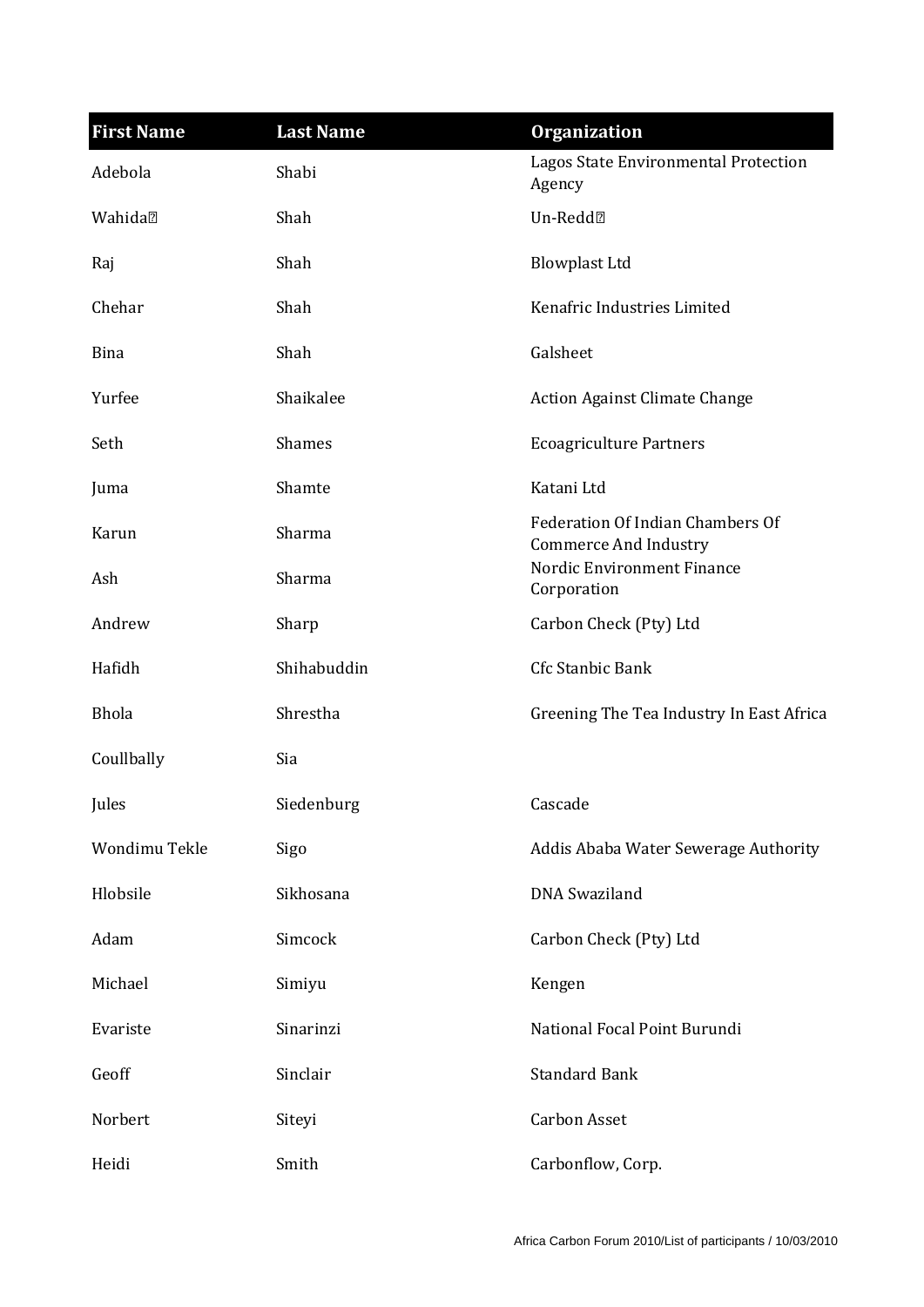| <b>First Name</b>        | <b>Last Name</b>     | <b>Organization</b>                                                |
|--------------------------|----------------------|--------------------------------------------------------------------|
| Viriato Luis             | Soares Cassama       | Nfp Guinea-Bissau                                                  |
| Einar                    | Sofienlund           | Sofienlund                                                         |
| Harpal                   | Sokhi                | Leatherlife Company                                                |
| <b>Bolade</b>            | Soremekun            | <b>Bas Consulting Ltd</b>                                          |
| Karin                    | Sosis                | Africa Carbon Credit Exchance (Acce)                               |
| Thomas                   | Sossa A.             | Waio S.A                                                           |
| Pierra-Lisa              | Spafford             | <b>IETA</b>                                                        |
| Godfrey                  | Ssemakula            | DNA Uganda                                                         |
| Paul                     | Ssozi                | Gorilla Bond                                                       |
| Nicola                   | Steen                |                                                                    |
| Geoffrey                 | <b>Stiles</b>        | Gtz-Probec                                                         |
| <b>Guri</b> <sub>2</sub> | Storaas              | Unep, Un Habitat And Environment                                   |
| Julia                    | Stutzer              | Greenlife Csr                                                      |
| Rainer                   | Suennen              | <b>Bank</b>                                                        |
| Jonah Okonche            | Sule                 | DNA Nigeria                                                        |
| Kondreddi                | Suryanarayana Murthy | Sirim Qas International(Sunrise Quality<br>Cerifications Pvt. Ltd) |
| Kennedy                  | Swanya               | <b>Carewell Trust Society Networks</b>                             |
| Jeff                     | Swartz               | <b>Evolution Markets</b>                                           |
| Joseph                   | Sylla                | DNA Guinea                                                         |
| Cheikh Ndiaye            | Sylla                | Dna Senegal                                                        |
| Honoré                   | Tabuna*              | Ceeac/Eccas                                                        |
| Balafrej                 | Taha                 | Office Cherifien Of Phosphates Group                               |
| Thierno Bocar            | Tall                 | Abref                                                              |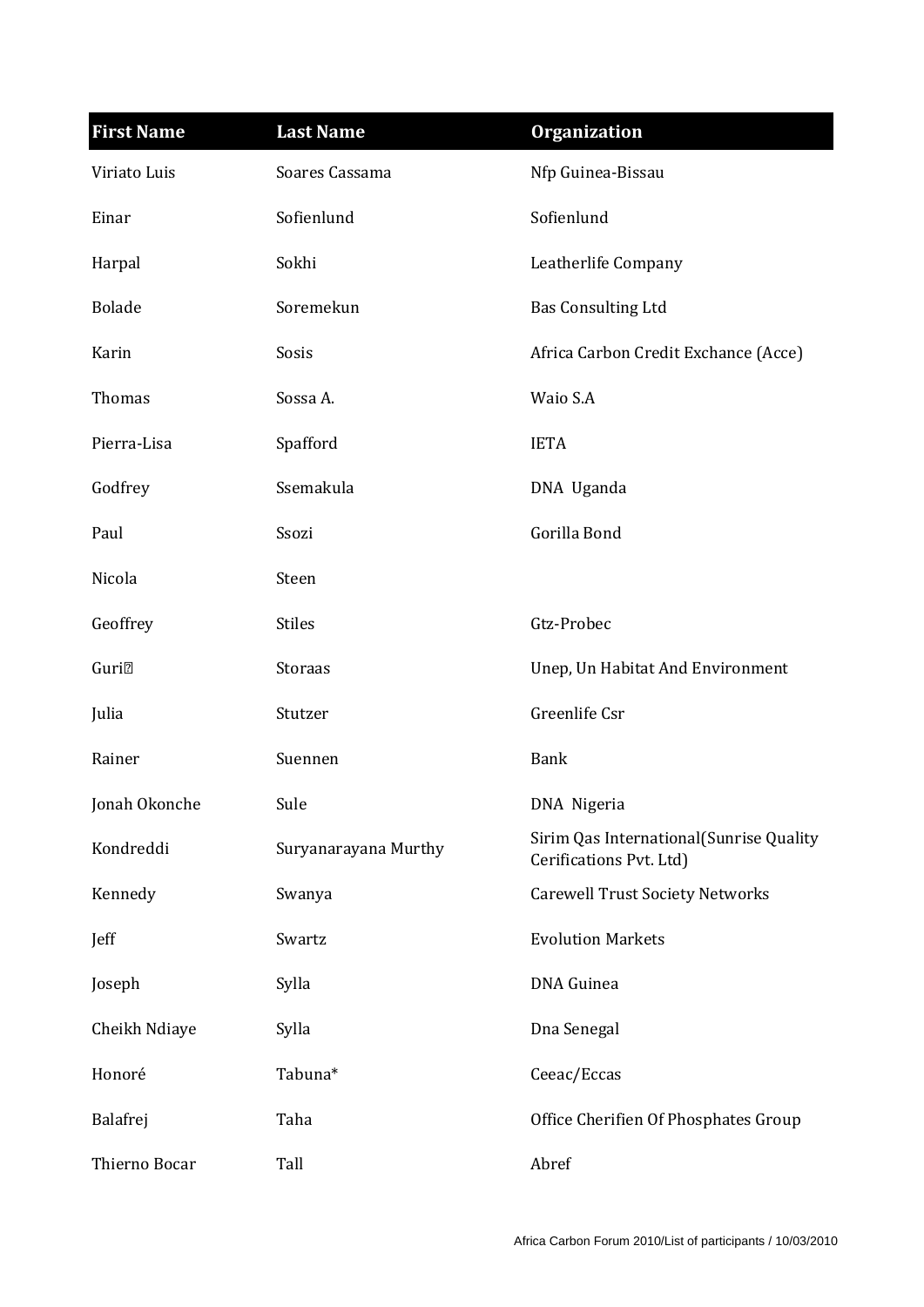| <b>First Name</b> | <b>Last Name</b>    | <b>Organization</b>                                                                                  |
|-------------------|---------------------|------------------------------------------------------------------------------------------------------|
| Samir             | Tantawi             | DNA Egypt                                                                                            |
| Peter             | Tarfa               | DNA Nigeria                                                                                          |
| Adriaan           | Tas                 | Carbon Africa                                                                                        |
| Martin            | Taylor              | Good Earth Trust, Uk                                                                                 |
| Norbert François  | Tchouaffe Tchiadje  | Ministry Of Environment And Protection<br>Of Nature/Department Of Standards And<br>Control, Cameroon |
| Timm              | Tennigkeit          | <b>Unique Forestry Consultants</b>                                                                   |
| Shelemat          | Tesfaye             | <b>Federal Environmental Protection</b><br>Authority                                                 |
| Joseph            | Tetteh              | Greenwayes International                                                                             |
| Nogoye            | Thiam               | Banque Africaine De Développement                                                                    |
| Patrick G.        | Thimba              | Africa Bio Products                                                                                  |
| Alistair          | Thomas              | <b>Cf Partners</b>                                                                                   |
| Stephen James     | Thorne              | South South North                                                                                    |
| Wambugu           | Thuo                | Harambee Heritage, Llc                                                                               |
| Matthieu          | Tiberghien          | Goodplanet / Action Carbone                                                                          |
| Rachel            | Tocklu              | Teampro                                                                                              |
| Assefa            | <b>Tofu Chofore</b> | <b>World Vision</b>                                                                                  |
| Igor Gildas       | Tola Kogadou        | National Focal Point Central African<br>Republic                                                     |
| Igor              | Tola-Kogadou        | Ministere De L'Environnement Et De<br>L'Ecologie                                                     |
| Salif             | Toure               | Reseau Carbone                                                                                       |
| Louis             | Tourillon           | Carbon2Green Developments                                                                            |
| Valeria           | Troudi              | Gtz                                                                                                  |
| Alberto           | Tsamba              | Centro De Estudos De Engenharia-<br>University Eduardo Mondlane                                      |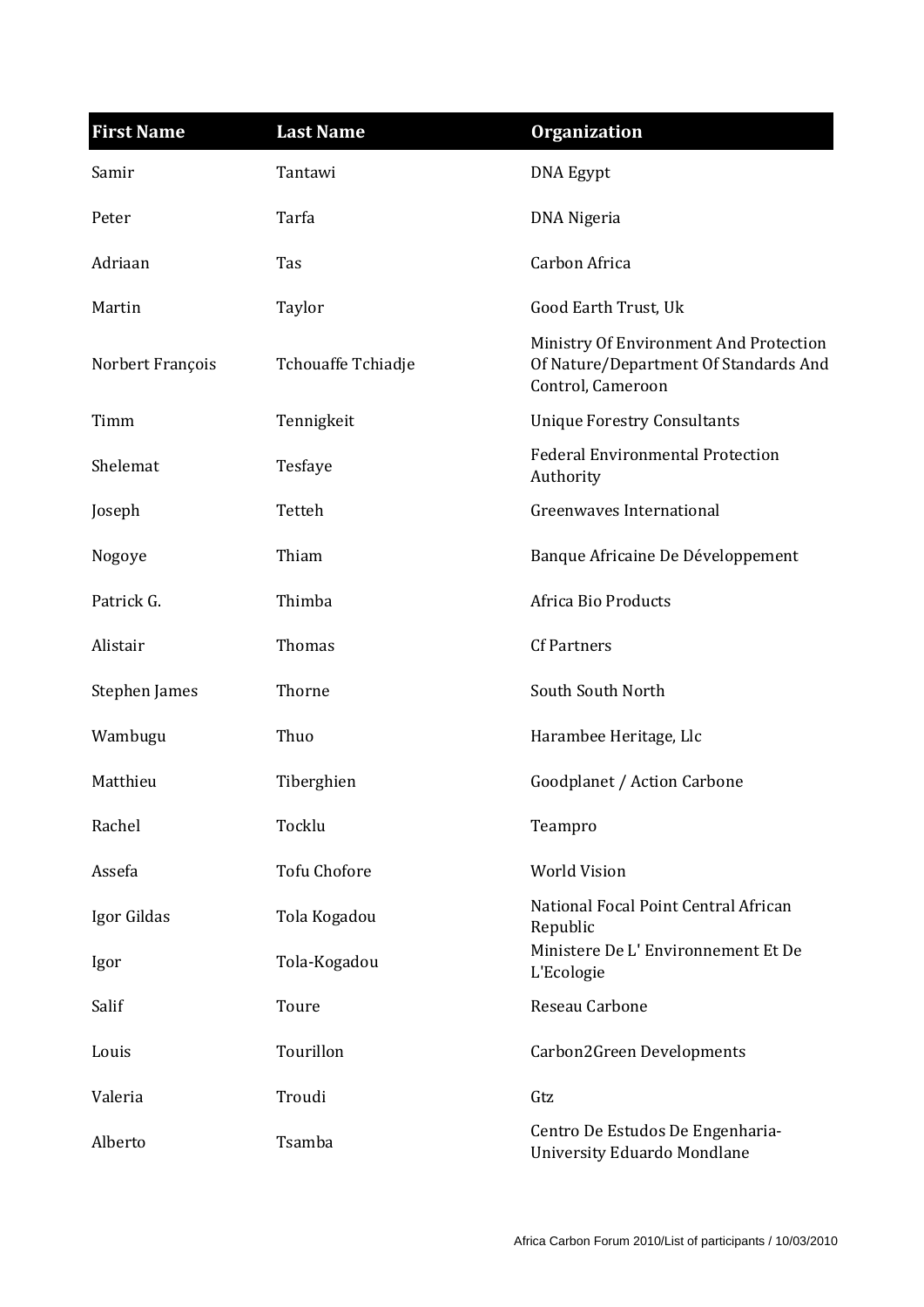| <b>First Name</b> | <b>Last Name</b> | <b>Organization</b>                                                                      |
|-------------------|------------------|------------------------------------------------------------------------------------------|
| Daniel            | Tutu             | <b>Environmental Protection Agency</b>                                                   |
| Duru              | Uche             | African Development Bank, Nigeria                                                        |
| Duru              | Uche             | African Development Bank, Nigeria                                                        |
| Justina           | <b>Uisso</b>     | <b>Rural Energy Agency</b>                                                               |
| Saratu A.         | Umar             | Nexim                                                                                    |
| Ndamba Musa       | Usman            | Mbororo Social And Cultural<br>Development Association (Mboscuda)                        |
| Lameck David      | Uyepa            | Ministry Of Regional And Local<br>Government, Housing And Rural<br>Development - Namibia |
| Johan             | Van Biljon       | <b>Farmsecure Technologies</b>                                                           |
| Dr. Arun          | Varma            | <b>Clean Energy Development Corporation</b>                                              |
| James             | Vener            | <b>UNEP DTIE</b>                                                                         |
| Arnaud            | Viel             | <b>Enges</b>                                                                             |
| Yai               | Vincent          | Societe Des Transports Abidjanais                                                        |
| Yai               | Vincent          | Sotra                                                                                    |
| <b>Betsy</b>      | Vincent          | General Carbon Advisory Services Pvt.<br>Ltd                                             |
| Daniele           | Violetti         | <b>UNFCCC</b>                                                                            |
| Mayank            | Vishnoi          | Darashaw & Company                                                                       |
| Cora              | Voigt            | Enbw Ag                                                                                  |
| Koffi             | Volley           | <b>DNA</b> Togo                                                                          |
| Sebastian         | Von Wolff        | Orbeo South Africa                                                                       |
| Yogesh            | Vyas             | African Development Bank                                                                 |
| Cynthia A.        | Wachabe          |                                                                                          |
| Peter             | Wachira          | Ktda                                                                                     |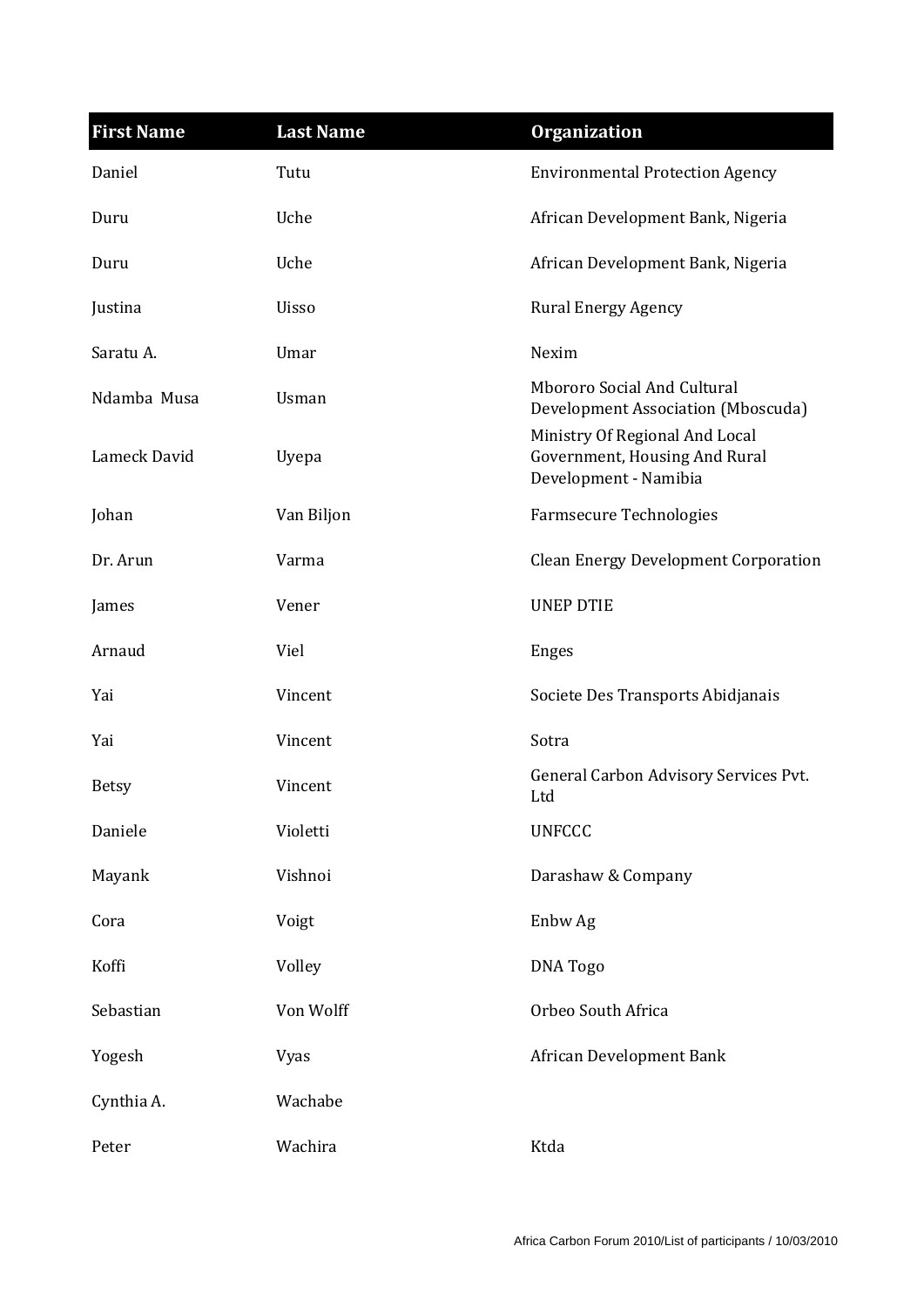| <b>First Name</b> | <b>Last Name</b> | <b>Organization</b>                       |
|-------------------|------------------|-------------------------------------------|
| Emmanuel          | Wachiye          | Vi Agroforestry Kitale                    |
| Alex              | Waithera         | <b>Energy Regulatory Commission (Erc)</b> |
| David             | Wakiaga          | Kony Ngimani Self-Help Group              |
| Joel Markmorris   | Wako             | Uganda Nile Discourse Forum               |
| Richard           | Walker           | African Development Bank                  |
| John Fredrick     | Walunya          | African Renewable Enegies Ltd             |
| John Fredrick     | Walunya          | Africa Renewable Energies Limited         |
| Ephantus          | Wamae            | Gtz Psda/Isak                             |
| Philip            | Wamahiu          | Afrimat                                   |
| Jeniffer          | Wambua           | Vi Agroforestry Project                   |
| Ammanuel          | Wambua           | <b>NEMA</b>                               |
| Lawrence          | Wambugu          | Memr                                      |
| Julia             | Wambui           | Aricin Kenya                              |
| George            | Wamukoya         | Comesa                                    |
| Mathenge          | Wanderi          | Afrimat                                   |
| Teresia           | Wangui Gitaka    | Memr                                      |
| Josephine         | Wanguku          | J.P. Morgan                               |
| Margaret          | Wanguru          | Arsin, Kenya                              |
| Susan             | Wanjiku          | Tist                                      |
| Pauline           | Wanjohi          | Gtz/Psda                                  |
| Pauline           | Wanjohi          | Gtz/Psda                                  |
| Daniel            | Wanjohi          | Gvep International                        |
| Charlotte         | Ward             | Cvs Consulting (Africa) Ltd               |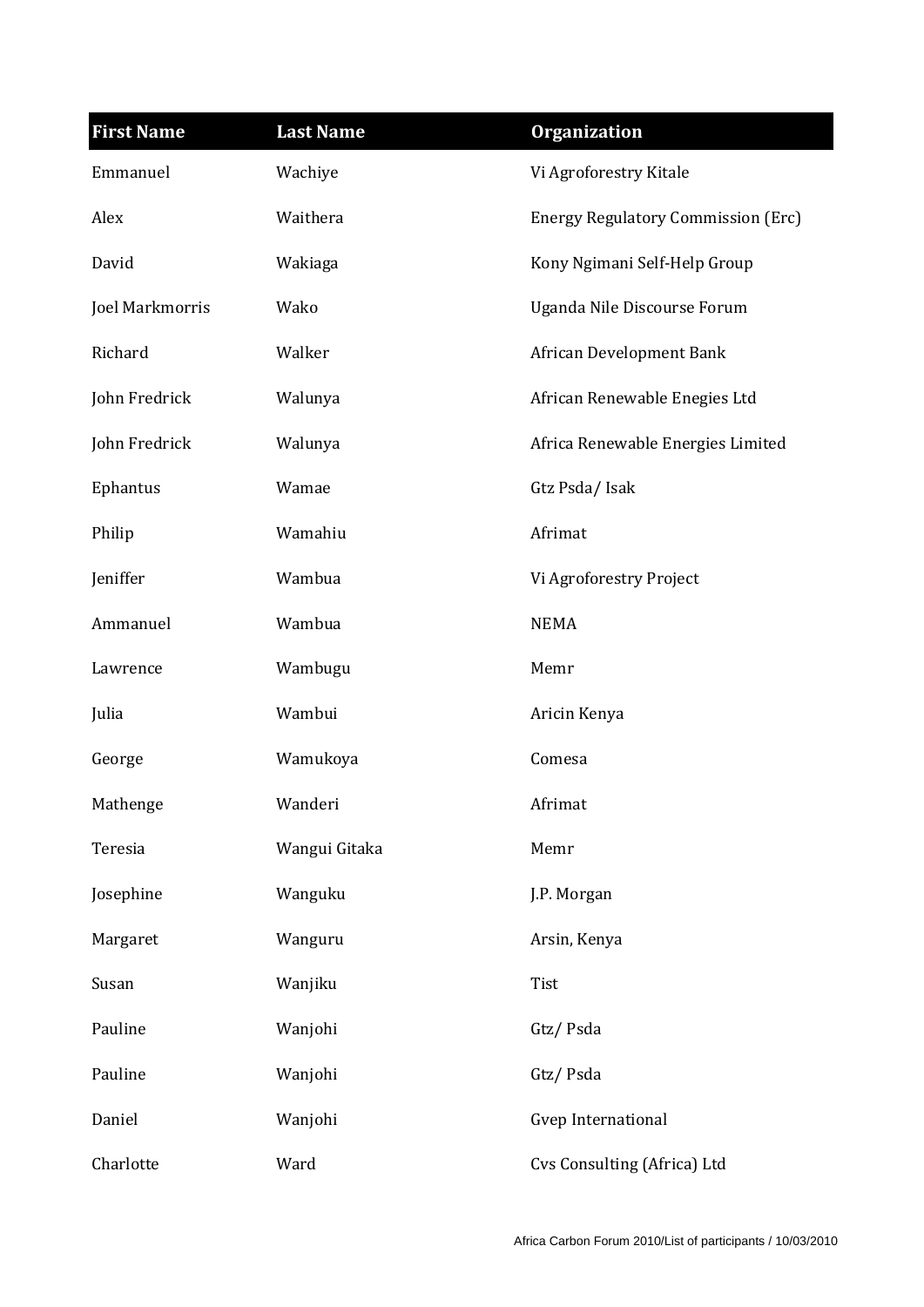| <b>First Name</b> | <b>Last Name</b> | <b>Organization</b>                                       |
|-------------------|------------------|-----------------------------------------------------------|
| Hassan            | Wardi            | University                                                |
| Lucy Wanjiru      | Waruingi         | <b>UNFCCC</b>                                             |
| Njeri             | Waruingi-Kahiu   | Jomo Kenyatta University Of Agriculture<br>And Technology |
| Martin Barasa     | Wasabulo         | Scc-Vi Agroforestry Project                               |
| Greg              | Waters           | <b>Viridor Carbon Services</b>                            |
| Patrick           | Waweru           | Memr                                                      |
| Tom W.            | Wekesa           | Usiu                                                      |
| Amos              | Wekesa           | Vi Agroforestry                                           |
| Praveen           | Wignarajah       | Dfid                                                      |
| Charlie           | Williams         | <b>Clean Air Action Corporation</b>                       |
| Holle Linnea      | Wlokas           | Hedon                                                     |
| Johannes          | Woelcke          | <b>World Bank</b>                                         |
| Yoseph Assefa     | Woldeamanuel     | 3 Cclimate Care Consulting                                |
| Mogos             | Woldeyohanes     | D.N.A Eritrea                                             |
| Wondwossen        | Wondemagegnehu   | DNA Ethiopia                                              |
| Matthew           | Woods            | Carbon Africa Ltd                                         |
| Georges           | Yameogo          | DNA Burkina Faso                                          |
| Christine         | Yankel           | Clean Air Action/Tist                                     |
| Akpadja           | Yaogan Amedodji  | Ngo Jeunes Volontaires Pour<br>L'Environnement            |
| Jason             | Yapp             | Caleb Management Services Ltd                             |
| Cohen             | Yaron Airan      | Mareco Ltd                                                |
| Osafo             | Yawbediako       | Advisor (Unfccc - Ghana Delegation)                       |
| Michael Kiptoo    | Yego             | Climate Link Kenya                                        |